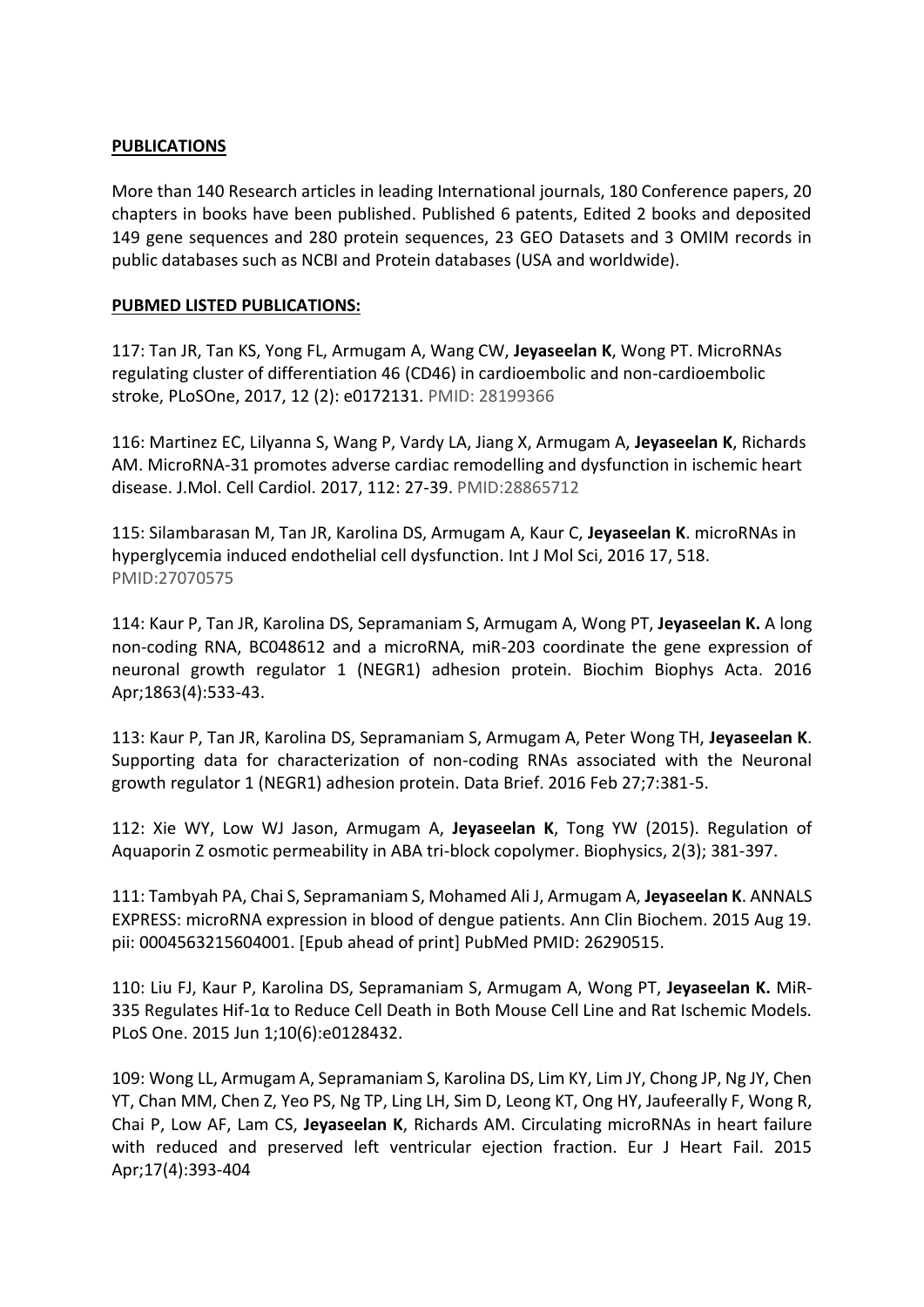108: Wong LL, Wee AS, Lim JY, Ng JY, Chong JP, Liew OW, Lilyanna S, Martinez EC, Ackers-Johnson MA, Vardy LA, Armugam A, **Jeyaseelan K**, Ng TP, Lam CS, Foo RS, Richards AM, Chen YT. Natriuretic Peptide Receptor 3 (NPR3) is regulated by microRNA-100. J Mol Cell Cardiol. 2015 Feb 28;82:13-21.

107: Fung SY, Sim SM, **Kandiah, Jeyaseelan,** Armugam A, Aguiyi JC, Tan NH. Prophylactic effect of Mucuna pruriens Linn (velvet bean) seed extract against experimental Naja sputatrix envenomation: gene expression studies. Indian J Exp Biol. 2014 Sep;52(9):849-59.

106: Karolina DS, Armugam A, Sepramaniam S, Pek SLT, Wong MTK, Lim SC, Sum CF, Tavintharan S and **Jeyaseelan K.** miR-22 and miR-23a Control Glycerol-Dependent Gluconeogenesis by Regulating Aquaporin 9 Expression. Metabolomics S2:002. doi: 10.4172/2153-0769.S2-002

105: Sepramaniam S, Tan JR, Tan KS, Desilva DA, Tavintharan S, Woon FP, Wang CW, Yong FL, Karolina DS, Kaur P, Liu FJ, Lim KY, Armugam A, **Jeyaseelan K**. [Circulating MicroRNAs as](http://www.ncbi.nlm.nih.gov/pubmed/24447930)  [Biomarkers of Acute Stroke.](http://www.ncbi.nlm.nih.gov/pubmed/24447930) Int J Mol Sci. 2014 Jan 20;15(1):1418-32. doi: 10.3390/ijms15011418

104: Tambyah PA, Sepramaniam S, Mohamed Ali J, Chai SC, Swaminathan P, Armugam A, **Jeyaseelan K.** [microRNAs in Circulation Are Altered in Response to Influenza A Virus Infection](http://www.ncbi.nlm.nih.gov/pubmed/24116168)  [in Humans.](http://www.ncbi.nlm.nih.gov/pubmed/24116168) PLoS One. 2013 Oct 7;8(10):e76811. doi: 10.1371/journal.pone.0076811

103: Setyowati Karolina D, Sepramaniam S, Tan HZ, Armugam A, **Jeyaseelan K**. [miR-25 and miR-92a regulate insulin I biosynthesis in rats.](http://www.ncbi.nlm.nih.gov/pubmed/24084692) RNA Biol. 2013 Aug 1;10(8):1365- 78. doi: 10.4161/rna.25557

102: Fong CY, Tam K, Cheyyatraivendran S, Gan SU, Gauthaman K, Armugam A, **Jeyaseelan K**, Choolani M, Biswas A, Bongso A. [Human umbilical cord Wharton's jelly stem cells and its](http://www.ncbi.nlm.nih.gov/pubmed/24038311)  [conditioned medium enhance healing of excisional and diabetic wounds.](http://www.ncbi.nlm.nih.gov/pubmed/24038311) J Cell Biochem. 2013 Aug 29. doi: 10.1002/jcb.24661

101: Liu F, Lim KY, Kaur P, Sepramaniam S, Armugam A, Wong PTH and Jeyaseelan K. microRNAs involved in regulating spontaneous recovery in embolic stroke model PLoS One, 2013 Jun18; 8(6): e66393. PMID:23823624.

100: Sepramaniam S, **Jeyaseelan K**. Era of the tiny titans: microRNAs. Bioessays.2013 Apr 10. doi: 10.1002/bies.201300025. [Epub ahead of print] PubMed PMID:23575812.

99: Tan JR, Tan KS, Koo YX, Yong FL, Wang CW, Armugam A, **Jeyaseelan K.** Blood microRNAs in Low or No Risk Ischemic Stroke Patients. Int J Mol Sci. 2013 Jan 22;14(1):2072-84. doi: 10.3390/ijms14012072. PubMed PMID: 23340648

98: Lin J, Teo S, Lam DH, **Jeyaseelan K,** Wang S. MicroRNA-10b pleiotropically regulates invasion, angiogenicity and apoptosis of tumor cells resembling mesenchymal subtype of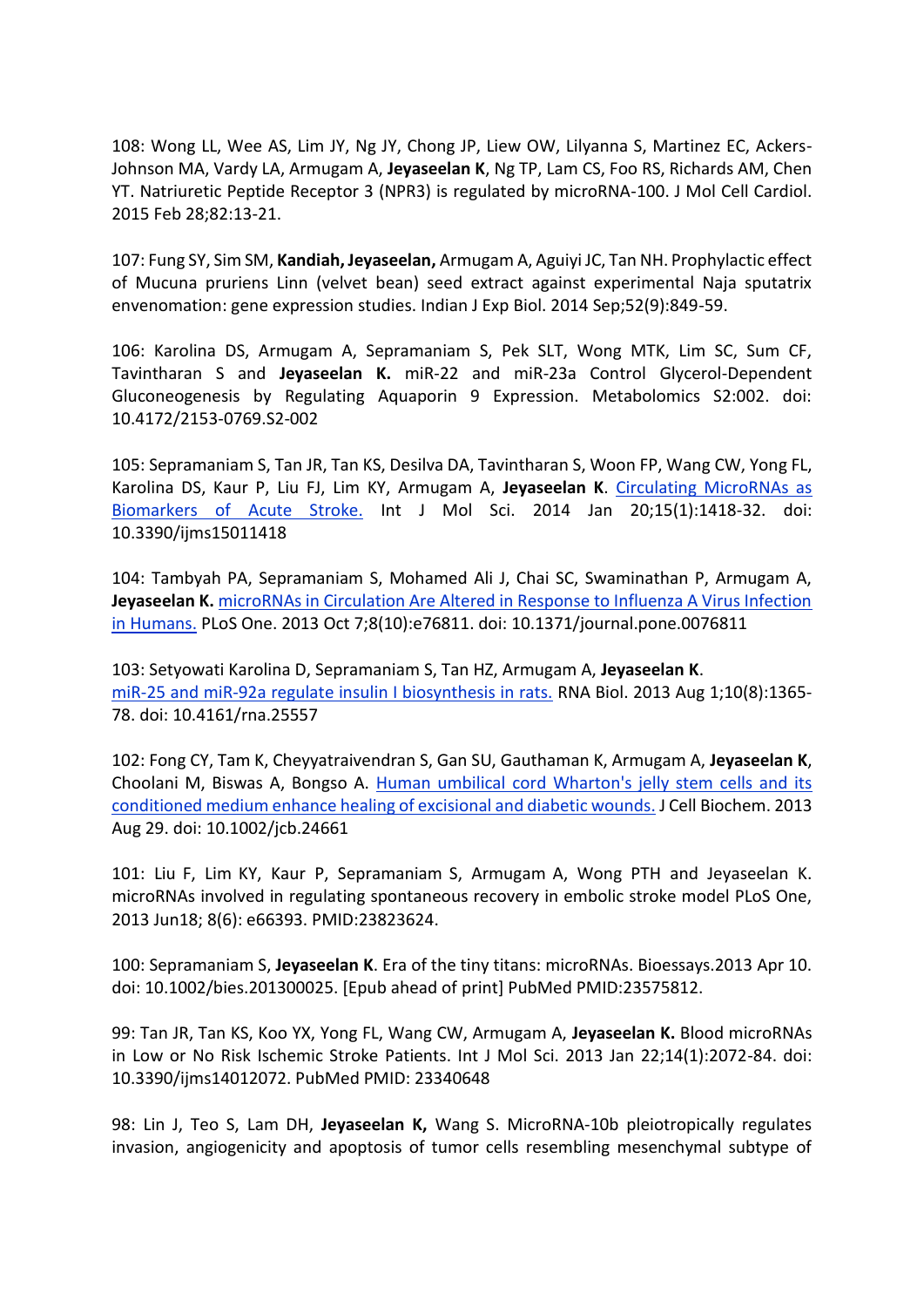glioblastoma multiforme. Cell Death Dis. 2012 Oct 4;3:e398. doi: 10.1038/cddis.2012.134. PubMed PMID: 23034333.

97: Karolina DS, Tavintharan S, Armugam A, Sepramaniam S, Pek SL, Wong MT, Lim SC, Sum CF, **Jeyaseelan K.** Circulating miRNA profiles in patients with metabolic syndrome. J Clin Endocrinol Metab. 2012 Dec;97(12):E2271-6. doi: 10.1210/jc.2012-1996. Epub 2012 Oct 2. PubMed PMID: 23032062.

96: Sun G, Chung TS, **Jeyaseelan K**, Armugam A. Stabilization and immobilization of aquaporin reconstituted lipid vesicles for water purification. Colloids Surf B Biointerfaces. 2013 Feb 1;102:466-71. doi: 10.1016/j.colsurfb.2012.08.009. Epub 2012 Aug 30. PubMed PMID: 23022601.

95: Kaur P, Ghariwala V, Yeo KS, Tan HZ, Tan JC, Armugam A, Strong PN, **Jeyaseelan K.** Biochemistry of envenomation. Adv Clin Chem. 2012;57:187-252. Review. PubMed PMID: 22870591.

94: Chai SC, Armugam A, Strong PN, **Jeyaseelan K**. Charaterization of bumarsin, a 3-hydroxy-3-methylglutaryl-coenzyme reductase inhibitor from *Mesobuthus martensii* Karsch venom. Toxicon. 2012 Sep 1;60(3):272-9. doi:10.1016/j.toxicon.2012.04.352. Epub 2012 May 7. PubMed PMID: 22575281.

93: Kaur P, Armugam A, **Jeyaseelan K.** MicroRNAs in Neurotoxicity. J Toxicol.2012;2012:870150. doi: 10.1155/2012/870150. Epub 2012 Mar 6. PubMed PMID:22523492.

92: Armugam A, Koh DC, Ching CS, Chandrasekaran K, Kaur P, **Jeyaseelan K.** Pro-domain in precursor nerve growth factor mediates cell death. Neurochem Int. 2012 Jun;60(8):852-63. doi: 10.1016/j.neuint.2012.03.006. Epub 2012 Mar 28. PubMed PMID: 22480846.

91: Wang H, Chung TS, Tong YW, **Jeyaseelan K,** Armugam A, Chen Z, Hong M, Meier W. Highly permeable and selective pore-spanning biomimetic membrane embedded with aquaporin Z. Small. 2012 Apr 23;8(8):1185-90, 1125. doi: 10.1002/smll.201102120. Epub 2012 Feb 29. Erratum in: Small. 2012 Jul 9;8(13):1969. PubMed PMID: 22378644.

90: Sepramaniam S, Ying LK, Armugam A, Wintour EM, **Jeyaseelan K**. MicroRNA-130a represses transcriptional activity of aquaporin 4 M1 promoter. J Biol Chem. 2012 Apr 6;287(15):12006-15. doi: 10.1074/jbc.M111.280701. Epub 2012 Feb 13. PubMed PMID: 22334710.

89: Chandrasekaran K, Karolina DS, Sepramaniam S, Armugam A, Wintour EM, Bertram JF, **Jeyaseelan K.** Role of microRNAs in kidney homeostasis and disease. Kidney Int. 2012 Apr;81(7):617-27. doi: 10.1038/ki.2011.448. Epub 2012 Jan 11. Review. PubMed PMID: 22237749.

88: Sun G, Zhou H, Li Y, **Jeyaseelan K,** Armugam A, Chung TS. A novel method of AquaporinZ incorporation via binary-lipid Langmuir monolayers. Colloids Surf B Biointerfaces. 2012 Jan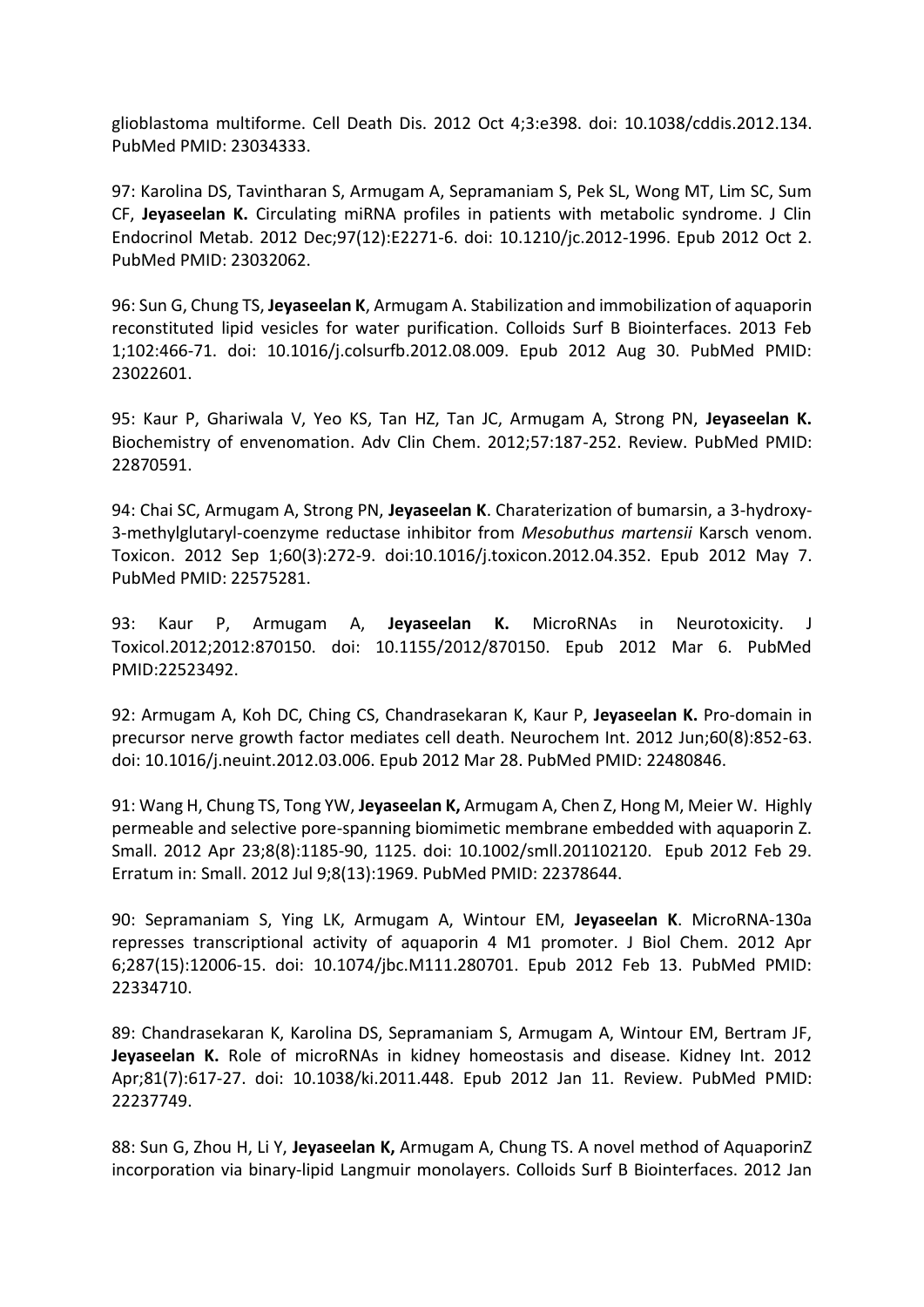1;89:283-8. doi: 10.1016/j.colsurfb.2011.09.004. Epub 2011 Sep 10. PubMed PMID: 21955504.

87: Karolina DS, Armugam A, Tavintharan S, Wong MT, Lim SC, Sum CF, **Jeyaseelan K.** MicroRNA 144 impairs insulin signaling by inhibiting the expression of insulin receptor substrate 1 in type 2 diabetes mellitus. PLoS One. 2011;6(8):e22839.doi: 10.1371/journal.pone.0022839. Epub 2011 Aug 1. Erratum in: PLoS One. 2011;6(9). doi: 10.1371/annotation/698b7123-174f-4a09-95c9-fd6f5017d622. PubMed PMID: 21829658.

86: Lau LC, Adaikan PG, Armugam A, **Jeyaseelan K.** Characterizing behavior of corpus cavernosum in chloride-free condition. Urology. 2011 May;77(5):1265.e17-22. doi: 10.1016/j.urology.2011.01.018. PubMed PMID: 21539976.

85: Tan JR, Koo YX, Kaur P, Liu F, Armugam A, Wong PT, **Jeyaseelan K**. microRNAs in stroke pathogenesis. Curr Mol Med. 2011 Mar;11(2):76-92. Review. PubMed PMID: 21342133.

84: Sepramaniam S, Armugam A, Lim KY, Karolina DS, Swaminathan P, Tan JR, **Jeyaseelan K.** MicroRNA 320a functions as a novel endogenous modulator of aquaporins 1 and 4 as well as a potential therapeutic target in cerebral ischemia. J Biol Chem. 2010 Sep 17;285(38):29223- 30. doi:10.1074/ jbc.M110.144576. Epub 2010 Jul 13. PubMed PMID: 20628061.

83: Karolina DS, Wintour EM, Bertram J, **Jeyaseelan K.** Riboregulators in kidney development and function. Biochimie. 2010 Mar;92(3):217-25. doi:10.1016/j.biochi.2009.12.008. Epub 2009 Dec 31. Review. PubMed PMID: 20045037.

82: Tan KS, Armugam A, Sepramaniam S, Lim KY, Setyowati KD, Wang CW, **Jeyaseelan K.** Expression profile of MicroRNAs in young stroke patients. PLoS One. 2009 Nov 2;4(11):e7689. doi: 10.1371/journal.pone.0007689. PubMed PMID: 19888324.

81: Armugam A, Cher CD, Lim K, Koh DC, Howells DW, **Jeyaseelan K**. A secretory phospholipase A2-mediated neuroprotection and anti-apoptosis. BMC Neurosci. 2009 Sep 23;10:120. doi: 10.1186/1471-2202-10-120. PubMed PMID: 19775433.

80: Tavintharan S, Chi LS, Fang SC, Arunmozhiarasi A, **Jeyaseelan K.** Riboregulators and metabolic disorders: getting closer towards understanding the pathogenesis of diabetes mellitus? Curr Mol Med. 2009 Apr;9(3):281-6. Review. PubMed PMID: 19355910.

79: Chua JH, Armugam A, **Jeyaseelan K**. MicroRNAs: biogenesis, function and applications. Curr Opin Mol Ther. 2009 Apr;11(2):189-99. Review. PubMed PMID:19330724.

78: Jessica Chen M, Sepramaniam S, Armugam A, Shyan Choy M, Manikandan J, Melendez AJ, **Jeyaseelan K**, Sang Cheung N. Water and ion channels: crucial in the initiation and progression of apoptosis in central nervous system? Curr Neuropharmacol. 2008 Jun;6(2):102-16. doi: 10.2174/157015908784533879. PubMed PMID: 19305791.

77: Toh TB, Chen MJ, Armugam A, Peng ZF, Li QT, **Jeyaseelan K,** Cheung NS. Antioxidants: promising neuroprotection against cardiotoxin-4b-induced cell death which triggers oxidative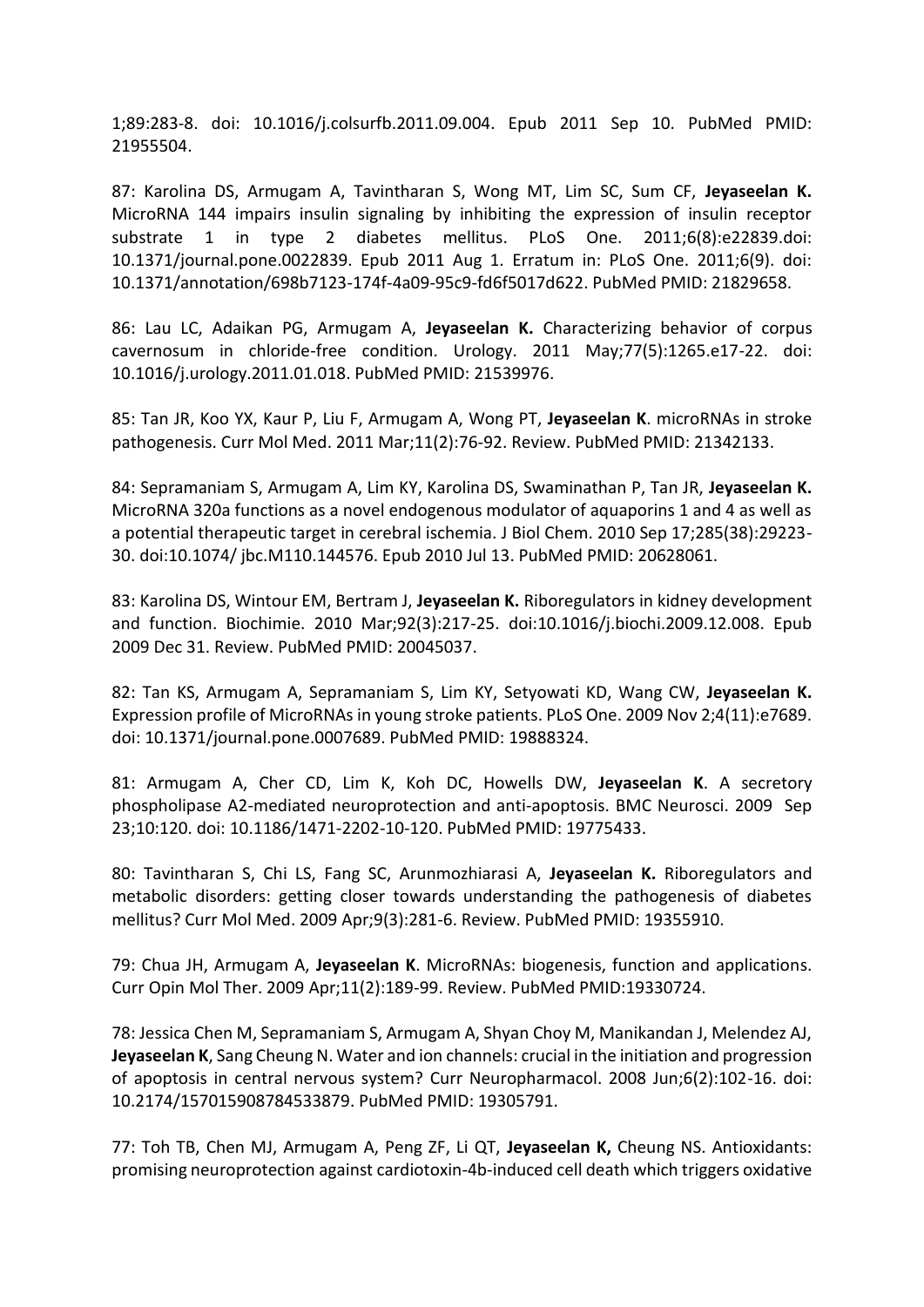stress with early calpain activation. Toxicon. 2008 May;51(6):964-73. doi: 10.1016/j.toxicon.2007.11.019. Epub 2007 Nov 29. PubMed PMID: 18377942.

76: **Jeyaseelan K,** Lim KY, Armugam A. Neuroprotectants in stroke therapy. Expert Opin Pharmacother. 2008 Apr;9(6):887-900. doi: 10.1517/14656566.9.6.887. Review. PubMed PMID: 18377333.

75: **Jeyaseelan K,** Lim KY, Armugam A. MicroRNA expression in the blood and brain of rats subjected to transient focal ischemia by middle cerebral artery occlusion. Stroke. 2008 Mar;39(3):959-66. doi: 10.1161/STROKEAHA.107.500736. Epub 2008 Feb 7. PubMed PMID: 18258830.

74: Newton KA, Clench MR, Deshmukh R, **Jeyaseelan K,** Strong PN. Mass fingerprinting of toxic fractions from the venom of the Indian red scorpion, Mesobuthus tamulus: biotopespecific variation in the expression of venom peptides. Rapid Commun Mass Spectrom. 2007;21(21):3467-76. PubMed PMID: 17918210.

73: **Jeyaseelan K,** Herath WB, Armugam A. MicroRNAs as therapeutic targets in human diseases. Expert Opin Ther Targets. 2007 Aug;11(8):1119-29. Review. PubMed PMID: 17665982.

72: Tavintharan S, Ong CN, **Jeyaseelan K,** Sivakumar M, Lim SC, Sum CF. Reduced mitochondrial coenzyme Q10 levels in HepG2 cells treated with high-dose simvastatin: a possible role in statin-induced hepatotoxicity? Toxicol Appl Pharmacol. 2007 Sep 1;223(2):173-9. Epub 2007 May 26. PubMed PMID: 17610923.

71: **Jeyaseelan K,** Sepramaniam S, Armugam A, Wintour EM. Aquaporins: a promising target for drug development. Expert Opin Ther Targets. 2006 Dec;10(6):889-909.Review. PubMed PMID: 17105375.

70: Koh DC, Armugam A, **Jeyaseelan K.** Snake venom components and their applications in biomedicine. Cell Mol Life Sci. 2006 Dec;63(24):3030-41. Review. PubMed PMID: 17103111.

69: Lim KS, **Jeyaseelan K,** Whiteman M, Jenner A, Halliwell B. Oxidative damage in mitochondrial DNA is not extensive. Ann N Y Acad Sci. 2005 May;1042:210-20.PubMed PMID: 15965065.

68: Cher CD, Armugam A, Zhu YZ, **Jeyaseelan K.** Molecular basis of cardiotoxicity upon cobra envenomation. Cell Mol Life Sci. 2005 Jan;62(1):105-18. PubMed PMID:15619012.

67: Siew JP, Khan AM, Tan PT, Koh JL, Seah SH, Koo CY, Chai SC, Armugam A, Brusic V, **Jeyaseelan K.** Systematic analysis of snake neurotoxins' functional classification using a data warehousing approach. Bioinformatics. 2004 Dec 12;20(18):3466-80. Epub 2004 Jul 22. PubMed PMID: 15271784.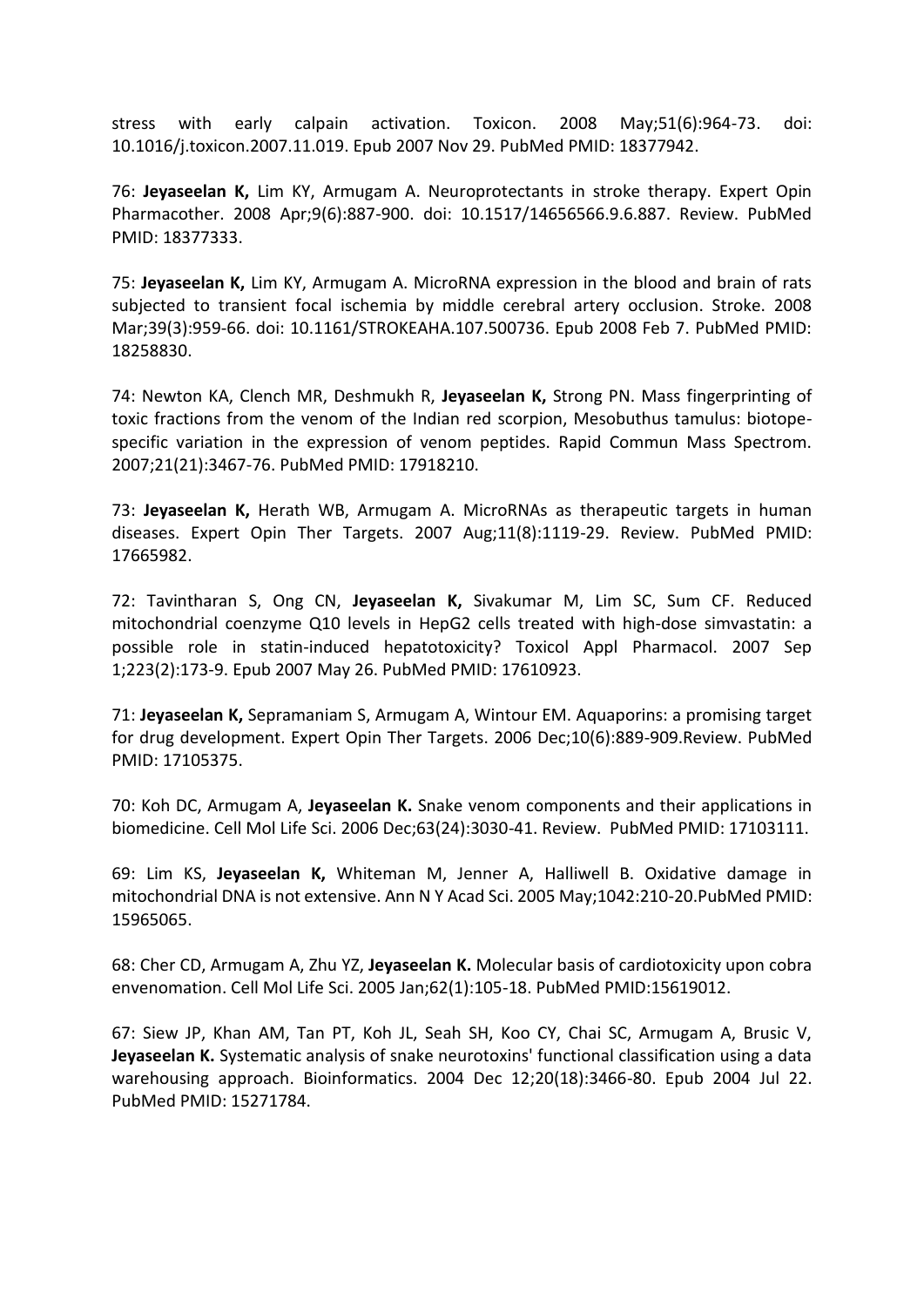66: Rajendra W, Armugam A, **Jeyaseelan K**. Toxins in anti-nociception and anti-inflammation. Toxicon. 2004 Jul;44(1):1-17. Review. Erratum in: Toxicon. 2005 Jun 1;45(7):945. PubMed PMID: 15225557.

65: Koh DC, Armugam A, **Jeyaseelan K.** Sputa nerve growth factor forms a preferable substitute to mouse 7S-beta nerve growth factor. Biochem J. 2004 Oct 1;383(Pt1):149-58. PubMed PMID: 15225125; PubMed Central PMCID: PMC1134053.

64: Rajendra W, Armugam A, **Jeyaseelan K.** Neuroprotection and peptide toxins. Brain Res Brain Res Rev. 2004 May;45(2):125-41. Review. PubMed PMID: 15145623.

63: Phui Yee JS, Nanling G, Afifiyan F, Donghui M, Siew Lay P, Armugam A, **Jeyaseelan K.** Snake postsynaptic neurotoxins: gene structure, phylogeny and applications in research and therapy. Biochimie. 2004 Feb;86(2):137-49. PubMed PMID: 15016453.

62: Armugam A, Gong N, Li X, Siew PY, Chai SC, Nair R, **Jeyaseelan K**. Group IB phospholipase A2 from Pseudonaja textilis. Arch Biochem Biophys. 2004 Jan 1;421(1):10-20. PubMed PMID: 14678780.

61: **Jeyaseelan K,** Poh SL, Nair R, Armugam A. Structurally conserved alpha-neurotoxin genes encode functionally diverse proteins in the venom of Naja sputatrix. FEBS Lett. 2003 Oct 23;553(3):333-41. PubMed PMID: 14572646.

60: Liu H, Hooper SB, Armugam A, Dawson N, Ferraro T, **Jeyaseelan K,** Thiel A, Koukoulas I, Wintour EM. Aquaporin gene expression and regulation in the ovine fetal lung. J Physiol. 2003 Sep 1;551(Pt 2):503-14. Epub 2003 Jun 20. PubMed PMID: 12819302; PubMed Central PMCID: PMC2343212.

59: Cher CD, Armugam A, Lachumanan R, Coghlan MW, **Jeyaseelan K.** Pulmonary inflammation and edema induced by phospholipase A2: global gene analysis and effects on aquaporins and Na+/K+-ATPase. J Biol Chem. 2003 Aug 15;278(33):31352-60. Epub 2003 May 12. PubMed PMID: 12746451.

58: Pedarzani P, D'hoedt D, Doorty KB, Wadsworth JD, Joseph JS, **Jeyaseelan K,** Kini RM, Gadre SV, Sapatnekar SM, Stocker M, Strong PN. Tamapin, a venom peptide from the Indian red scorpion (*Mesobuthus tamulus*) that targets small conductance Ca2+-activated K+ channels and afterhyperpolarization currents in central neurons. J Biol Chem. 2002 Nov 29;277(48):46101-9. Epub 2002 Sep 17. PubMed PMID:12239213.

57: Poh SL, Mourier G, Thai R, Armugam A, Molgó J, Servent D, **Jeyaseelan K,** Ménez A. A synthetic weak neurotoxin binds with low affinity to Torpedo and chicken alpha7 nicotinic acetylcholine receptors. Eur J Biochem. 2002 Sep;269(17):4247-56. PubMed PMID: 12199703.

56: Ma D, Armugam A, **Jeyaseelan K.** Alpha-neurotoxin gene expression in *Naja sputatrix*: identification of a silencer element in the promoter region. Arch Biochem Biophys. 2002 Aug 1;404(1):98-105. PubMed PMID: 12127074.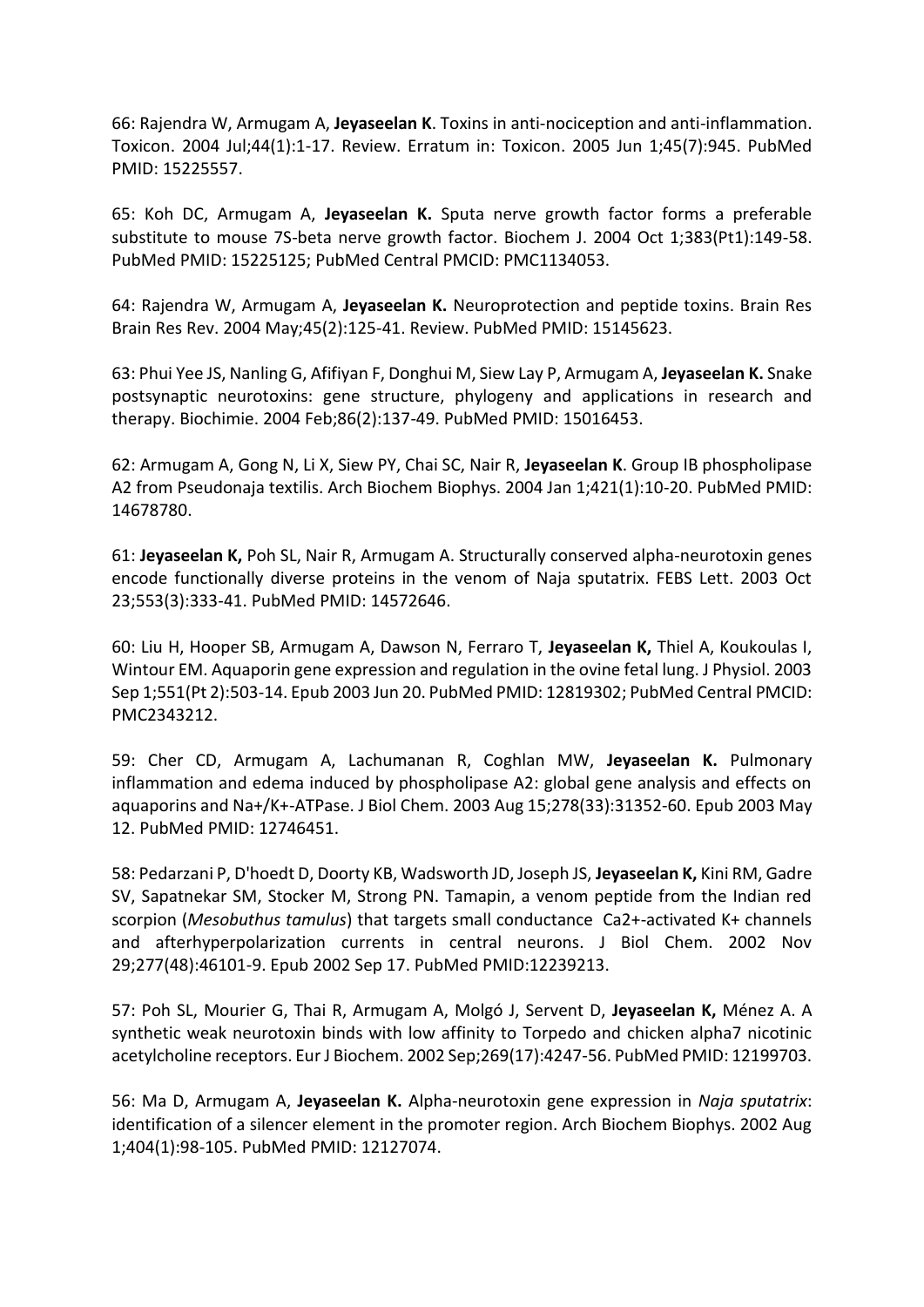55: Ma D, Armugam A, **Jeyaseelan K.** Cytotoxic potency of cardiotoxin from *Naja sputatrix*: development of a new cytolytic assay. Biochem J. 2002 Aug 15;366(Pt 1):35-43. PubMed PMID: 12027804; PubMed Central PMCID: PMC1222773.

54: Gong N, Armugam A, Mirtschin P, **Jeyaseelan K.** Cloning and characterization of the pseudonajatoxin b precursor. Biochem J. 2001 Sep 15;358(Pt 3):647-56. PubMed PMID: 11535126; PubMed Central PMCID: PMC1222099.

53: **Jeyaseelan K,** Ma D, Armugam A. Real-time detection of gene promoter activity: quantitation of toxin gene transcription. Nucleic Acids Res. 2001 Jun 15;29(12):E58-8. PubMed PMID: 11410681; PubMed Central PMCID: PMC55757.

52: Strong PN, Clark GS, Armugam A, De-Allie FA, Joseph JS, Yemul V, Deshpande JM, Kamat R, Gadre SV, Gopalakrishnakone P, Kini RM, Owen DG, **Jeyaseelan K.** Tamulustoxin: a novel potassium channel blocker from the venom of the Indian red scorpion *Mesobuthus tamulus*. Arch Biochem Biophys. 2001 Jan 1;385(1):138-44.PubMed PMID: 11361010.

51: Ma D, Armugam A, **Jeyaseelan K.** Expression of cardiotoxin-2 gene. Cloning,characterization and deletion analysis of the promoter. Eur J Biochem. 2001 Mar;268(6):1844-50. PubMed PMID: 11248705.

50: Ho LC, **Jeyaseelan K,** Singh M. Use of the elongation factor-1 alpha gene in a polymerase chain reaction-based restriction-fragment-length polymorphism analysis of genetic heterogeneity among Blastocystis species. Mol Biochem Parasitol. 2001 Feb;112(2):287-91. PubMed PMID: 11223135.

49: Ho LC, Armiugam A, **Jeyaseelan K,** Yap EH, Singh M. Blastocystis elongation factor-1alpha: genomic organization, taxonomy and phylogenetic relationships. Parasitology. 2000 Aug;121 ( Pt 2):135-44. PubMed PMID: 11085233.

48: Thwin MM, Gopalakrishnakone P, Kini RM, Armugam A, **Jeyaseelan K.** Recombinant antitoxic and antiinflammatory factor from the nonvenomous snake *Python reticulatus*: phospholipase A2 inhibition and venom neutralizing potential. Biochemistry. 2000 Aug 8;39(31):9604-11. PubMed PMID: 10924158.

47: **Jeyaseelan K**, Armugam A, Donghui M, Tan NH. Structure and phylogeny of the venom group I phospholipase A(2) gene. Mol Biol Evol. 2000 Jul;17(7):1010-21.PubMed PMID: 10889214.

46: Gong N, Armugam A, **Jeyaseelan K**. Molecular cloning, characterization and evolution of the gene encoding a new group of short-chain alpha-neurotoxins in an Australian elapid, *Pseudonaja textilis*. FEBS Lett. 2000 May 19;473(3):303-10. PubMed PMID: 10818230.

45: Anwar A, Coghlan JP, **Jeyaseelan K.** Structure of an ovine CYP11B1 gene. DNASeq. 1998;8(6):357-74. PubMed PMID: 10728821.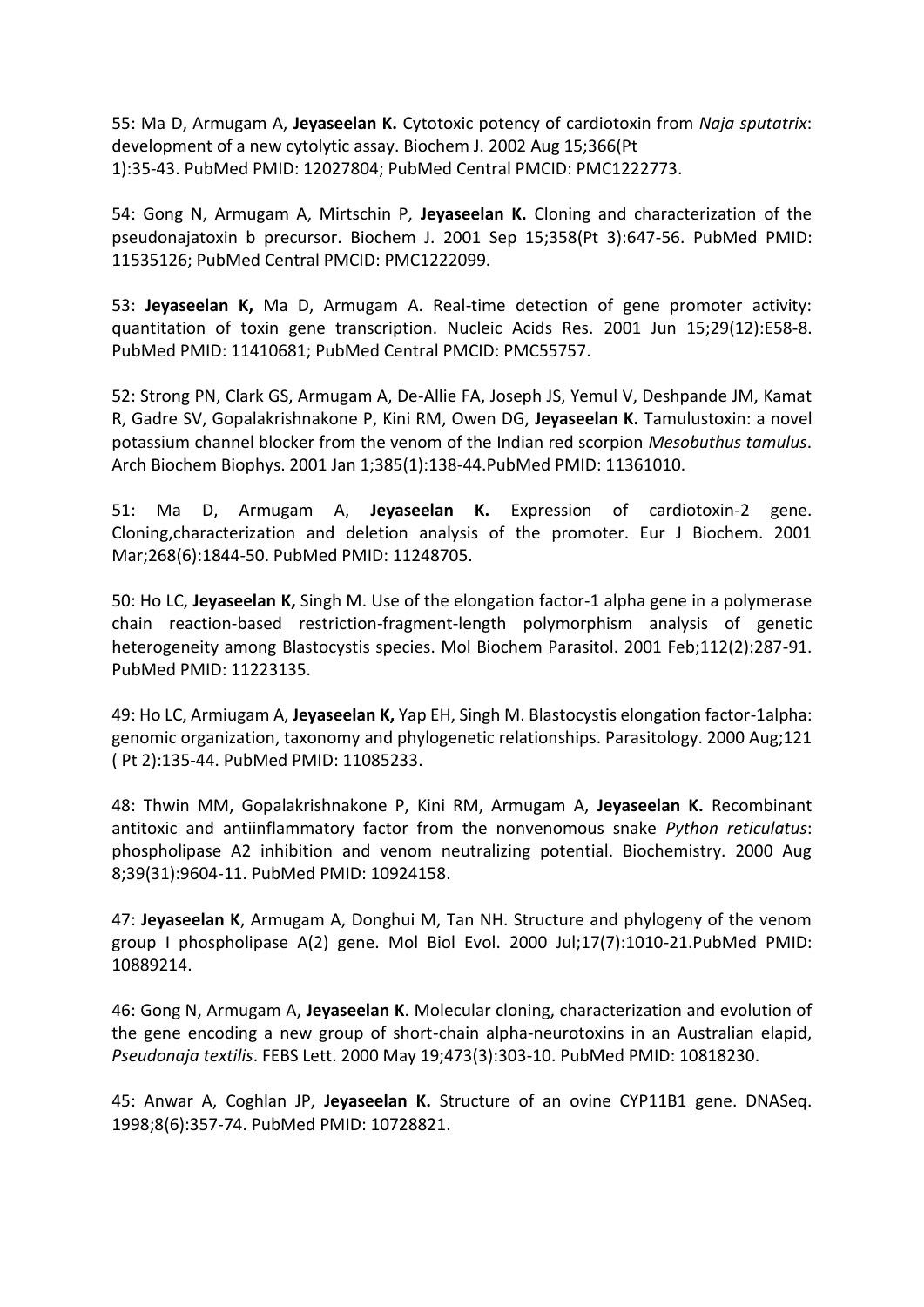44: Singh SB, Armugam A, Kini RM, **Jeyaseelan K.** Phospholipase A(2) with platelet aggregation inhibitor activity from *Austrelaps superbus* venom: protein purification and cDNA cloning. Arch Biochem Biophys. 2000 Mar 15;375(2):289-303. PubMed PMID: 10700385.

43: Johnston H, Koukoulas I, **Jeyaseelan K,** Armugam A, Earnest L, Baird R, Dawson N, Ferraro T, Wintour EM. Ontogeny of aquaporins 1 and 3 in ovine placenta and fetal membranes. Placenta. 2000 Jan;21(1):88-99. PubMed PMID: 10692256.

42: Gong N, Armugam A, **Jeyaseelan K.** Postsynaptic short-chain neurotoxins from *Pseudonaja textilis.* cDNA cloning, expression and protein characterization. Eur J Biochem. 1999 Nov;265(3):982-9. PubMed PMID: 10518793.

41: Butkus A, Earnest L, **Jeyaseelan K,** Moritz K, Johnston H, Tenis N, Wintour EM. Ovine aquaporin-2: cDNA cloning, ontogeny and control of renal gene expression. Pediatr Nephrol. 1999 Jun;13(5):379-90. PubMed PMID: 10412857.

40: Joseph JS, Chung MC, **Jeyaseelan K,** Kini RM. Amino acid sequence of trocarin, a prothrombin activator from *Tropidechis carinatus* venom: its structural similarity to coagulation factor Xa. Blood. 1999 Jul 15;94(2):621-31. PubMed PMID: 10397729.

39: Lachumanan R, Armugam A, Durairaj P, Gopalakrishnakone P, Tan CH,**Jeyaseelan K.** *In situ* hybridization and immunohistochemical analysis of the expression of cardiotoxin and neurotoxin genes in *Naja naja sputatrix*. J Histochem Cytochem.1999 Apr;47(4):551-60. PubMed PMID: 10082757.

38: Afifiyan F, Armugam A, Tan CH, Gopalakrishnakone P, **Jeyaseelan K.**Postsynaptic alphaneurotoxin gene of the spitting cobra, *Naja naja sputatrix*:structure, organization, and phylogenetic analysis. Genome Res. 1999 Mar;9(3):259-66. PubMed PMID: 10077532.

37: Afifiyan F, Armugam A, Gopalakrishnakone P, Tan NH, Tan CH, **Jeyaseelan K.** Four new postsynaptic neurotoxins from *Naja naja sputatrix* venom: cDNA cloning, protein expression, and phylogenetic analysis. Toxicon. 1998 Dec;36(12):1871-85. PubMed PMID: 9839671.

36: Wintour EM, Earnest L, Alcorn D, Butkus A, Shandley L, **Jeyaseelan K.** Ovine AQP1: cDNA cloning, ontogeny, and control of renal gene expression. Pediatr Nephrol. 1998 Sep;12(7):545- 53. PubMed PMID: 9761352.

35: Lachumanan R, Armugam A, Tan CH, **Jeyaseelan K.** Structure and organization of the cardiotoxin genes in *Naja naja sputatrix*. FEBS Lett. 1998 Aug14;433(1-2):119-24. PubMed PMID: 9738945.

34: **Jeyaseelan K,** Armugam A, Lachumanan R, Tan CH, Tan NH. Six isoforms of cardiotoxin in malayan spitting cobra (*Naja naja sputatrix*) venom: cloning and characterization of cDNAs. Biochim Biophys Acta. 1998 Apr 10;1380(2):209-22.PubMed PMID: 9565688.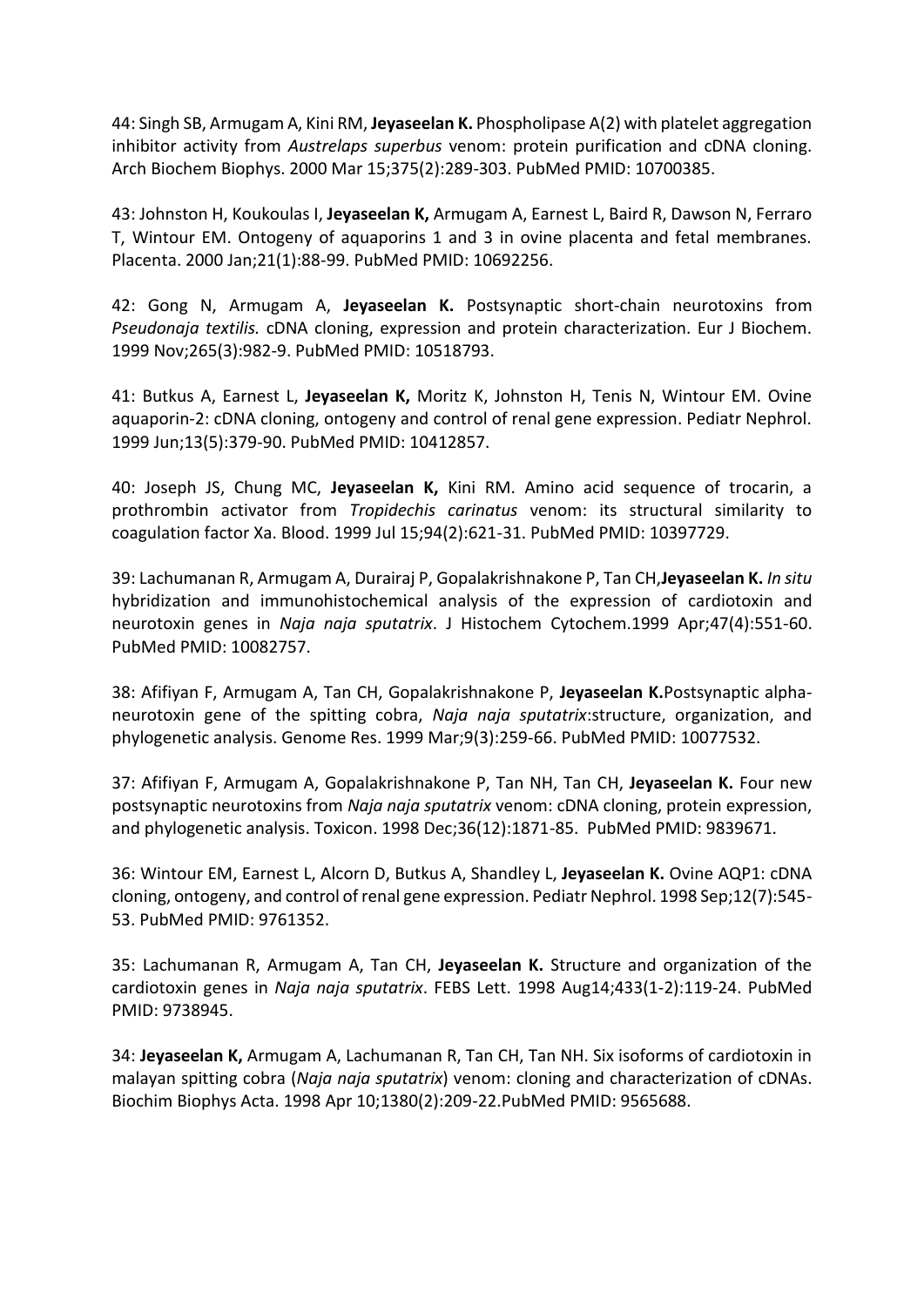33: Boon WC, Roche PJ, Butkus A, McDougall JG, **Jeyaseelan K**, Coghlan JP. Functional and expression analysis of ovine steroid 11 beta-hydroxylase (cytochrome P450 11 beta). Endocr Res. 1997 Nov;23(4):325-47. PubMed PMID: 9430822.

32: Gendeh GS, Chung MC, **Jeyaseelan K.** Genomic structure of a potassium channel toxin from *Heteractis magnifica*. FEBS Lett. 1997 Nov 24;418(1-2):183-8. PubMed PMID: 9414123.

31: Chang HR, Loo LH, **Jeyaseelan K,** Earnest L, Stackebrandt E. Phylogenetic relationships of *Salmonella typhi* and *Salmonella typhimurium* based on 16S rRNA sequence analysis. Int J Syst Bacteriol. 1997 Oct;47(4):1253-4. PubMed PMID:9336938.

30: Sun B, **Jeyaseelan K,** Chung MC, Teo TS. Rabbit ubiquitin-activating enzyme E1:cDNA cloning, sequence and expression. Gene. 1997 Sep 1;196(1-2):19-23. PubMed PMID: 9322736.

29: Gendeh GS, Young LC, de Medeiros CL, **Jeyaseelan K,** Harvey AL, Chung MC. A new potassium channel toxin from the sea anemone *Heteractis magnifica*: isolation, cDNA cloning, and functional expression. Biochemistry. 1997 Sep 23;36(38):11461-71. PubMed PMID: 9298966.

28: Yeoh AE, Quah TC, **Jeyaseelan K,** Lee BW, Poh KS, Sun L. An evaluation of minimal residual disease in childhood acute lymphoblastic leukaemia. Ann Acad Med Singapore. 1997 May;26(3):365-71. PubMed PMID: 9285034.

27: Sun B, **Jeyaseelan K,** Chung MC, Tan TW, Chock PB, Teo TS. Cloning,characterization and expression of a cDNA clone encoding rabbit ubiquitin-conjugating enzyme, E2(32k). Biochim Biophys Acta. 1997 Mar 20;1351(1-2):231-8. PubMed PMID: 9116038.

26: Ng HC, Singh M, **Jeyaseelan K.** Nucleotide sequence of ToxPK1 gene from *Toxoplasma gondii.* DNA Seq. 1997;7(3-4):179-91. PubMed PMID: 9254011.

25: Armugam A, Earnest L, Chung MC, Gopalakrishnakone P, Tan CH, Tan NH, **Jeyaseelan K**. Cloning and characterization of cDNAs encoding three isoforms of phospholipase A2 in Malayan spitting cobra (*Naja naja sputatrix*) venom. Toxicon. 1997 Jan;35(1):27-37. PubMed PMID: 9028006.

24: Ghadessy FJ, Chen D, Kini RM, Chung MC, **Jeyaseelan K**, Khoo HE, Yuen R.Stonustoxin is a novel lethal factor from stonefish (*Synanceja horrida*) venom. cDNA cloning and characterization. J Biol Chem. 1996 Oct 11;271(41):25575-81. PubMed PMID: 8810331.

23: Liao WX, Earnest L, Kok SL, **Jeyaseelan K.** Organization of the XYL genes in a thermophilic *Bacillus* species. Biochem Mol Biol Int. 1996 Aug;39(5):1049-62. PubMed PMID: 8866023.

22: Lim GB, Dodic M, Earnest L, **Jeyaseelan K,** Wintour EM. Regulation of erythropoietin gene expression in fetal sheep by glucocorticoids. Endocrinology. 1996 May; 137(5) : 1658-63. PubMed PMID: 8612498.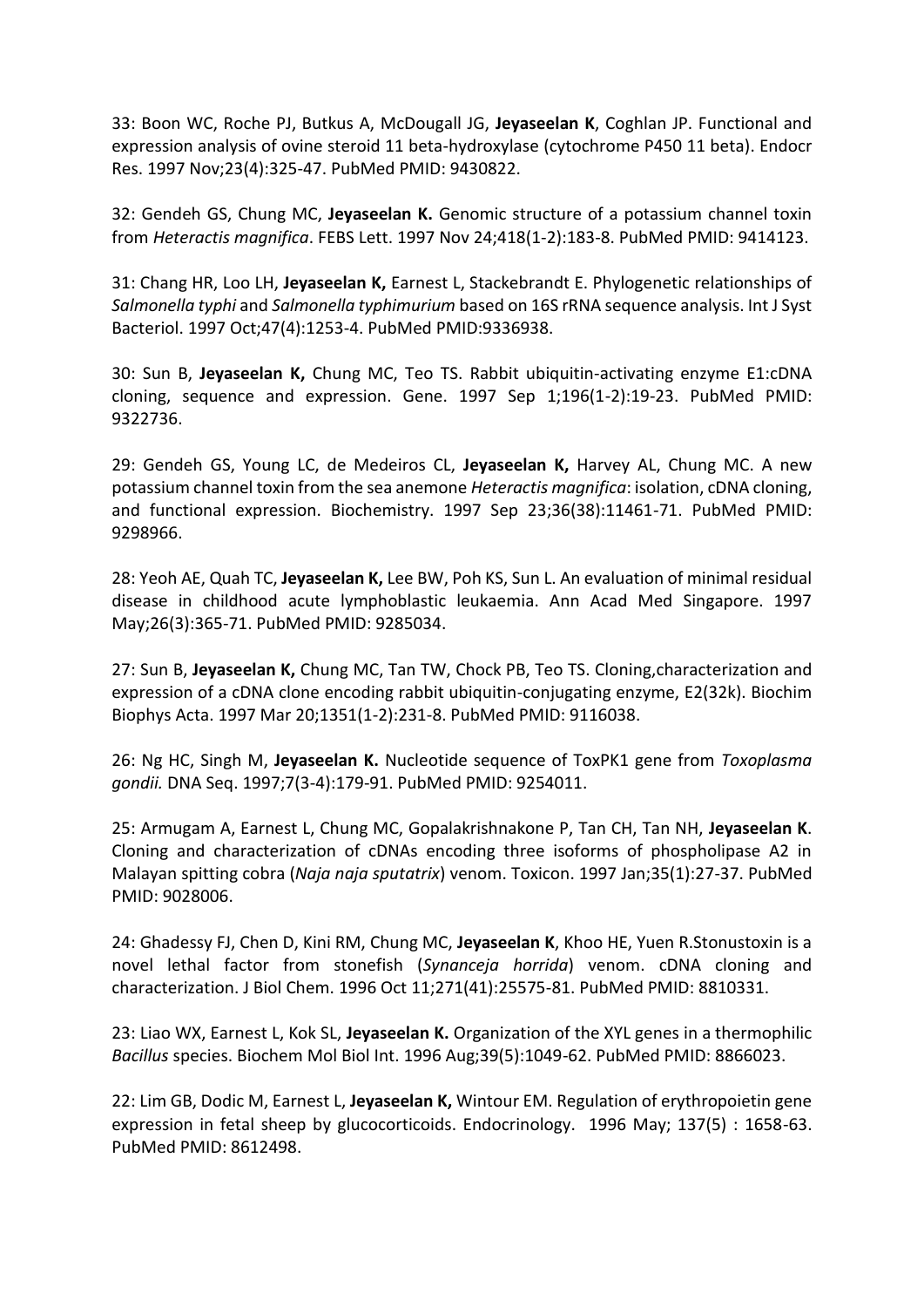21: Lim GB, Moritz K, Jeyaseelan K, Wintour EM. Effect of hemorrhage and nephrectomy on erythropoietin gene expression in the ovine fetus. Mol Cell Endocrinol. 1996 Mar 1;117(1):101-9. PubMed PMID: 8734478.

20: Liao WX, Earnest L, Kok SL, Jeyaseelan K. Molecular cloning and characterization of the xylose isomerase gene from a thermophilic *Bacillus* species. Biochem Mol Biol Int. 1995 Jun;36(2):401-10. PubMed PMID: 7663444.

19: Liu Y, Woon PY, Lim SC, Jeyaseelan K, Thiyagarajah P. Cholinergic regulation of amylase gene expression in the rat parotid gland. Inhibition by two distinct post-transcriptional mechanisms. Biochem J. 1995 Mar 15;306 (Pt 3):637-42. PubMed PMID: 7535521; PubMed Central PMCID: PMC1136569.

18: Boon WC, Roche PJ, Hammond VE, **Jeyaseelan K**, Crawford RJ, Coghlan JP. Cloning and expression analysis of a cytochrome P-450(11 beta) cDNA in sheep. Biochim Biophys Acta. 1995 Jan 2;1260(1):109-12. PubMed PMID: 7999785.

17: Ng HC, Singh M, **Jeyaseelan K.** Identification of two protein serine/threonine kinase genes and molecular cloning of a SNF1 type protein kinase gene from *Toxoplasma gondii*. Biochem Mol Biol Int. 1995 Jan;35(1):155-65. PubMed PMID:7735130.

16: Saha S, Saha N, Tay JS, **Jeyaseelan K,** Basair JB, Chew SE. Molecular characterisation of red cell glucose-6-phosphate dehydrogenase deficiency in Singapore Chinese. Am J Hematol. 1994 Dec;47(4):273-7. PubMed PMID: 7977299.

15: Ghadessy FJ, **Jeyaseelan K,** Chung MC, Khoo HE, Yuen R. A genomic region encoding stonefish (*Synanceja horrida*) stonustoxin beta-subunit contains an intron. Toxicon. 1994 Dec;32(12):1684-8. PubMed PMID: 7725338.

14: Anwar A, **Jeyaseelan K,** Coghlan JP. Molecular cloning and characterization of the ovine CYP11B1 promoter. Biochem Mol Biol Int. 1994 Aug;33(6):1169-78. PubMed PMID: 7804143.

13: Lim GB, **Jeyaseelan K**, Wintour EM. Ontogeny of erythropoietin gene expression in the sheep fetus: effect of dexamethasone at 60 days of gestation. Blood. 1994 Jul 15;84(2):460- 6. PubMed PMID: 8025273.

12: Lee EJ, **Jeyaseelan K.** Frequency of human CYP2D6 mutant alleles in a normal Chinese population. Br J Clin Pharmacol. 1994 Jun;37(6):605-7. PubMed PMID: 7917781.

11: Woon PY, **Jeyaseelan K,** Thiyagarajah P. Stimulation of RNA synthesis in rat parotid lobules by phorbol myristate acetate. Arch Oral Biol. 1993 Nov;38(11):1021-3. PubMed PMID: 7507659.

10: Woon PY, **Jeyaseelan K,** Thiyagarajah P. Adrenergic regulation of RNA synthesis in the rat parotid gland. Biochem Pharmacol. 1993 Apr 6;45(7):1395-401. PubMed PMID: 7682414.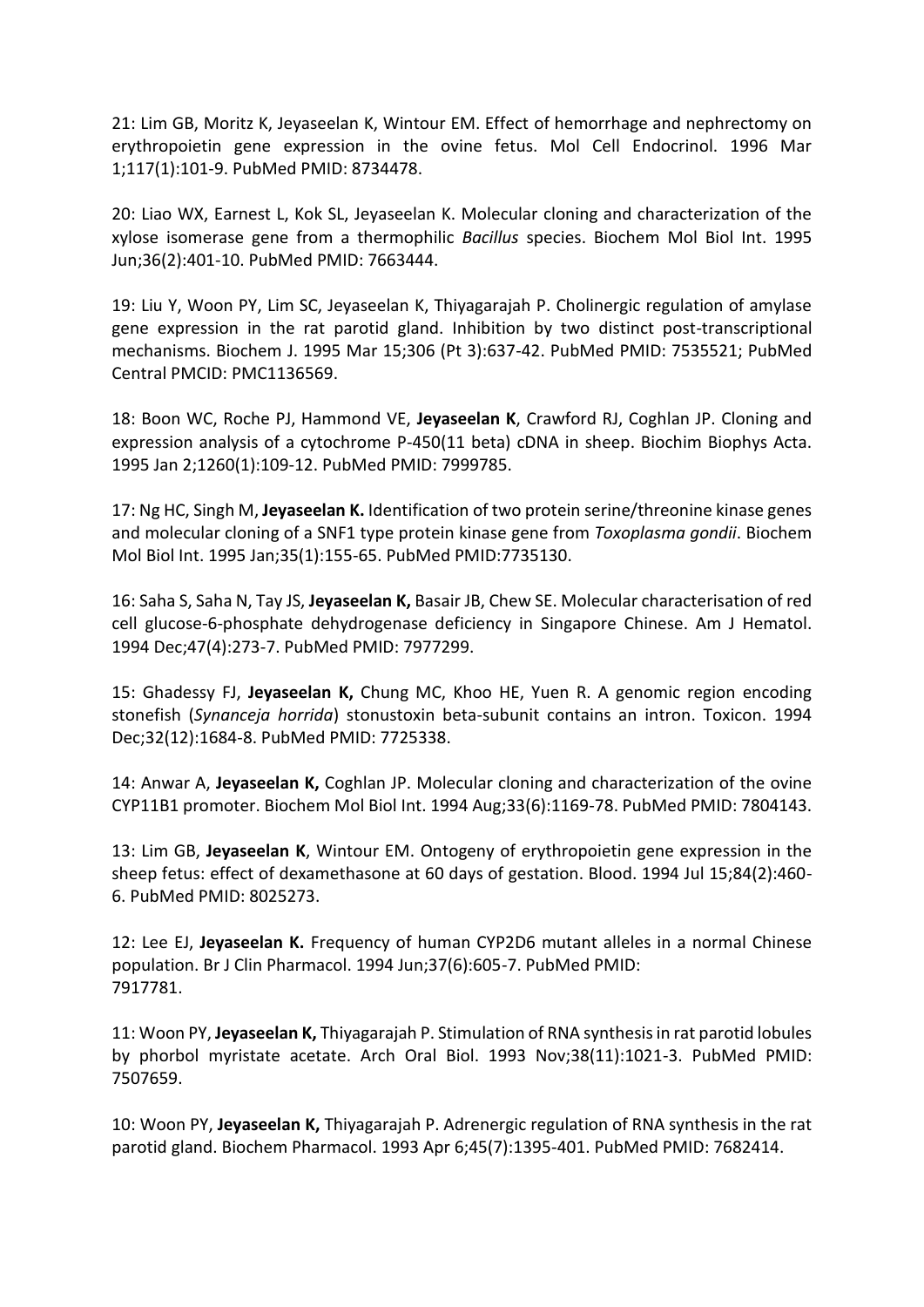9: Yeo MS, **Jeyaseelan K,** Chung MC, Gopalakrishnakone P, Tan CH, Wong HA. Molecular cloning of a cardiotoxin structural gene from Malayan spitting cobra (*Naja naja sputatrix*). Toxicon. 1993 Jan;31(1):53-60. PubMed PMID: 8446963.

8: Saha N, Tong MC, Tay JS, **Jeyaseelan K**, Humphries SE. DNA polymorphisms of the apolipoprotein B gene in Chinese coronary artery disease patients. Clin Genet. 1992 Oct;42(4):164-70. PubMed PMID: 1358487.

7: Saha N, Hong SH, Wong HA, **Jeyaseelan K,** Tay JS. Biochemical characteristics of glucose-6 phosphate dehydrogenase variants among the Malays of Singapore with report of a new nondeficient (GdSingapore) and three deficient variants. Japanese J Hum Genetics. 1991 Dec;36(4):307-12. PubMed PMID: 1811096.

6: Wilde RJ, **Jeyaseelan K,** Guest JR. Cloning of the aconitase gene (acn) of *Escherichia coli* K12. J Gen Microbiol. 1986 Jun;132(6):1763-6. PubMed PMID:3543213.

5: Visser J, Kester H, **Jeyaseelan K,** Topp R. Pyruvate dehydrogenase complex from *Bacillus*. Methods Enzymol. 1982;89 Pt D:399-407. PubMed PMID: 6815422.

4: Guest JR, Cole ST, **Jeyaseelan K.** Organization and expression of the pyruvate dehydrogenase complex genes of *Escherichia coli* K12. J Gen Microbiol. 1981 Nov;127(1):65- 79. PubMed PMID: 6461729.

3: Ghosh R, Guest JR, **Jeyaseelan K.** Regulatory properties of the pyruvate dehydrogenase complex of Pseudomonas aeruginosa. Biochim Biophys Acta. 1981 Apr14;658(2):232-7. PubMed PMID: 6788087.

2: **Jeyaseelan K,** Guest JR, Visser J. The pyruvate dehydrogenase complex of *Pseudomonas aeruginosa* PAO Purification, properties and characterization of mutants. J Gen Microbiol. 1980 Oct;120(2):393-402. PubMed PMID: 6785386.

1: **Jeyaseelan K,** Guest JR. Isolation and properties of pyruvate dehydrogenase complex mutants of *Pseudomonas aeruginosa* PAO. J Gen Microbiol. 1980 Oct;120(2):385-92. PubMed PMID: 6785385.

## **OTHER PEER REVIEWED PUBLICATIONS:**

26: Jeyaseelan K, Armugam A, Tan JR, Chandrasekaran K and Tong YW. Cloning, characterization and functional analysis of aquaporin from *Thermus aquaticus. (2018- under preparation*)

25: Kaur P, Liu F, Tan JR, Lim KY, Sepramaniam S, Karolina DS, Armugam A and **Jeyaseelan K.** Non-coding RNAs as potential neuroprotectants against ischemic brain injury. Brain Sciences, 3 (2013): 360-395.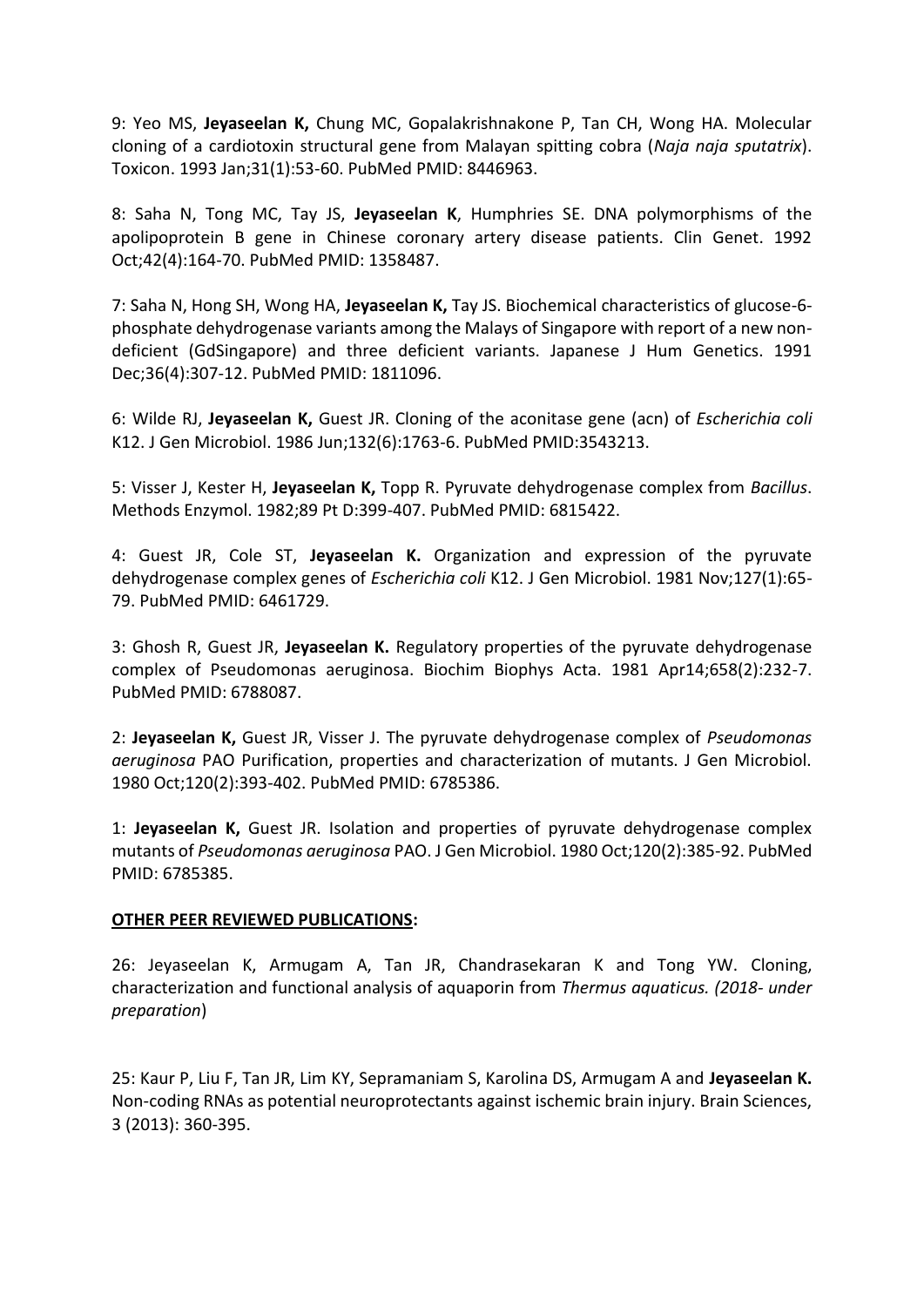24: Wang, H, Chung N T S, Tong Y W, **Jeyaseelan K**, Armugam A, Duong H H P, Harry Seah F FU, Yang J and Hong MH. Mechanically robust and highly permeable Aquaporin Z biomimetic membranes.J. Membrane Science, 434 (2013): 130-136.

23: Xie WY, He F, Wang BF, Chung TS, Jeyaseelan K, Armugam A, Tong YW. An aquaporinbased vesicle-embedded polymeric membrane for low energy water filtration J. Mater. Chem. A, 2013;1:7592-7600

22: Sun, G, **Jeyaseelan K,** Armugam A and Chung N T S. A layer-by-layer self-assembly approach to developing an Aquaporin-embedded mixed matrix membrane". RSC Advances,3 (2013): 473-481.

21: Duong, H H P, Chung N T S, **Jeyaseelan K,** Armugam A, Yang J and Hong MH. Planar biomimetic aquaporin-incorporated triblock copolymer membranes on porous alumina supports for nanofiltration". J. Membrane Science, 409– 410 (2012): 34-43.

20:Zhong PS, Chung TS, Jeyaseelan K, Armugam A. Aquaporin-embedded biomimetic membranes for nanofiltration. Journal of Membrane Science, 2012, 407– 408: 27-33.

19: Wang, H, Chung N T S, Tong Y W, Chen Z, Hong MH, **Jeyaseelan K** and Armugam A. Preparation and characterization of pore-suspending biomimetic membranes embedded with Aquaporin Z. Soft Matter, 7 (2011): 7274-7280.

18: Lim, K Y, Chua JH, Tan JR, Swaminathan P, Sepramaniam S, Armugam A, Wong PTH and **Jeyaseelan K.** MicroRNAs in cerebral ischemia. Translational Stroke Research,1 (2010): 287.

17:Yew EH, Cheung NS, Choy MS, Qi RZ, Lee AY, Peng ZF, Melendez AJ, Manikandan J, Koay ES, Chiu LL, Ng WL, Whiteman M, **Jeyaseelan K,** Halliwell B. Proteasome inhibition by lactacystin in primary neuronal cells induces both potentially neuroprotective and proapoptotic transcriptional responses: a microarray analysis. J Neurochem. 2005 Aug;94(4):943- 56.

16: Fernando, A A, Lim L C, Jeyaseelan K, Teng S W, Liang M C and Yeo C K. DNA finger printing: Application to conservation of the cites-listed dragon fish, Scleropages formosus (Osteoglossidae). Aquarium Sciences and Conservation, 1 (1997): 91-104.

15: Liao, W X and **Jeyaseelan K.** High-level expression of a thermostable Bacilus xylose(glucose) isomerase in *Escherichia coli*. Biotechnology Letters, 15, no. 11 (1993): 1101-1106.

14: **Jeyaseelan K** and Seevaratnam S. Ethanol and biomass from *Borasus flabellifer* sap. Biotechnology Letters, 8 (1986): 357-360.

13: **Jeyaseelan K** and Guest J R. Transfer of antibiotic resistance to facultative methylotrophs with plasmid R68.45. FEMS Microbiology Letters, 6 (1979): 87-89.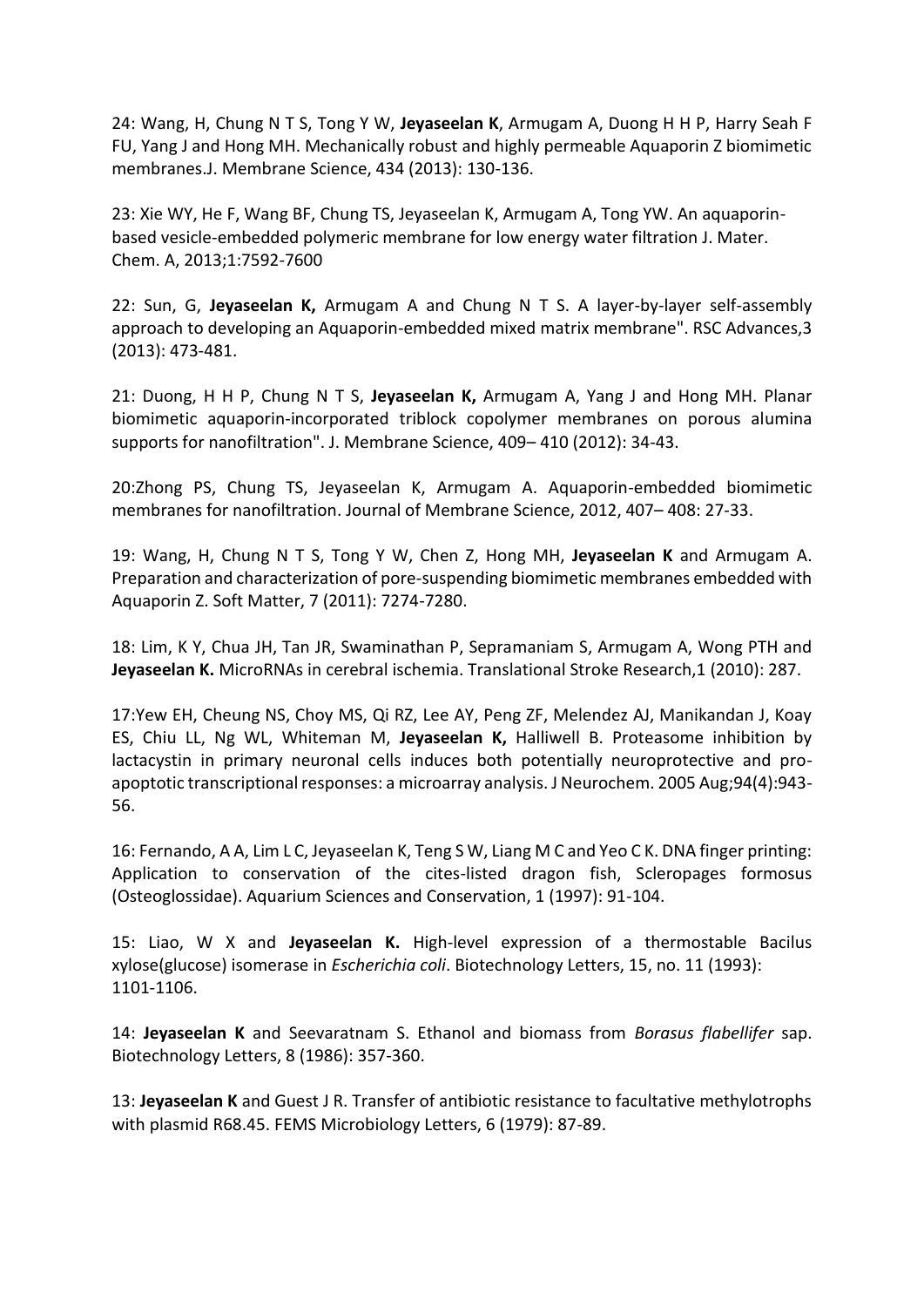12 : Pemadasa M A and **Jeyaseelan K**. Further observations on stomatal responses to sodium azide. New Phytologist, 78 (1977): 83-89.

11: Pemadasa M A and **Jeyaseelan K**. Some effects of sodium azide on stomatal closure in *Stachytarpheta indica*. Annals of Botany, 40 (1976): 655-658.

10: Pemadasa M A and **Jeyaseelan K,** Some effects of three herbicidal auxins on stomatal movements. New Phytologist, 77 (1976): 569-573.

9: Phang, C H and **Jeyaseelan K.** A supplementary genomic library of *Bacillus* subtilis. Asia Pacific Communications in Biochemistry, 1 (1987): 51-54.

8: Theivendirarajah, K and **Jeyaseelan K**. The effect of weedicides on blue-green algae. Ceylon Journal of Science. Section D: Medical Science., 14 (1981): 10-14.

7: **Jeyaseelan K** and J R Guest. Mutants of *Pseudomonas aeruginosa* PAO lacking pyruvate dehydrogenase activity. Society for General Microbiology Quarterly, 7 (1980): 80.

6: Theivendirarajah, K, **Jeyaseelan K** and Puvirajasingam V. Effective utilisation of the raw materials and byproducts in a coconut arrack industry. Ceylon Journal of Science. Section D: Medical Science., 13 (1979): 119-129.

5: Theivendirarajah, K, **Jeyaseelan K** and Puvirajasingam V. Some aspects of fermentation of *cocos nucifera* sap. Ceylon Journal of Science. Section D: Medical Science., 13 (1979): 79-87.

4: Theivendirarajah, K and **Jeyaseelan K**. The ingestion of blue-green algae by mosquito larvae. Ceylon Journal of Science. Section D: Medical Science., 12 (1977): 156-157.

3: Theivendirarajah, K and **Jeyaseelan K**. An evaluation of the methods employed in the preservation of Kitul sap. Ceylon Journal of Science. Section D: Medical Science., 12 (1977): 151-155.

2: Theivendirarajah, K, Dassanayake M D and **Jeyaseelan K**. Studies on the fermentation of *Caryota urens*sap. Ceylon Journal of Science. Section D: Medical Science., 12 (1977): 147-150.

1: Lim, G B, **Jeyaseelan K** and Wintour E M. Ontogeny and regulation of erythropoeitin gene expression in the ovine fetus. Clinical Investigator, 72, no. 5 (1994): B16-49.

## **CHAPTERS IN BOOKS:**

21: Karolina DS and **Jeyaseelan K**. (2013). Stroke. A chapter written for a text book on Metabolism entitled: Principles of Metabolism in Health and Disease. 2013 Publisher Springer New York

20: Karolina DS and **Jeyaseelan K.** (2012) The Reign of A New Dictator: Circulating MicroRNA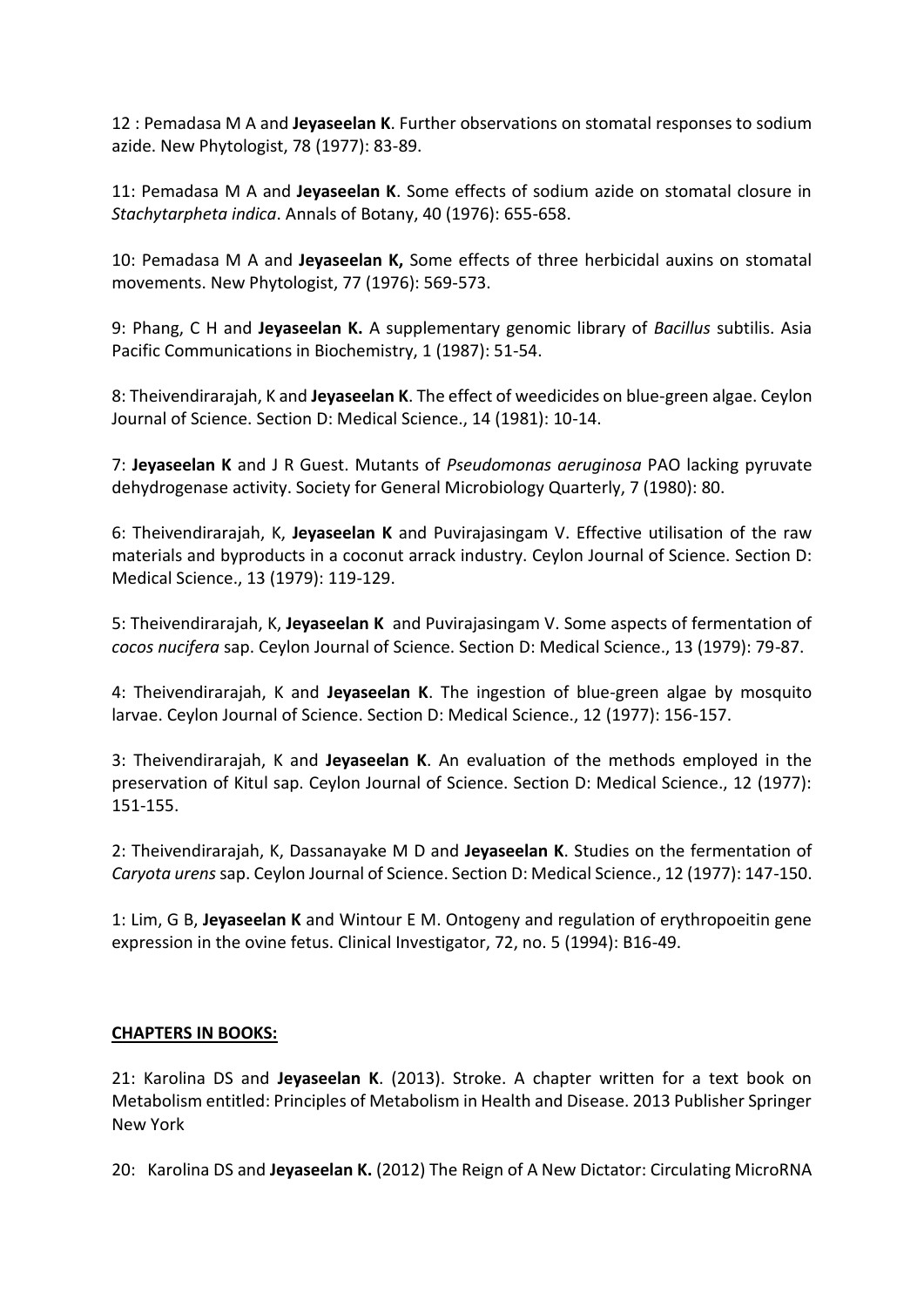in Diabetes. Asia Pacific Biotech News (APBN), World Scientific Publishing Company.16(8):42- 45.

19: Karolina DS and **Jeyaseelan K**. (2012) MicroRNAs as therapeutic agents and targets In Advanced Delivery and Therapeutic Applications of RNAi, Chapter 3. John Wiley Sons Inc, United States of America.

18: Sepramaniam S, Karolina DS, Armugam A, Wintour EM and **Jeyaseelan K.** MicroRNAs: Potential Applications in Aquaporin associated Pathogenesis (2010) In: MicroRNA: Expression, Detection and Therapeutic strategies. Nova Science Publishers, New York (Chapter 1)

17: Lim, KY, Sepramaniam, S., Armugam, A. And **Jeyaseelan, K.** MicroRNAs and Cerebral Ischemia. In *Neurogenesis, Neurodegeneration and Neuroregeneration.* Ed. Bor Luen Tan. Chapter 5. 2010. Research SignPost, India.

16: Strong, PN and **Jeyaseelan, K.** Arthropod toxins acting on calcium-activated potassium channels- Applications to medicine and biotechnology. In *Animal Toxins: State of the Art - Perspectives in Health and Biotechnology* (by Maria Elena de Lima), Eds, Adriano Monteiro de Castro Pimenta, Marie France Martin-Eauclaire, Russolina Benedeta Zingali, and Hervé Rochat, 2009, France.

15: Wishva, HB, Armugam, A and **Jeyaseelan, K**. MicroRNA strategies in drug discovery. *Hand*  book of Drug Screening, 2<sup>nd</sup> Edition, Ed. Seethala R and Zhang L. 2009, Chapter 12. pp 335-353. Bristol-Myers Squibb, USA.

14: **Jeyaseelan, K.**, Liao, W X., Earnest, L and Kok, S L. Glucose Isomerase in *Bacillus* Species. In *Glucose Isomerase in Bacillus species: In Microbiology in Nineties.*, 1994. pp329-343. World Scientific and Global Publications Services, Singapore.

13: Lee, E J D., Earnest, L. and **Jeyaseelan, K**. Genetic characterization of debrisoquine hydroxylation polymorphism in Chinese. In *Recent Advances in Cellular and Molecular Biology*, ed. R J Wegmann and M A Wegmann, 1992. pp115-116. Peters Press, Belgium.

12: Hong, S H, Saha, N., Wong H A .and **K Jeyaseelan**. A non-deficient and fast glucose-6 phosphate dehydrogenase variant: G6PD Singapore. In *Recent Advances in Cellular and Molecular Biology*, ed. R J Wegmann and M A Wegmann, 1992. pp111-114. Peters Press, Belgium.

11: **Jeyaseelan, K.,** Singh, P., Thanabalu, T. and Wong, H A. Molecular Cloning expression and mutagenesis of xylose isomerase gene. In *Microbial Utilisation of Renewable Resources*, ed.S Kinoshita and A Bhumiratana, 1991. pp200-208. International Center of Cooperative Research in Biotechnology, Japan.

10: Phang, C H and **Jeyaseelan,K**. Isolation and characterization of citC gene of *Bacillus subtilis*. In *Genetics and Biotechnology of Bacilli*, ed. A T Ganesan and James A Hoch, 1988. pp97-100. Harcourt Brace Jovanovich Publishers (Academic Press), United States.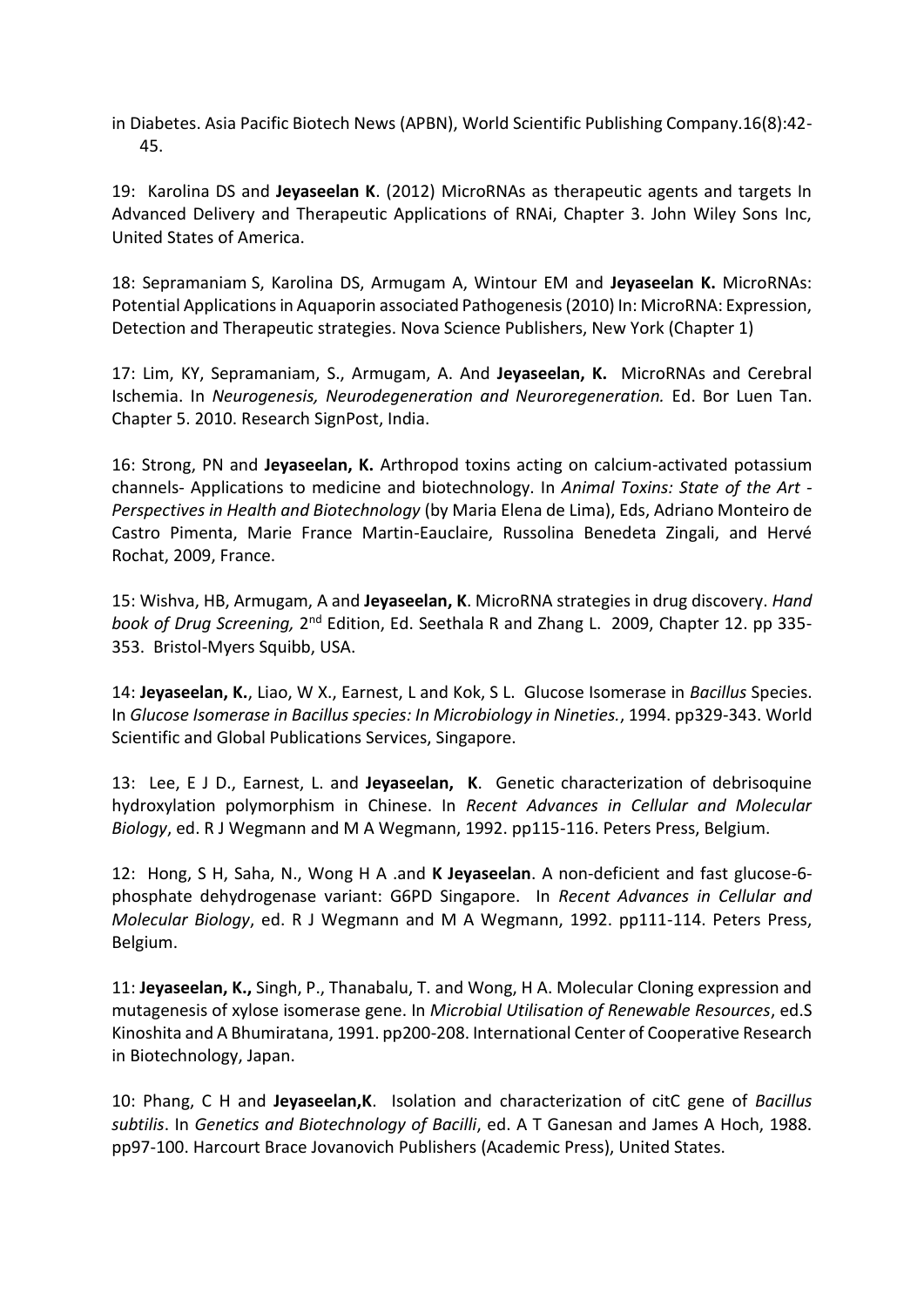9: **Jeyaseelan, K**. M13 cloning and sequencing. In *Genes and Proteins*, ed. K Jeyaseelan, M CM Chung and O L Kon, 1987. pp59-70. ICSU Press, USA.

8: **Jeyaseelan, K**. Recombinant selection by colony hybridisation. In *Genes and Proteins*, ed. K Jeyaseelan, M C M Chung and O L Kon, 1987. pp53-56. ICSU Press, USA.

7: **Jeyaseelan, K**, DNA labelling and hybridisation. In *Genes and Proteins*, ed. K Jeyaseelan, MC M Chung and O L Kon, 1987. pp39-50. ICSU Press, USA.

6: **Jeyaseelan, K**. Transformation. In *Genes and Protein*, ed. K Jeyaseelan, M C M Chung and O L Kon, 1987. pp33-37. ICSU Press, USA.

5: **Jeyaseelan, K**. Restriction and ligation. In *Genes and Proteins*, ed. K Jeyaseelan, M C M Chung and O L Kon, 1987. pp27-31. ICSU Press, USA.

4: **Jeyaseelan, K**. Agarose gel electrophoresis. In *Genes and Proteins*, ed. K Jeyaseelan, M CM Chung and O L Kon, 1987.pp17-24. ICSU Press, USA.

3: Jayaraman, K and **Jeyaseelan, K**. Isolation of chromosomal DNA. In *Genes and Proteins*,ed. K Jeyaseelan, M C M Chung and O L Kon, 1987. pp11-15. Paris: ICSU Press, USA,

2: **Jeyaseelan, K.** Isolation of plasmids. In *Genes and Proteins*, ed. K Jeyaseelan, M C M Chung and O L Kon 1987, pp1-8. ICSU Press,. USA:

1: Visser, J, Kester, H., **Jeyaseelan, K** and Topp, R. Pyruvate dehydrogenase complex from *Bacillus*. In *Methods in Enzymology*, ed. Willis A Wood, 1982, 399-407.: Academic Press, United Kingdom.

## **CONFERENCE PAPERS**

183: Jeyaseelan K, Armugam A and Tong YW. Molecular design and synthesis of recombinant aquaporins for biomimetic membranes., PUB R&D Publication 9, MEMB 03 (2017).

182: Jeyaseelan K, Armugam A, Xie WY, Tong YW, Tan JR, Silambarasan M and Chandrasekaran K. Molecular design and synthesis of recombinant aquaporins for biomimetic membranes (1102-IRIS-

 13-02); Technology Information Session organized by PUB to publicize our work and products to industrialist, technologists and researchers @ WaterHub-PUB-11 Oct 2016

181: Jeyaseelan K, Armugam A, Tong YW, Wohland T, Tan JR and Chandrasekaran K. Aquaporin-embedded vesicles for direct incorporation into biomimetic membranes; MSTC symposium 7 Oct 2016. University Hall, NUS, Singapore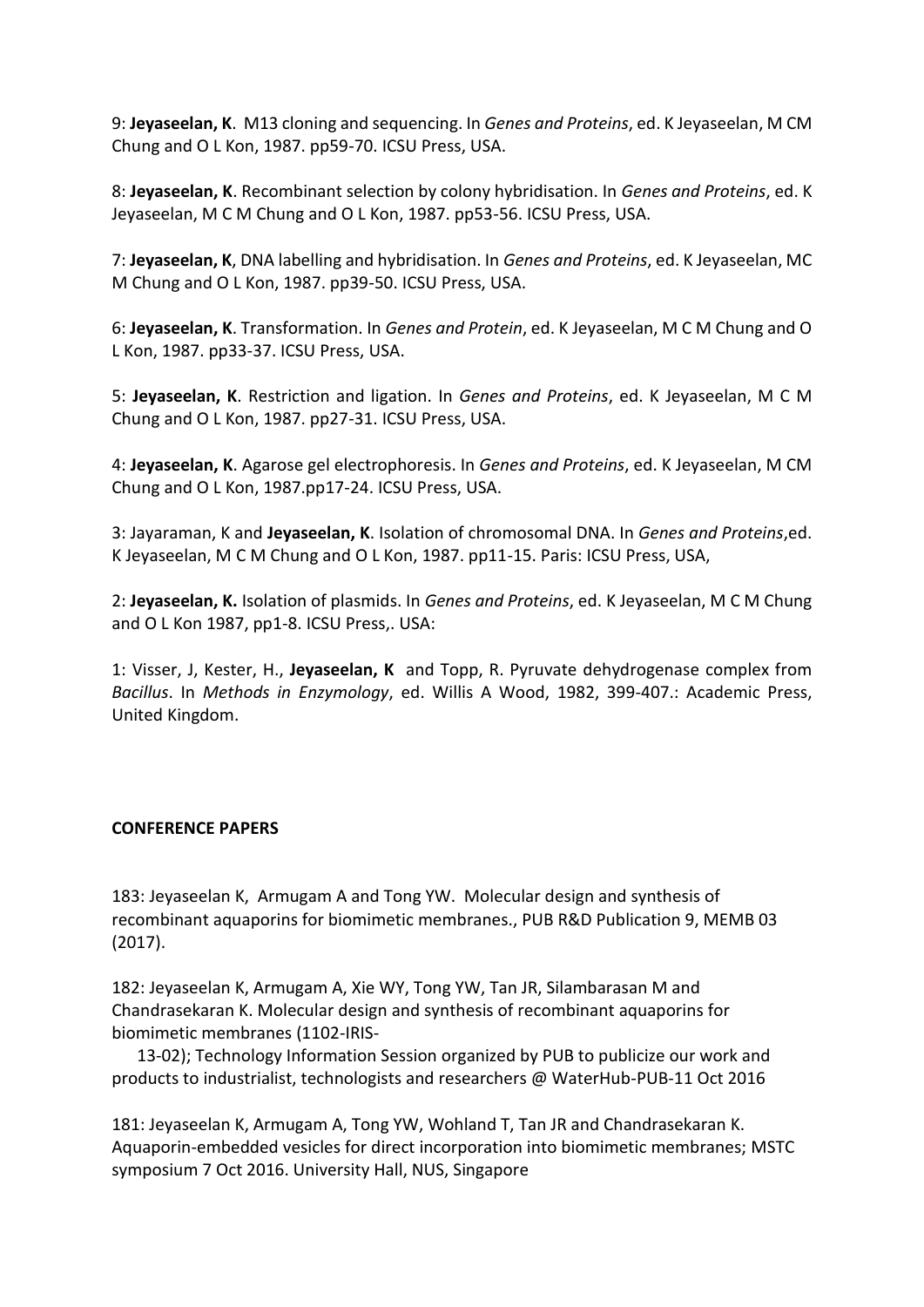180: Jeyaseelan K, Armugam A, Tan JR and Tong YW. Novel aquaporin for development of biomimetic membranes MSTC symposium 30 March 2016. University Hall, NUS, Singapore.

179: Karolina S, Chandrasekaran K, Xie WY, Tong YW and **Jeyaseelan K.** Rapid and efficient purification of Aquaporin Z for large scale protein production. International Conference on Life Science and Biological Engineering, July 22-24 (2014), Sapporo, Hokkaido, Japan

178: Liu F, Armugam A, Sepramaniam S, Wong PTH and **Jeyaseelan K**. microRNAs that regulate hypoxia inducible factor -1α in cerebral ischemia. Gordon Research Conferences on Nucleic Acids to be held at the University of New England in Biddeford, Maine, United States from 2 to 7 June 2013.

177: Tan JR, Lim KY, Karolina DS, Sepramaniam S, Armugam A and **Jeyaseelan K.** MicroRNA regulating inflammatory pathways in ischemic stroke. Gordon Research Conferences, Nucleic Acids to be held at the University of New England in Biddeford, Maine, United States from 2 to 7 June 2013.

176: Kaur P, Sepramaniam S, Armugam A, and **Jeyaseelan K**. Regulation of neural cell adhesion molecules by long non-coding RNAs in neuronal maturation and ischemic injury. FENS Featured Regional Meeting, Prague, Czech Republic - 11-14 September 2013.

175: Tambyah PA, Sepramaniam S, Swaminathan P, Jaminah MA, Chai SC, Armugam A and **Jeyaseelan K**. Differentially expressed miRNAs in acute H1N1 patients. 13th Asia-Pacific Congress of Clinical Microbiology and Infection (13th APCCMI). 25 – 28 October 2012. Beijing, China

174: Tan KS, Tan JR, Koo YX, Wang CW, Yong FY, Sepramaniam S, Armugam A, **Jeyaseelan K**. MicroRNAs that potentially regulate brain natriuretic peptide and truncated neurotrophic tyrosine kinase 3 show opposing trend in expression in cardioembolic stroke. The International Conference on Heart and Brain. 1-3 March 2012. Paris, France.

173: **Jeyaseelan K**, Sepramaniam S, Arumugam A. MicroRNA regulators for Aquaporins 1, 2 and 4 expressed in the kidney. The New NKF  $1<sup>st</sup>$  Scientific Meeting. 4 February 2012. ( $1<sup>st</sup>$  Prize in Oral presentation) Singapore.

172: Wang H, Zhong P, Chung T, Tong YW, Chen Z, Hong M, Jeyaseelan K, Armugam A, Ultrafast water permeation of biomimetic membranes embedded with Aquaporin, Singapore, APCChE, 2012.

171: Wang H, Zhong PS., Duong PHH., Chung TS, Tong YW, **Jeyaseelan K**, Armugam A, Chen Z, Hong M. Biomimetic membranes embedded with Aquaporin Z for water reuse and desalination. Desalination for the environment clean water and energy, Barcelona, Spain, Apr 22-26, 2012.

170: Zhong PS, Chung TS, **Jeyaseelan K** and Armugam A. Aquaporin-embedded biomimetic membranes for nanofiltration. Singapore International Water Week, 1-5 July 2012.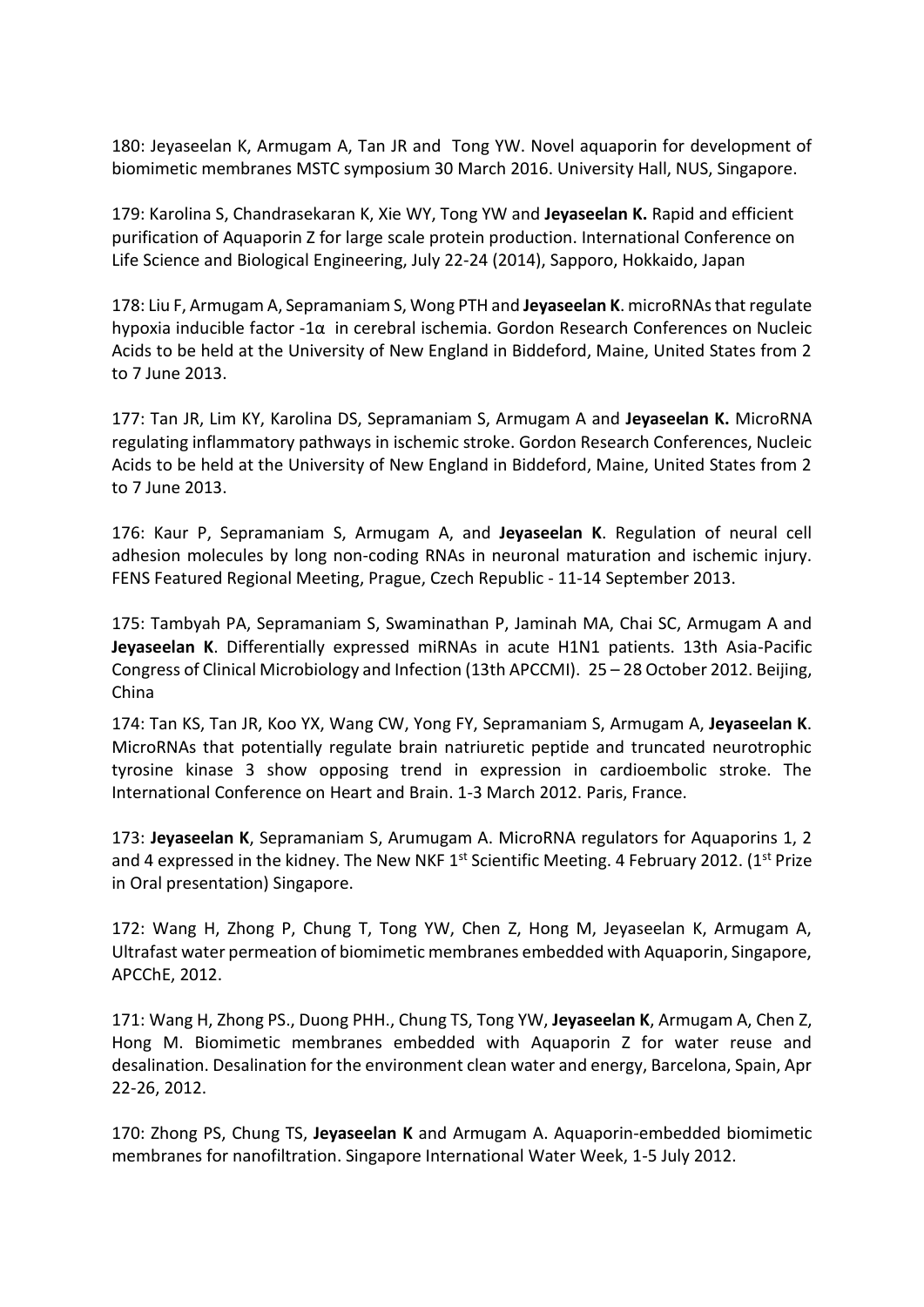169: Wang H, Chung TS, Tong YW, Chen Z, Hong M, **Jeyaseelan K**, Armugam A. Preparation and characterization of pore-suspending biomimetic membranes embedded with Aquaporin Z, North American Membrane Society (NAMS), Las Vegas, Nevada, June 4-8, 2011.

168: Sun G, Chung TS, Zhou H, Li Y, **Jeyaseelan K**, Armugam A. Incorporation of AquaporinZ via Nickel-Chelating Lipid Monolayers on the Langmuir-Blodgett Trough, AIChE annual meeting, Minneapolis Convention Center, Minneapolis, October 16-21, 2011.

167: Duong HHP, Chung TS, **Jeyaseelan K**., Armugam A, Hong M. Planar Biomimetic Aquaporin-Incorporated Triblock Copolymer Membranes On Porous Solid Supports, AIChE annual meeting, Minneapolis Convention Center, Minneapolis, October 16-21, 2011.

166: Wang H, Chung TS, Tong YW, Chen Z, Hong M, **Jeyaseelan K**, Armugam A. Ultrafast water permeation of biomimetic membranes embedded with Aquaporin, AIChE annual meeting, Minneapolis Convention Center, Minneapolis, October 16-21, 2011.

165: **Jeyaseelan K**, Tan KS, Wang CW, Armugam A, Tan J R, Koo YX and Wong P T H. MicroRNAs as tools for predicting the outcome of stroke. *Proceedings of 16th Annual Meeting of the RNA Society* (2011). Kyoto: The RNA Society of Japan. (RNA 2011, 14 – 18 Jun 2011, Conference Centre, Kyoto, Japan)

164: Karolina DS, Armugam A and **Jeyaseelan K**. Circulating microRNAs:Potential Biomarkers in Artherosclerosis. *Proceedings of 79th European Artheresclerosis Society Congress* (2011): 100. Gothenburg: European Artherosclerosis Society. (79th European Artherosclerosis Society Congress, 26 - 29 Jun 2011, Swedish Exhibition Centre, Gothenburg, Sweden)

163: Tambyah PA, Swaminathan P, Karolina DS, Jaminah MA, Armugam A and **Jeyaseelan K**. The Role of microRNAs in H1N1 influenza virus infection. *Proceedings of XIII International Symposium on Respiratory Viral Infections*, comp. The Macrae Group LLC (2011). Italy. (XIII International Symposium on Resipratory Viral Infections, 13 - 16 Mar 2011, Rome Marriott Park Hotel, Rome, Italy).

162: Armugam A, Sepramaniam S and **Jeyaseelan K**. MicroRNAs modulating Aquaporin 4 gene expression may be useful in maintaining fluid balance especially in cerebral ischemia. *Proceedings of 6th International Oxford RNAi Conference*, ed. M. Sohail (2011): 36-37. Oxford: Oxford University Press. (RNAi 2011-Gene Regulation by small RNAs, 29 - 31 Mar 2011, Oxford University, Oxford, United Kingdom).

161: Sepramaniam, S., Arumugam, A. and **Jeyaseelan, K**. MicroRNAs modulating Aquaporin 4 gene expression may be useful in maintaining fluid balance especially in cerebral ischemia. The 6th Annual Oxford RNAi conference. 29 - 31 March 2011. London, United Kingdom.

19. Karolina DS, Armugam A and **Jeyaseelan K**. Circulating microRNAs: potential biomarkers in artherosclerosis. The 79th European Atherosclerosis Society Congress 2011, 26-29 June, (Best Poster Award), Gothenburg, Sweden.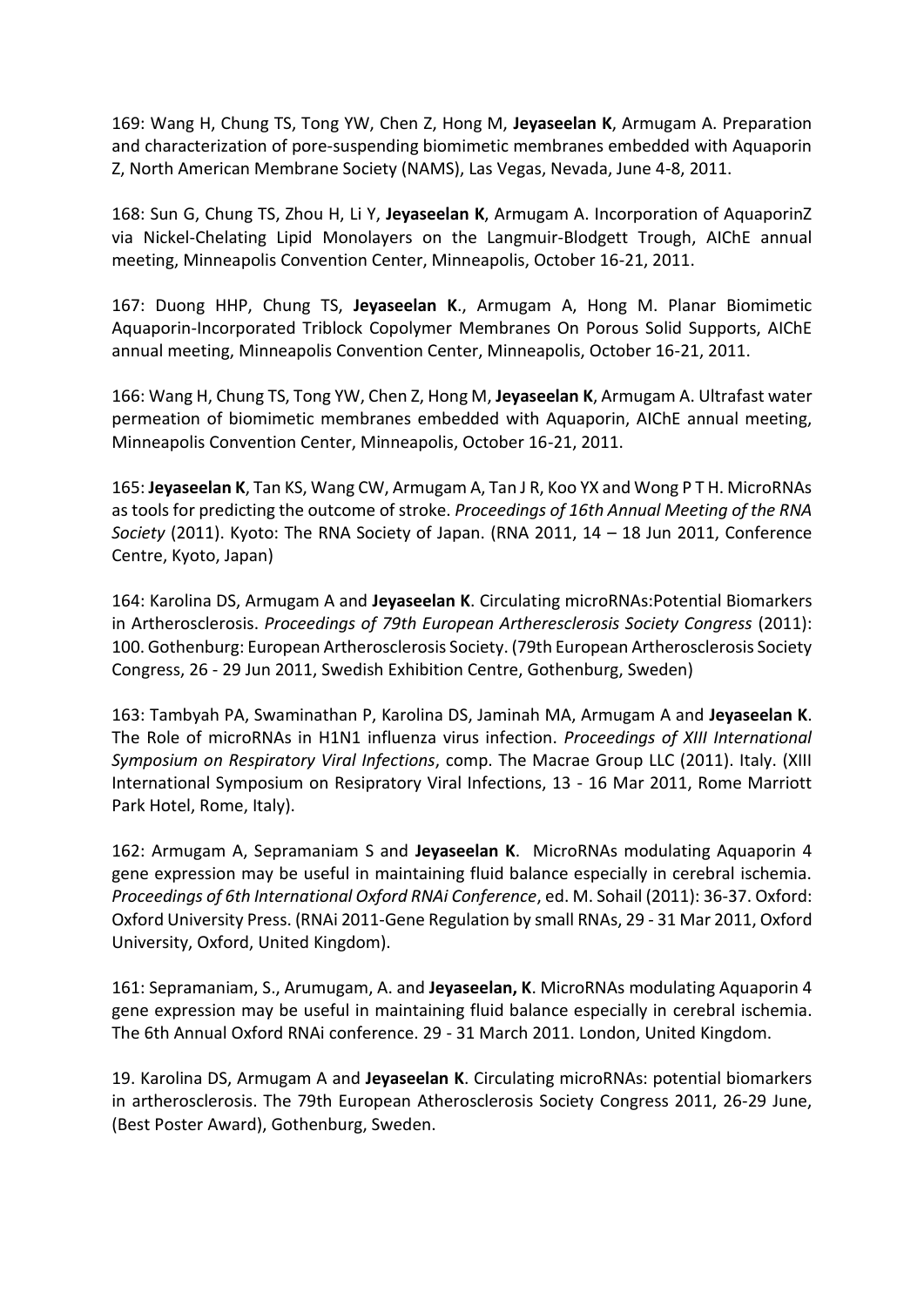160: **Jeyaseelan K**, Lim K Y, Armugam A, Tan J R, Koo YX, Tan KS, Wang CW, Seet C S R, Chan B, Sharma VK, Teoh HL, Venketasubramaniam N, Chen C L H, Yim K F E, Ong W Y, Chuang KH, Chan YH and Wong P T H. MicroRNAs as Biomarkers in Stroke Pathogenesis. *Proceedings of 14th Congress of the European Federation of Neurological Societies*, comp. European Federation of Neurological Societies (2010). Vienna: Wiley-Blackwell. (14<sup>th</sup> Congress of the European Fderation of Neurological Societies, 25 - 28 Sep 2010, Geneva, Switzerland) (Published in European Journal of Neurology- Supplement 17).

159: Woon K, Tavintharan S, Karolina DS, Armugam A, Pek LT, Lim SC, Sum CF, **Jeyaseelan K** and LS Chew. The Association of Pigment Epithelium Derived Factor in Type II Diabetes. Keystone Symposia: Developmental Origins and Epigenesis in Human Health and Disease 2010, 26 April, Singapore.

158: **Jeyaseelan K**, Lim KY and Armugam A, Tan JR, Koo YX, Tan KS, Wang CW, Raymond Seet CS, Bernard Chan, Sharma1 VK, Teoh HL, Ramani1 N. V, Christopher Chen, Evelyn Yim, Ong WY, Chuang KH, Peter Wong TH. MicroRNAs as biomarkers in stroke pathogenesis. 14th Congress of the European Federation of Neurological Societies 2010, 25-28 September 2010. Geneva, Switzerland.

157: Karolina DS, Armugam A, Tavintharan S, Wong M, Tan EC, Lim SC, Sum CF and **Jeyaseelan K**. MicroRNAs: Potential therapeutic targets for Metabolic Syndrome, a predictor of fatty liver. 1st Congress of Fatty Liver and Metabolic Syndrome 2009, 12-14 November, Budapest, Hungary.

156: Karolina, DS, Tavintharan S, Armugam A, Lim SC, Sum CF, Tan EC and **Jeyaseelan K.**  Expression profiles of MicroRNAs in subjects according to variation in Glucose Tolerance. 2<sup>nd</sup> Alexandra Health Research Forum 2009, 25 April, (Best Poster Award), Singapore.

155: Sepramaniam S., Arumugam A., **Jeyaseelan K**. Modulators of Aquaporins. 1st Biochemistry First Research Symposium. National University of Singapore. 16-17 August 2008. Singapore

154: Armugam A, Tavintharan S, Karolina DS, Lim SC, Sum CF and **Jeyaseelan K**. microRNA profiling in patients with impaired fasting glucose. 1st Biochemistry First Research Symposium 2008, 16-17 August, Singapore.

153: **Jeyaseelan, K**. Cerebral Ischemia. Invited Lecture. 22 Oct 2008. Faculty of Heath and Allied Sciences, Monash University, Monash, Australia.

152: Tan,KS, Armugam**,** A, Wang,CW, Chai SC and **Jeyaseelan, K**. MicroRNAs as potential biomarkers for aetiology, diagnosis and prognosis of cerebral ischemic stroke. Asia Medical Forum The Lancet 2008, 14-16 November, Beijing, China (Best Poster Award).

151: Herath, WB, Chai SC, Armugam, A and **Jeyaseelan,K**. A 2-DE analysis on HepG2 cells treated with statins. 13<sup>th</sup> Lorne Proteomics Symposium. 7<sup>th</sup>-10<sup>th</sup> February 2008, Lorne, Victoria, Australia.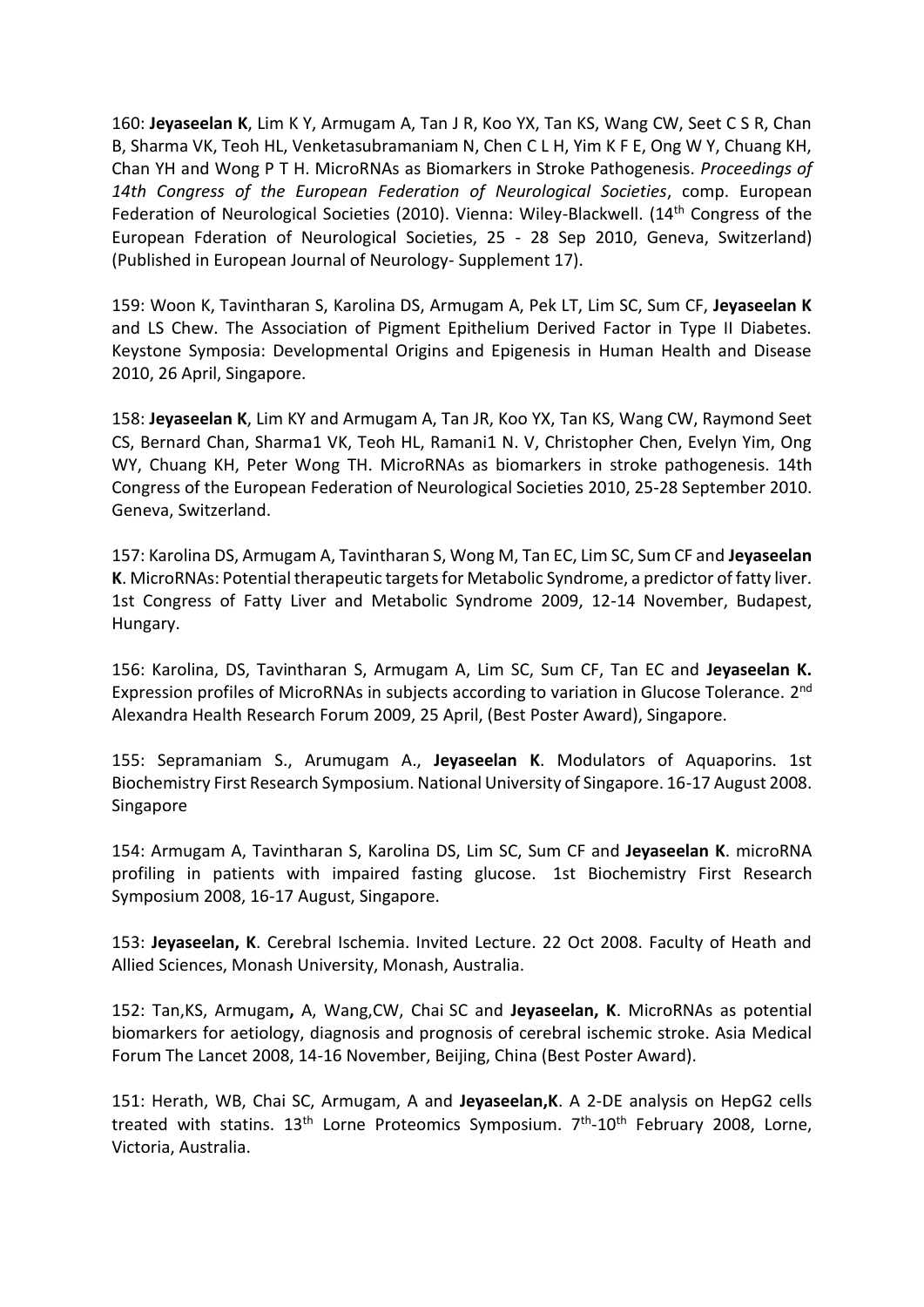150: Lim, KY, Chua, JH. Herath,WB, Sepramaniam,S, Armugam,A, **Jeyaseelan, K**. A proteomic approach on focal ischemia.13<sup>th</sup> Lorne Proteomics Symposium. 7<sup>th</sup>-10<sup>th</sup> February 2008, Lorne, Victoria, Australia.

149: **Jeyaseelan, K**, Lim,KY and Armugam,A. MicroRNA profiling in blood and brain of rats subjected to transient focal ischemia. Lorne Genome Conference. 17<sup>th</sup> -21<sup>st</sup> Feb 2008, Lorne Victoria, Australia.

148: Lim KY., Sepramaniam, S., Chai SC., Armugam A and **Jeyaseelan K.** microRNA as biomarkers in stroke. Lorne Genome Conference. 17-21 Feb 2008, Lorne Victoria, Australia.

147: Herath, WB, Armugam, A, **Jeyaseelan,K**. Wings- A tool for pathway analysis using microRNA expression profiling. Lorne Genome Conference. 17-21 Feb 2008, Lorne Victoria, Australia.

146: Sepramaniam, S., Armugam A and **Jeyaseelan K.** Isolation of peptide inhibitors/activators of Aquaporins. *Proceedings of the 5th International Conference of Aquaporin-Exploring new functions of aquaporin.,* 13 – 16 July 2007; Nara Centennial Hall, Nara, Japan.

145: **Jeyaseelan, K.,** Cher, CDN., Koh, DCI., Armugam, A, Howells, D and Halliwell, B. Gene expression profiles in rat models during focal ischemia and treatment with a venom component AP-1. *Proceedings of the symposium on Brain and Mind Research in Asia Pacific*, comp. Maxwell Bennett, 2006. Sydney, Australia

144: **Jeyaseelan, K**., Armugam, A., Koh, DCI. and Chai, SC. Toxins and aquaporins. *The FEBS*  Journal, 273, Supplement 1 (2006). Oxford: Blackwell Publishing. (Invited paper) 31<sup>st</sup> FEBS Congress, 24 - 29 Jun 2006, Rumeli International Conference Centre, Istanbul, Turkey.

143: **Jeyaseelan, K**. Molecular Genetics in Dentistry. *Proceedings of the national symposium on the Challenges in Dentistry*, comp. Faculties of Dentistry and Medicine (2006). Kuala Lumpur: University Malaya. (Keynote address) The National Dental Symposium: Challenges in Dentistry, 3 May 2006, University of Malaya, Kuala Lumpur, Malaysia.

142: **Jeyaseelan, K**. Toxins as therapeutic agents. International Allied Health Sciences University, Kuantan, Malaysia. 8 March 2006. Invited Lecture

141: **Jeyaseelan, K**., Armugam, A., Koh, DCI. and Chai, SC. Aquaporin modulators in animal toxins. *Proceedings of the 4th International Conference on Aquaporins*, comp. YP Communication, Belgium, Genval: YP communication. 10 - 13 Sep 2005., Chateau du Lac, Genval, Belgium.

140: **Jeyaseelan, K**., Cher, CDN., Armugam,A., Chai, SC. and Coghlan,MW. Gene Expression studies on phospholipase A2 induced pulmonary inflammation and fluid accumulation. *Inflammation Research*, 54, Supplement 2, S85-S232. Basel: Birkhauser Verlag. (7th World Congress on Inflammation, 20 - 24 Aug 2005, Melbourne Convention Centre, Melbourne, Australia.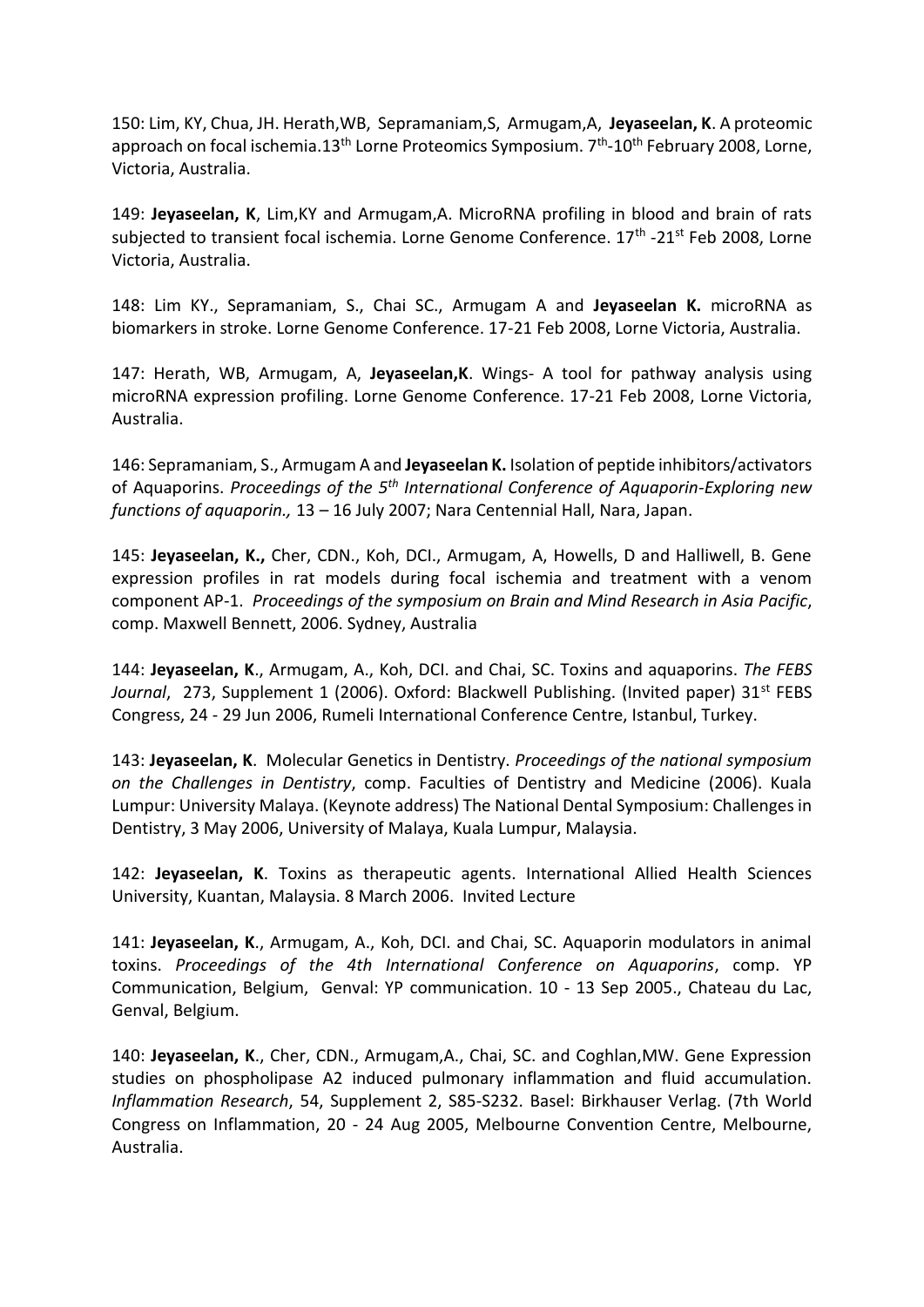139: Koh, D CI., Armugam, A and **Jeyaseelan, K**, Sputa nerve growth factor: A modulator of aquaporins in hippocampal cells. *Proceedings of the Gordon Conference*, comp. Organizing Committee of Gordon Conference (2005). West Kingston: GRC Conference Planning Associates. 7 - 12 Aug 2005. Rhodes Island, Newport, United States.

138: Chai, S C, Siew, PY., Armugam, A. and **Jeyaseelan, K.** Neuropeptides from Scorpion venom. *Bulletin of the Japanese Society for Neurochemistry*, 44, no. 2. Tokyo: Japan Academic Association. 28 - 30 Sep 2005. Kyushu University, Kyushu, Japan.

137: **Jeyaseelan, K** Cholinergic receptors and related diseases. Singapore Eye Research Institute, (February 2005) Singapore.

136: Yew, E H J., Cheung, N S., Qi, R., Lee, A Y W., Choy, M S., Peng, Z F., Melendez, A., Jayapal, M., Koay, ESC., Chiu, L L., Ng, W L., **Jeyaseelan, K**. and Halliwell, B. Proteasome inhibitormediated apoptosis in murine primary cortical neurons: a microarray analysis. *The Future of Neurobiology at NUS*, comp. NUS Faculty of Medicine, 3 - 4 Feb 2004. Singapore.

135: **Jeyaseelan, K**., Armugam, A., Ong, WY., Cher, C DN., Koh, D CI., Siew, J PY. and Chai, SC. Potential applications of Neuroprotective and Neurotoxic components of Natural Toxins. *Symposium on the future of Neurobiology,* 3 - 4 Feb 2004. Clinical Research Centre, NUS, Singapore (Invited Lecture).

134: Cher, CDN., Armugam, A. and **Jeyaseelan, K**. Multi-organ gene profile of snake envenomation revealed by oligo probe microarray". *Proceedings of the XIX International Congress of Genetics*, comp. University of Melbourne: Society for Biochemistry and Molecular Biology, 6-11 Jul 2003. Melbourne, Australia.

133: Cher, CDN., Armugam, A. Ramkishen, P N., Wintour-Coghlan, E M and **Jeyaseelan, K.** Global gene analysis on pulmonary inflammation and edema caused by venom phospholipase A2. *Proceedings of XIX International Congress of Genetics*, comp. University of Melbourne Melbourne: Society for Biochemistry and Molecular Biology. 6 - 11 Jul 2003. Melbourne, Australia.

132: Armugam, A., Poh, S L. and **Jeyaseelan, K**. Five disulphide bridged three-finger toxins from *Naja sputatrix*. *International Society of Thrombosis & Hemostasis* -14th World Congress on Animal, Plant & Microbial Toxins, 14 - 19 Sep 2003. Adelaide, Australia.

131: Siew, J P Y., Tan, P T J, Koh, J L Y, **Jeyaseelan, K** and Brusic, V. Systematization of snake venom neurotoxins based on structure and function". *International Society of Thrombosis & Hemostasis* -14th World Congress on Animal, Plant & Microbial Toxins, 14 - 19 Sep 2003. Adelaide, Australia.

130: Chai, S C, Bian, H S., Wudayagiri, R., Sapatnekar, S M., Armugam, A., Strong, P N. and **Jeyaseelan, K**. Anti-bacterial components in the hemolymph of Indian scorpions, *Buthus tamulus* and *Heterometrus fulvipes*. *International Society of Thrombosis & Hemostasis* -14th World Congress on Animal, plant & Microbial Toxins, 14 - 19 Sep 2003. Adeaide, Australia.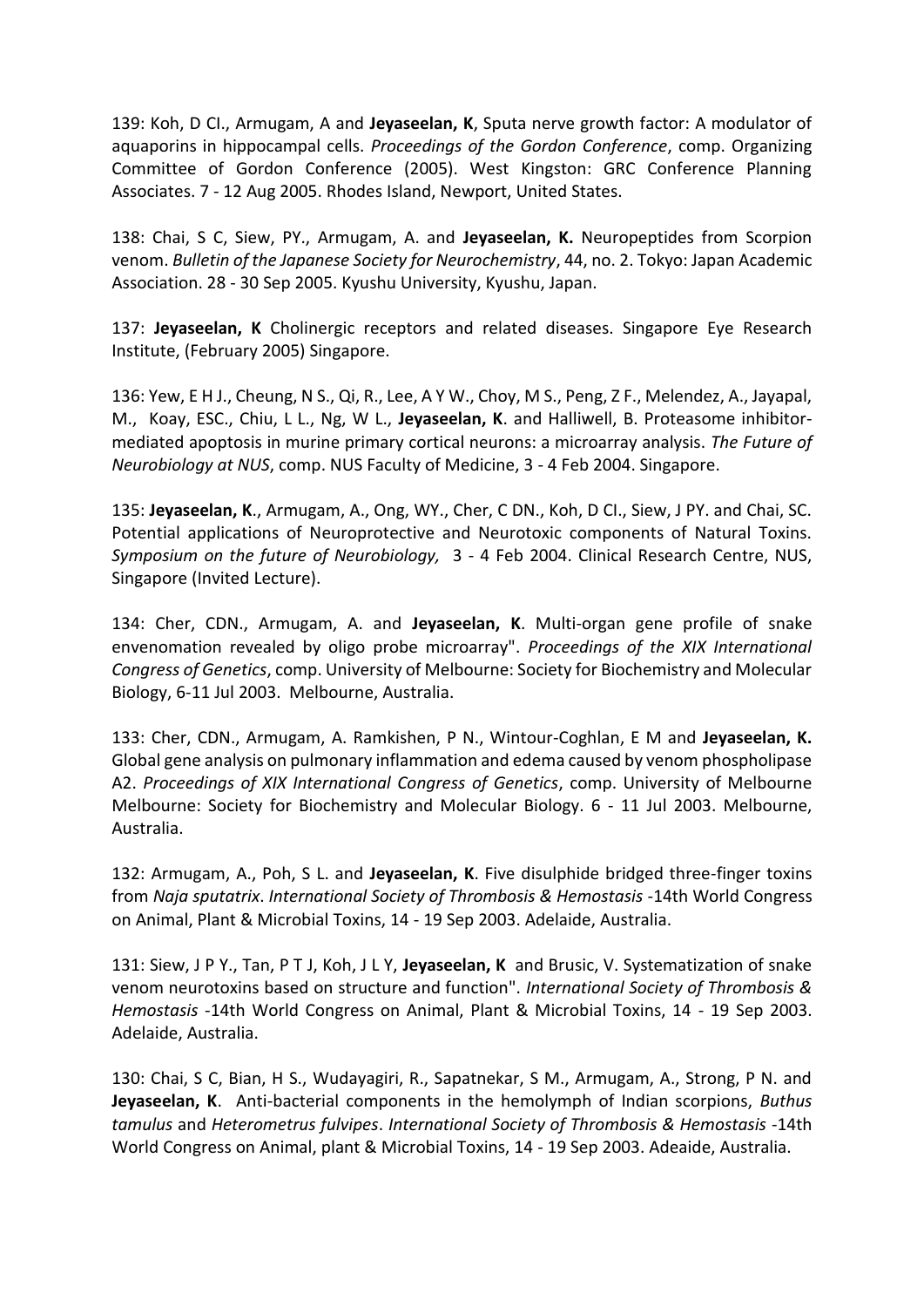129: Koh, D C I., Nair, P R., Armugam, A. and **Jeyaseelan, K**. NGF form cobra, promotes the expression of the endogenous NGF in PC12 cells. *International Society for Neurochemistry, Journal of Neurochemistry*, 87, part. P17-16 (Suppl. 1) 1 Jan 2003: 175 .

128: Charmian, C D N, A Armugam, R P Nair, R Lachumanan, D W Howells and **Jeyaseelan K**. Venom component as a possible neuroprotective agent in rat stroke model. *International Society for Neurochemistry, Journal of Neurochemistry*, 87, part. P13-53 (Suppl. 1) 1 Jan 2003: 139.

127: Shanmugasundaram, D., Ramalingam, J., Ramkishen, P N., Anuradha, V., Armugam, A. and **Jeyaseelan K.** Hypotensive property of venom phospholipase A2. *Proceedings of 20th Annual Conference of (ISCAP) Indian Society for Comparative Animal Physiology and Symposium on Physiological approaches to conserve biodiversity and to tackle environmental health hazards*: 143, 26 - 28 Feb 2003. Tirupathi, Andra Pradesh, India.

126: Armugam, A., Donghui, MA., Poh,SL., Lachumanan, R. Affifiyan, F. and **Jeyaseelan, K.**  Genes encoding three finger toxins. Proceedings of *20th Annual Conference of Indian Society for ComparativeAnimal Physiology and Symposium on Physiological approaches to conserve biodiversity and to tackle environmental health hazards*: 68., 26 - 28 Feb 2003. Tirupati, Andra Pradesh, India.

125: Armugam, A. and **Jeyaseelan, K**. Cloning of neurotoxin cDNAs from *Bungarus candidus*. 68 Proceedings of *20th Annual Conference of Indian Society for comparative Animal Physiology and symposium on physiological approaches to conserve biodiversity and to tackle environmental health hazards* , 26 - 28 Feb 2003. Tirupati, Andra Pradesh, India.

124: Wudayagiri, R., Armugam, A. and **Jeyaseelan K.** Molecular cloning and characterisation of cDNAs encoding alpha-toxin like peptides from indian scorpions, *Mesobuthus tamulus* and *Heterometrus fulvipes*. Proceedings of *20th Annual Conference of Indian Society for comparative Animal Physiology and Symposium on physiological approaches to conserve biodiversity and to tackle environmental health hazards* , 26 - 28 Feb 2003. Tirupati, Andra Pradesh, India.

123: **Jeyaseelan, K**., Cher, DN C., Armugam, A., Lachumanan, R., Ramkishen, P N. and Wintour-Coghlan E M. Molecular biology of venom phospholipase A2. Proceedings of *20th Annual Conference of Indian Society for comparative Animal Physiology and Symposium on physiological approaches to conserve biodiversity and to tackle environmental health hazards,*  26 - 28 Feb 2003. Tirupati, Andra Pradesh, India.

122: **Jeyaseelan, K**., Wintor-Coghlan E M., Armugam, A, Cher, DNC., Poh, S L.and Ramkishen, P N. Group 1 Phospholipase A2 as a potential hypotensive agent and a modulator of water channels. *Proceedings of Combio 2002*, comp. Australian Society for Biochemistry and Molecular Biology, 29 Sep 2002. Sydney, Australia.

121: Strong, P N., Dhoedt, D., Stocker, M., Pedarzani, P., Joseph, J S., Kini, R M., Doorty, J D F. Sapatnekar, S. and **Jeyaseelan, K**. Tamapin: A peptide from the venom of the Indian Red Scorpion (*Mesobuthus tamulus*) which targets SK Channels and AHP Currents in Central Neurons. *Proceedings of the Sixth Asia-Pacific Congress on Animal, Plant and Microbial Toxins*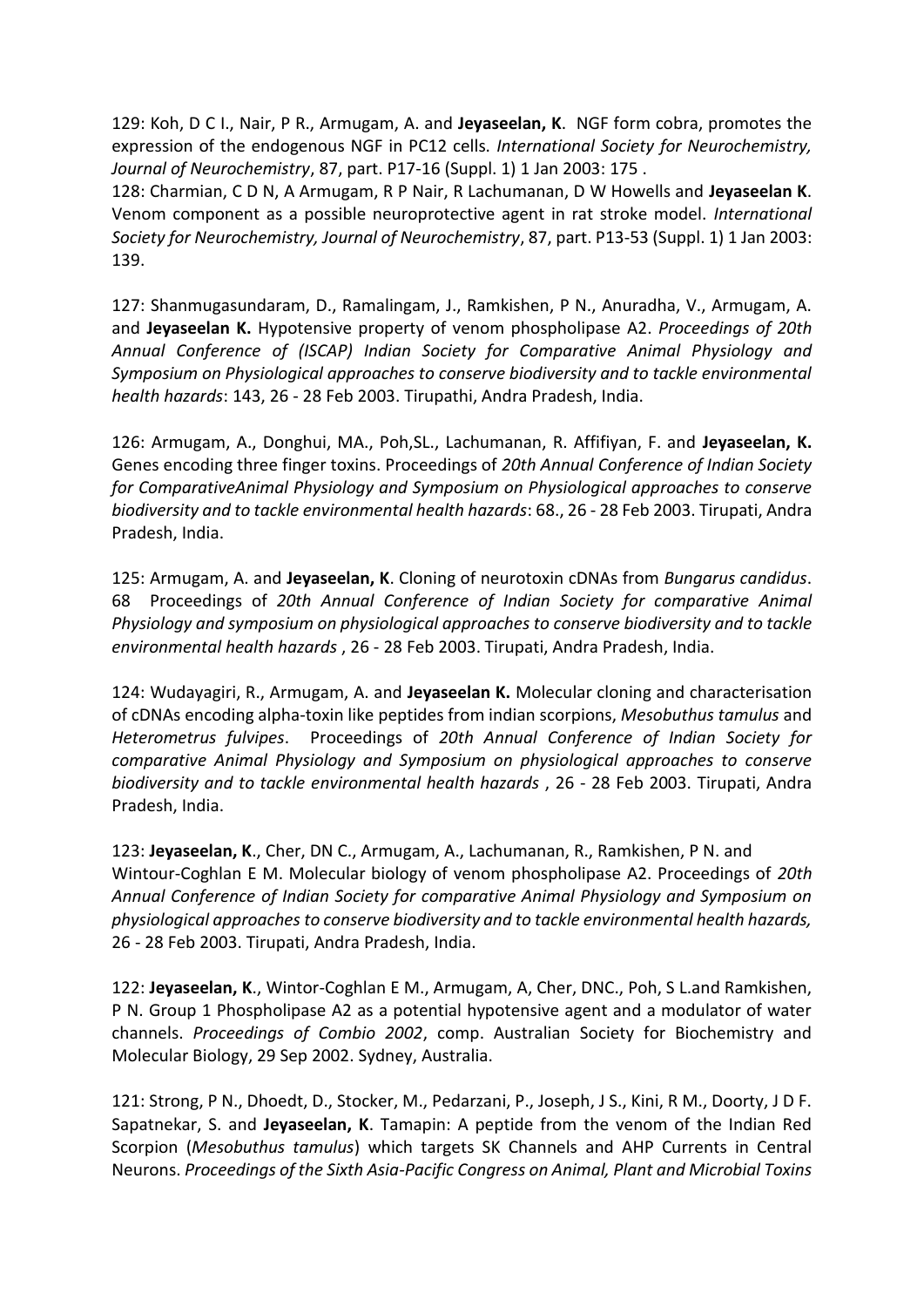*& Eleventh Scientific Meeting of the Australasian College of Tropical Medicine*: 157, 8 - 12 Jul 2002. Queensland, Australia

120: Koh, C I D., Ramkishen, P N., Armugam, A., Ong, W Y. and **Jeyaseelan, K**. Venom nerve growth factor as a modulator of aquaporins in the brain. *Proceedings of the Sixth Asia-Pacific Congress on Animal, Plant and Microbial Toxins & Eleventh Scientific Meeting of the Australasian College of Tropical Medicine*: 113. 8 - 12 Jul 2002. Queensland,Australia.

119: Cher, D N C., Armugam, A. and **Jeyaseelan, K.** An inflammatory agent, venom phospholipase A2 modulates the expression of lung aquaporins. *Proceedings of the Sixth Asia-Pacific Congress on Animals, Plant and Microbial Toxins & Eleventh Scientific Meeting of the Australian College of Tropical Medicine*: 112 , 8 - 12 Jul 2002. Queensland, Australia.

118: Newton, K A., Armugam A., Strong, P N. and **Jeyaseelan, K.** Cloning of cDNAs encoding short insectotoxins from *Mesabuthus tamulus*. *Proceedings of the Sixth Asia-Pacific Congress on Animals, Plant and Microbial Toxins & Eleventh Scientific Meeting of the Australian College of Tropical Medicine*: 156.. 8 - 12 Jul 2002. Queensland, Australia.

117: Strong, P N., D'hoedt, D., Stocker, M., Pederzani, P., Joseph, J S., Kini, R M., Doorty K B., Wadsworth, J D F., Sapatnekar, S., Gadre, S V. and **Jeyaseelan, K.** Tamapin: a peptide from the venom of the Indian red scropion (*Mesobuthus tamulus*) which targets SK channels and AHP currents in central neurons. *6th Asia-Pacific Congress on Animal, Plant & Microbial Toxins & Eleventh Scientific Meeting of the Australian College of Tropical Medicine*: 156.. 8 - 12 Jul 2002. Queensland, Australia

116: **Jeyaseelan, K.,.** Ma, DH., Ramkishen, P N. and Armugam, A. Cytolytic chimaeric toxins for possible use in targeted gene therapy". *Proceedings of Biomedical Asia 2001*, comp. National Science & Technology Board and Economic Development Board. 19 - 21 Sep 2001. Singapore.

115: Singh, M.,. Ho, LC., Armugam, A. and **Jeyaseelan, K**. Real-time detection of DNA from an intestinal parasite, *Blastocystis hominis*. *Proceedings of Biomedical Asia 2001*, comp. National Science & Technology Board - Economic Development Board. 19 - 21 Sep 2001, Singapore.

114: Ho LC., Armugam, A., **Jeyaseelan, K**. and Singh, M. Cloning of the elongation factor-1 alpha gene and development of molecular probes for the identification of *Blastocystis* species. *XI International Congress on Protozoology*, ed. International Association on Parasitology.: International Association on Parasitology. 15 - 19 Jul 2001. Salsburg / Austria

113: Ho, L C., **Jeyaseelan, K**., Singh, M. and Yap, E H. Genetic relatedness of the elongation factor-I alpha gene of *Blastocystis* species by analysis of restriction fragment patterns. *Proceedings of 24th World Congress of Medical Technology*. Canada: International Association of Medical Laboratory Technologists. 18 - 23 Jun 2000, Vancouver, Canada.

112: Gao, R., Gopalakrishnakone, P., Armugam, A. and **Jeyaseelan, K.** cDNA cloning and expression of group 1B phospholipase A2 from *Micropechis ikaheka*. *XIIIth World Congress on Toxinology*: 131, 18 - 22 Sep 2000, Paris, France.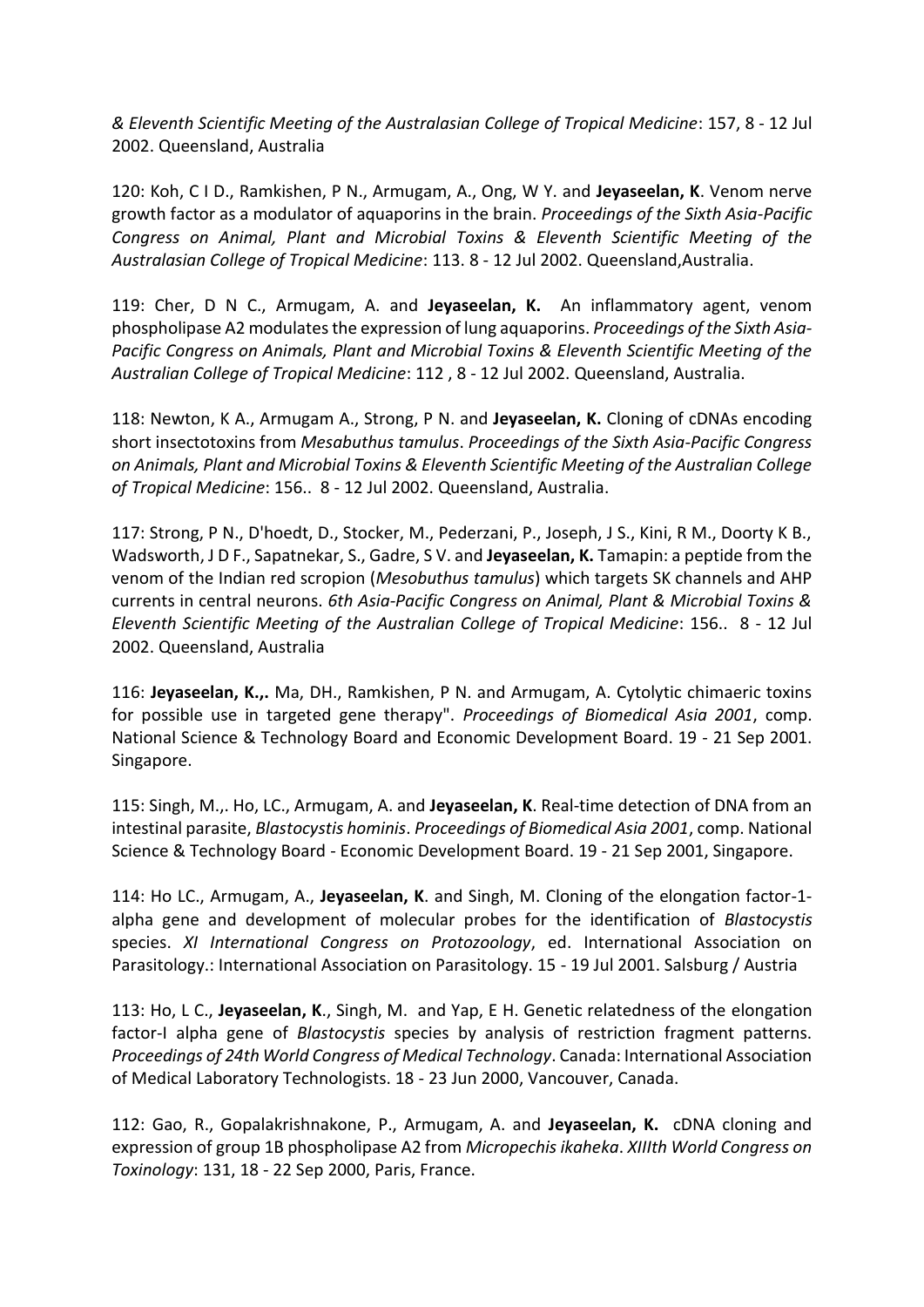111: Khoo, H E., Yuen, R S Y., Gopalakrishnakone, P., Gwee, M C E., **Jeyaseelan, K**., Poh, C H., Lai, B., Hon, W M., Ghadessy, F., Chen D S., Yaw W S., Yap L L. and Sung, J. Structure and functions of stonustoxin, the lethal factor from stonefish (*Synancija horrida*) venom. *20th Blankenase Conference, Animal venoms -From neurotoxins to clotting factors*: 6., 10 – 14 May 2000, Hamburg - Blankenase, Germany.

110: Ma, DH., Armugam, A. and **Jeyaseelan, K**. Identification and Characterization of a NovelSilencer in the Promoter of an Alpha Neurotoxin Gene. *Proceedings of* 18th *IUBMB Congress* comp. Biochemical Society, 16 - 20 Jul 2000, Birmingham, United Kingdom.

109: Deivanayagam, S., Armugam, A. and **Jeyaseelan, K**. Toxicogenomics: Effects of Toxins on Aquaporin Genes. *Proceedings of* 18th *IUBMB Congress*, comp. Biochemical Society, United Kingdom. 16 - 17 Jul 2000, Birmingham, United Kingdom.

108: Clark, G S., Strong, P N., Deallie, F A., Joseph, J S., Kini, R M., Gopalakrishnakone, P, **Jeyaseelan, K.** and Owen, D G. A novel peptide toxin from Indian red scorpion blocks the voltage-gated cloned potassium channel, hKv1.6. *Proceedings of the American Society for Neuroscience*: 43. 23 - 28 Oct 1999. United States

107: Thwin, M., Gopalakrishnakone, P., Armugam, A. and **Jeyaseelan, K.** Cloning, sequencing and functional expression of python serum antitoxic factor, PAF. *Proceedings of Fifth Asia Pacific*

*Congress on Animal, Plant and Microbial Toxins*, comp. Queen Saovabha Memorial Institute and Chulalongkorn University 60: 12 - 15 Oct 1999. Pattaya, Thailand.

106: Ma, D H., Armugam, A. and **Jeyaseelan, K**. Characterization of a neurotoxin gene promoter. *Proceedings of Fifth Asia Pacific Congress on Animal, Plant and Microbial Toxins*, comp. Queen Saovabha Memorial Institute and Chulalongkorm University: 74. 12 -15 Oct 1999, Pattaya, Thailand.

105: Gong, N L., Armugam, A.and **Jeyaseelan, K.** cDNA cloning and sequence characterization of a long neurotoxin from *Pseudonaja textilis*. *Proceedings of Fifth Asia Pacific Congress on Animal, Plant and Microbial Toxins*, comp. Queen Saovabha Institute and Chulalongkorn University: 73, 12 - 15 Oct 1999, Pattaya,Thailand.

104: Armugam, A. and **Jeyaseelan, K**. Cloning of a putative pheromone receptor gene from *Naja naja sputatrix*. *Proceedings of Fifth Asia Pacific Congress on Animal, Plant and Microbial Toxins*, comp. Queen Saovabha Institute and Chulalongkorn University: 72, 12 - 15 Oct 1999, Pattaya, Thailand.

103: Poh, S L., Armugam, A. and Jeyaseelan, K. Genomic organization of long neurotoxin gene from the Malayan spitting cobra, Naja naja sputatrix. *Proceedings of Fifth Asia Pacific Congress on Animal, Plant and Microbial Toxins*, comp. Queen Saovabha Institute and Chulalongkorn University: 71. 12 - 15 Oct 1999, Pattaya, Thailand.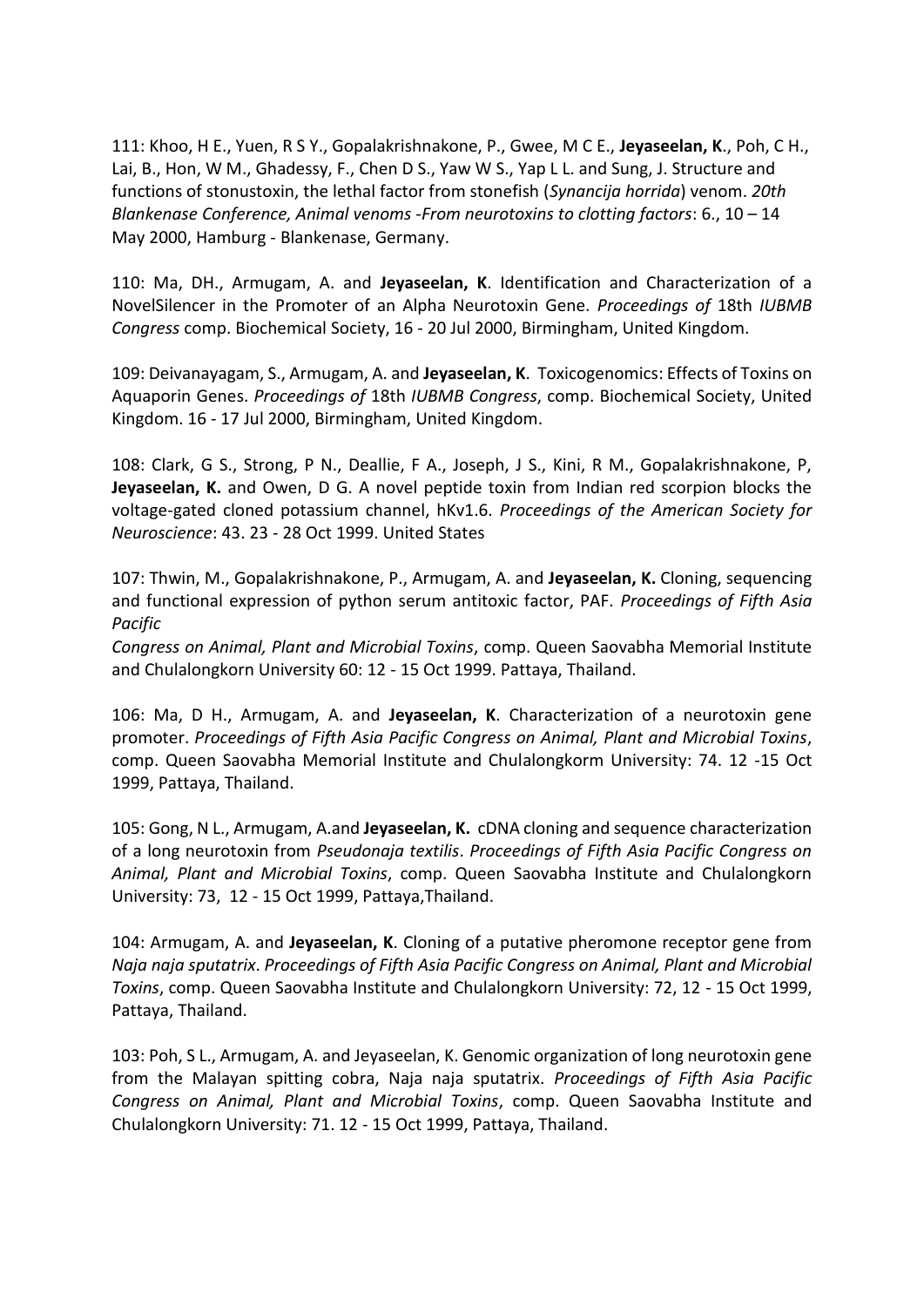102: Fatemeh, A., Gole, L A., Ahmady, A., **Jeyaseelan, K**., Ramkishen, P N. and Armugam, A. Fluorescence in situ hybridization (FISH) studies on three-fingered toxin genes. *Proceedings of Fifth Asia Pacific Congress on Animal, Plant and Microbial Toxins*, comp. Queen Saovabha Memorial Institute and Chulalongkorn University: 70. 12-15 Oct 1999, Pattaya, Thailand.

101: Joseph, J S., Chung, M C M., **Jeyaseelan, K**. and Kini, R M. Purification and partial characterization of a factor Xa homologue from the venom of Stephen's banded snake (*Hoplocephalus stephensi*) venom. *Proceedings of Fifth Asia Pacific Congress on Animal, Plant and Microbial Toxins*, comp. Queen Saovabha Institute and Chulalonghorn University: 30. 12 - 15 Oct 1999, Pattaya, Thailand

100: Srinivasan, K N., Gopalakrishnakone P., Kini, R M. and **Jeyaseelan K**. Hefutoxin 1 and 2 isolated from the venom of the scorpion *Heterometrus fulvipes* exhibits potassium channel blocking actions. *Proceedings of the Fifth Asia Pacific Congress on Animal, Plant and Microbial Toxins*, comp. Queen Saovabha Memorial Institute and Chulalongkorn University: 29. 12 - 15 Oct 1999, Pattaya, Thailand.

99: Strong, P N., De-Allie F A., Clark, G S., Owen, D G., Yemul,V L., Kamat, R., Gadre, S V., Kini R M., Gopalakrishnakone, P. and **Jeyaseelan, K**. A novel potassium channel toxin from the venom of the Indian of the red scorpion, *Mesobuthus tamulus*. *Proceedings of Fifth Asia Pacific Congress on Animal, Plant and Microbial Toxins*, comp. Queen Sadvabha Memorial Institute and Chulalongkorn University : 19. 12 – 15 Oct 1999, Thailand.

98: Doorty, K B., Wadsworth, J D F., Dunbar, B., Kini, R M., Yemul, V L., Kamat, R., Gadre, SV. Gopalakrishnakone, P., **Jeyaseelan, K**. and Strong, P N. Tamapin: a peptide with apamin-like activity from the venom of the Indian red scorpion, *Mesobuthus tamulus*. *Fifth Asia Pacific Congress on Animal, Plant and Microbial Toxins*, comp. Queen Saovabha Memorial Institute and Chulalongkorn University: 18. 12 Oct 1999. Pattaya,Thailand.

97: **Jeyaseelan, K**., Armugam, A. and Ma, D H. Gene structure and phylogeny of a group 1 venom phospholipase A2. *Proceedings of the International Union of Biochemistry and Molecular Biology Conference*: C-018. 10 - 13 Oct 1999, Seoul, South Korea.

96: Armugam, A., Ma, D H. and **Jeyaseelan, K**. Promoter analysis of venom group 1 phospholipase A2 gene. *Proceedings of the International Union of Biochemistry and Molecular Biology Conference* : PT113. 10 - 13 Oct 1999, Seoul, South Korea.

85. Afifiyan, F., Armugam, A., Gopalakrishnakone, P., Tan, C H. and **Jeyaseelan, K**. Molecular evolution of snake neurotoxin genes. *Proceedings of Sixth International Union of Biochemistry and Molecular Biology Conference* : PT112. 10 - 13 Oct 1999, Seoul, South Korea.

95: Srinivasan, K N., Ramkishen, P N., Afifiyan, F., Armugam, A., Gopalakrishnakone, P. and **Jeyaseelan, K.** Molecular cloning of 3-hydroxy-3-methylglutaryl-coenzyme a reductase gene from a scorpion. *Proceedings of the International Union of Biochemistry and Molecular Biology Conference*: PT115. 10 - 13 Oct 1999, Seoul, South Korea.

94: Ma, D H. and **Jeyaseelan, K**. Characterization of the promoter of cardiotoxin gene.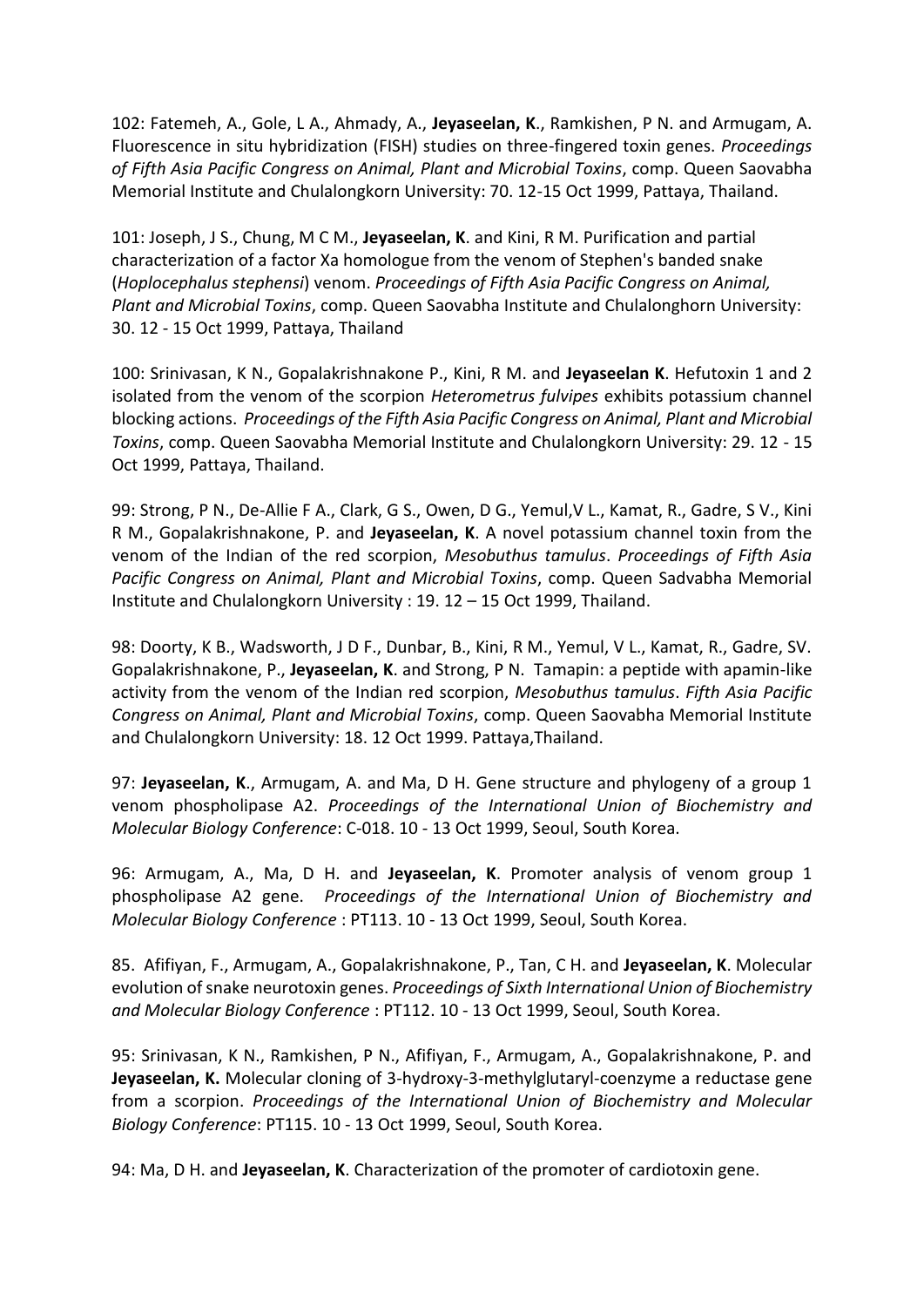*Proceedings of Sixth International Union of Biochemistry & Molecular Biology Conference*: PT111. 10 - 13 Oct 1999, Seoul, South Korea.

93: Singh, S B., Kini, R M. and **Jeyaseelan, K**. Purification and characterization of antiplateletphospholipase A2 from *Austrelaps superbus*. *Proceedings of Sixth International Union of Biochemistry and Molecular Biology Conference*: PT063. 10 - 13 Oct 1999, Seoul, South Korea.

92: Gong, N L., Armugam, A. and **Jeyaseelan, K.** Cloning and characterization of cDNAs encoding short alpha-neurotoxin of *Pseudonaja textiles*. *Proceedings of Sixth International Union of Biochemistry & Molecular Biology Conference* : PT110. 10 - 13 Oct 1999, Seoul, South Korea.

91: Poh, S L., Armugam, A. and **Jeyaseelan, K**. Weak neurotoxins from *Naja naja sputatrix*: gene organization and sequence analysis. *Proceedings of Sixth International Union of Biochemistry and Molecular Biology Conference* : PT109. 10 - 13 Oct 1999, Seoul, South Korea.

90: Clark, G S., Strong P N., De-Allie, F A., **Jeyaseelan, K**., Joseph, J S., Kini, R M., Gopalakrishnakone, P. and Owen, D G. The effect of two isomers of the novel scorpion toxin, BT2 on the cloned potassium channel HKV 1.6.". *–Proceedings of the American Society for Neuroscience*: p43, 25 - 29 Oct 1999, United States.

89: Strong, P N., De-Allie, F A., Clark, G S., Owen, D G., Yemul, V L., Kamat, R., Gadre, S V., Kini, R M., Gopalakrishnakone, P. and **Jeyaseelan, K**. A novel potassium channel toxin from the venom of the Indian red scorpion *Mesobuthus Tamulus*. *5th Asia Pacific Congress on Animal, Plant and Microbial Toxins* , 12 - 15 Oct 1999, Pattaya Thailand.

88: **Jeyaseelan,K**., Singh, S B., Kini, R M. and Armugam, A. Cloning and characterization of cDNAs encoding phospholipases A2 in *Austrelaps superbus* venom. *Fifth Asia Pacific Congress on Animal, Plant and Microbial Toxins*, comp. Queen Saovabha Memorial Institute and Chulalongkorn University: 61, 12 - 15 Oct 1999, Pattaya, Thailand.

87: Thwin, M., Gopalakrishnakone, P., Armugam, A. and **Jeyaseelan, K**. Cloning, sequencing and functional expression of python serum antitoxic factor PAF. *5th Asia Pacific Congress on Animal, Plant and Microbial Toxins* comp. Queen Saovabha Memorial Institute and Chulalongkorn University: 60, 12 - 15 Oct 1999, Thailand.

86: Clark, G S., Strong, P N., De-Allie, F A., Joseph, J S., Kini, R M., Gopalakrishnakone, P., and **Jeyaseelan, K**. A novel peptide toxin from the Indian red scorpion blocks the voltage gated cloned potassium channel, kv 1.6. *British Pharmacological Society Meeting* , 13 - 16 Jul 1999, Nottingham, United Kingdom.

85: Lim, C Y., Afifiyan, F., Armugam, A. and **Jeyaseelan, K**. Studies on the post-synaptic neurotoxin gene of *Naja naja sputatrix*. *Proceedings of the 8th FAOBMB Congress*, comp. Malaysian Biochemical Society, 22 - 26 Nov 1998, Kuala Lumpur, Malaysia.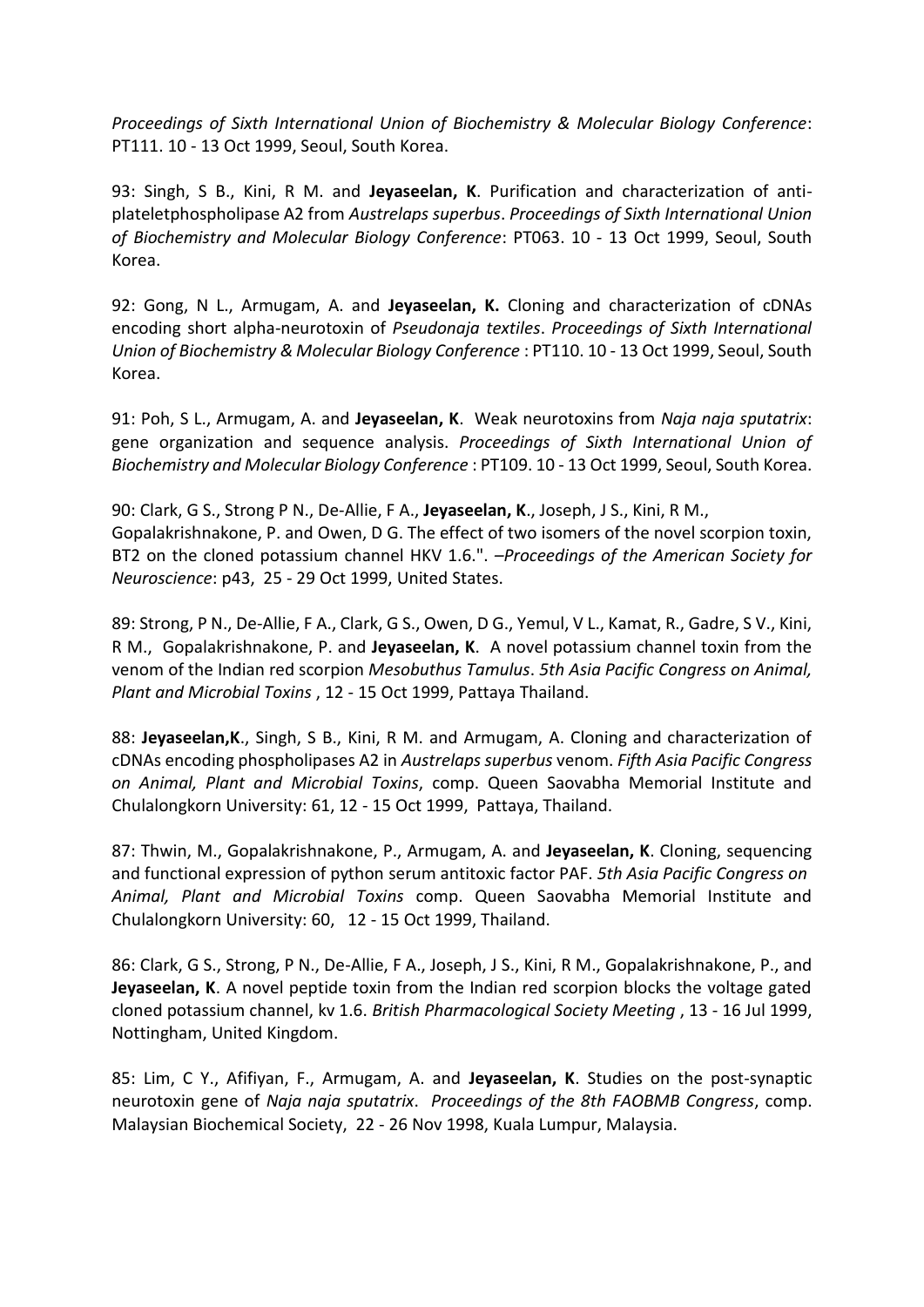84: Thwin, M., Gopalakrishnakone, P., Kini ,R M., Arumugam, A. and **Jeyaseelan, K**. An endogenous antitoxic factor from python serum: protein purification and cDNA cloning. *2 nd NUH-Faculty of Medicine Annual Scientific Meeting*: 173. 1 - 2 Aug 1998, Singapore.

83: **Jeyaseelan,K**., Armugam, A., Nair, P N., Lachumanan, R., Afifiyan, F., Poh, S L., Gong, N L., Ma, D H., Lim, C Y., Seah, L H., Sundaram, V., Gopalakrishnakone, P., Tan, N H. and Mirtschin, P. Snake Toxins : Cloning, structure-function analysis and phylogeny. *Proceedings of the Inaugural Conference from Venoms to Drugs*, comp. Centre for Drug Design and Development, University of Queensland, 16 - 21 Aug 1998, Heron Island, Queensland, Australia.

82: Nair, R P., Armugam, A., Ma, D H., Lachumanan, R. and **Jeyaseelan, K**. Studies on cytolytic activities of the hypervariable regions of cardiotoxins. *Proceedings of the Inaugural Conference from Venoms to Drugs*, comp. Centre for Drug Design and Development, University of Queensland, 16 - 21 Aug 1998, Heron Island, Queensland, Australia.

81: Roma, S., Lim, C Y., Armugam, A., Kini, R M., Gopalakrishnakone, P., Strong, P N. and **Jeyaseelan, K**. Molecular cloning of a potassium channel blocking toxin gene from Indian Red Scorpion, *Mesobuthus tamulus*. *Proceedings of the Inaugural Conference from Venom to Drugs*, comp. Centre for Drug Design and Development, University of Queensland 16 – 21 August 1998, Heron Island, Queensland, Australia.

80: Poh, S L., Armugam, A. and **Jeyaseelan, K.** Expression of long and weak neurotoxins of *Naja naja sputatrix* in *Escherichia coli*. *Proceedings of the Inaugural Conference from Venoms to Drugs*, comp. Centre for Drug Design and Development, University of Queensland.16 - 21 August 1998, Heron Island, Queensland, Australia.

79: Afifiyan, F., Armugam, A., Tan, C H. and **Jeyaseelan, K**. Receptor binding studies on isoforms of recombinant alpha neurotoxins from *Naja naja sputatrix*. *Proceedings of the Inaugural Conference from Venom to Drugs*, comp. Centre for Drugs Design and Development, University of Queensland. 16 - 21 Aug 1998, Heron Island, Queensland, Australia.

78: Thwin, M., Gopalakrishnakone, P., Kini, R M., Armugam, A. and **Jeyaseelan, K**. An endogenous antitoxic factor from *Python reticulatus* serum: Protein purification and cDNA cloning. *Proceedings of the Inaugural Conference on From Venoms to Drugs*, comp. Centre for Drugs Design and Development, University of Queensland, Australia. 16 - 21 Aug 1998), Heron Island, Australia.

77: Ho, L C., Singh, M., **Jeyaseelan,K**. and Yap, E H. Genetic relatedness of the elongation factor-1-alpha in *Blastocystis* isolates. *IXth International Congress in Parasitology,* 24 - 28 August 1998. USA.

76: Fernando, AA., **Jeyaseelan, K**. and Lim, L C. Isolation and characterization of hyper-variable DNA sequence in the Dragon fish, *Scleropages formosus* (Osteoglossidae). *Sixth International Symposium on genetics in Aquaculture,* 23 - 27 Jun 1997, Stirling, Scotland, United Kingdom.

75: Fernando, AA., **Jeyaseelan, K**., Lim, L C., Teng, S W., Liang, M C. and Yeo, C K. Genetic variation in the endangered Asian Arowana, *Scleropages fromosus* (Osteoglossidae) inferred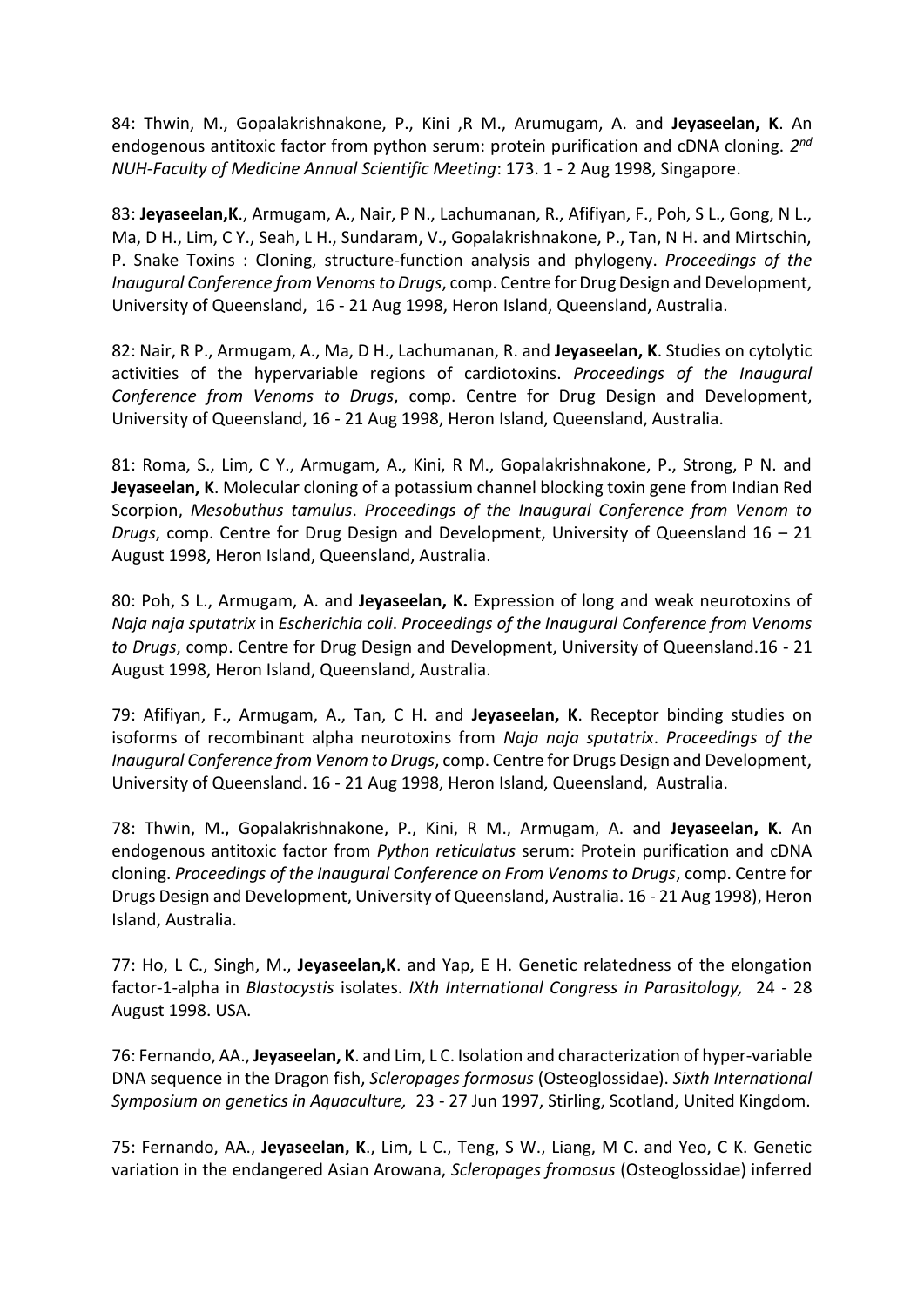from RFLP and RAPD fingerprinting. *Sixth International Symposium on Genetics in Aquaculture* 23 - 27 Jun 1997, Stirling, Scotland, United Kingdom.

74: Lachumanan,R., Armugam, A, Gopalakrishnakone, P., Tan, C H. and **Jeyaseelan, K.** Genes encoding isoforms of cardiotoxin in *Naja naja sputatrix*. *Proceedings of the 12th World Congress on Animal, Plant and Microbial Toxins*, comp. International Society on Toxinology: P-100TU. Cuernavaca/Mexico: National Autonomous University of Mexico. 21 - 26 Sep 1997, Mexico.

73: Afifiyan, F., Armugam, A., Tan, N H, Tan, C H. and **Jeyaseelan, K**. Cloning of genes encoding isoforms of alpha neurotoxins in *Naja naja sputatrix* venom. *Proceedings of 12th World Congress on Animal, Plant and Microbial Toxins*, comp. International Society on Toxinology : P-099TU. Cuernavaca/Mexico: National Autonomous University of Mexico. 21 - 26 Sep 1997, Mexico.

72: Gendeh, GS., Chung, M C M. and **Jeyaseelan, K.** Genomic organisation of a K+-channel toxin gene from sea anemone: A common path of evolution among ion-channel toxin genes. *Proceedings of the 12th World Congress on Animal, Plant and Microbial Toxins*, comp.International Society on Toxinology: P101TU. Cuernavaca/Mexico: National Autonomous University of Mexico. 21 - 26 Sep 1997, Mexico.

71: Armugam, A., Kok, S L., Kini, R M., Gopalakrishnakone, P., Tan, N H. and **Jeyaseelan, K.** Cloning and sequence analysis of genes encoding Phopholipase A2 in the venom of *Naja naja sputatrix*. *Toxicon*, 36: 1296. Mexico: National Autonomous University of Mexico. 21 - 26 September 1997, Mexico.

70: Poh, S L., Armugam, A. and **Jeyaseelan, K**. Long and weak neurotoxins from *Naja naja sputatrix*: cDNA cloning and sequence analysis. *Proceedings of 12th World Congress on Plant, Animal and Microbial Toxins*, comp. International Society on Toxicology:P107TU. Cuernavaca/Mexico: International Society on Toxicology. 21 - 26 Sep 1997, Mexico.

69: Sun, BG., **Jeyaseelan, K**. and Teo, T S. Cloning characterisation and expression of a cDNA clone encoding rabbit ubiquitin-conjugating enzyme, E2 32K. *17th IUBMB - Proceedings*, comp. International Union of Biochemists & Molecular Biology 24 - 29 Aug 1997. United States.

68: Butkus, A., Earnest, L., Albiston, A., Giles, M., Moritz, K., Alcorn, D., **Jeyaseelan, K** and Wintour, E M. The ontogeny and distribution of ovine aquaporin 1 expression in the fetal kidney". *International Symposium on Molecular Physiology of Water Transport*: 101. 27 - 30 Apr 1997. Paris, France.

67: Boon, W C., Butkus, A., Roche, P J, **Jeyaseelan, K**., Mc Dougall, J G and Coghlan, J P. Functional and expression analysis of ovine steroid 11 beta hydroxylase. *Proceedings of 18th Annual Scientific Meeting of High Blood Pressure Research Council of Australia*, comp. Meetings first: 86. Australia: High Blood Pressure Research Council of Australia. 4 - 6 Dec 1996, Royal Melbourne Institute of Technology, Melbourne, Australia.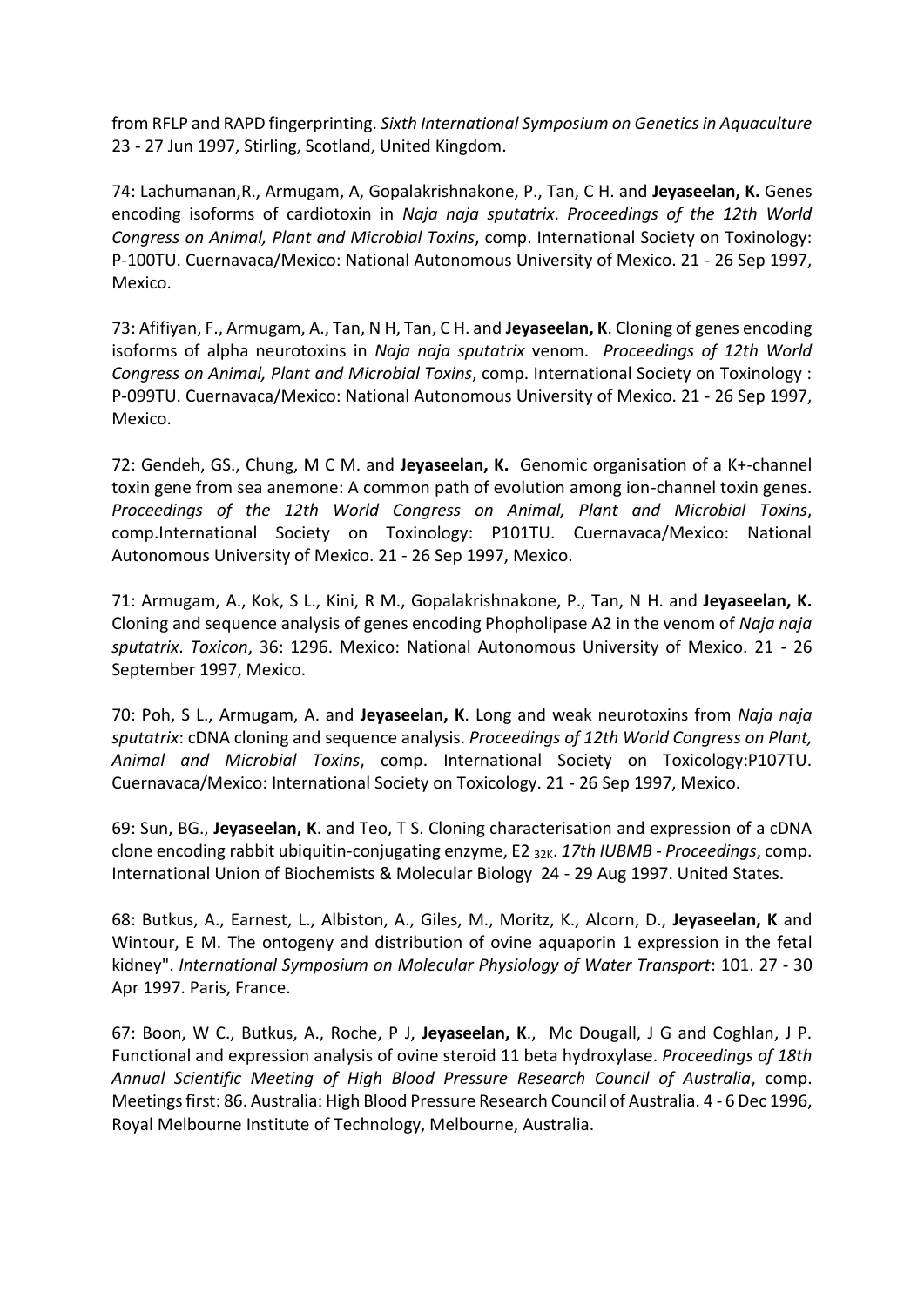66: Yeoh, E J., Quah, T C, **Jeyaseelan, K**. and Lee, B W. An evaluation of minimal residual disease in childhood acute lymphoblastic leukaemia". *Proceedings of the 30th Singapore Malaysia Congress of Medicine*, ed. T Ravintharan: 124. 1 - 4 Aug 1996, Academy of Medicine, Singapore.

65: Azlinda, A., **Jeyaseelan, K**. and Coghlan ,J P. Regulation of the ovine CYP11B1 gene involved in steroidogenesis. *12th Interntional Symposium of Federation of Asian and Oceanian Biochemists and Molecular Biologists: Gene Regulation of Biological Functions*, comp. The Japanese Biochemical Society: 156. 29 - 31 Jul 1996, Tokushima Bunri University, Tokushima, Japan.

64: Lachumanan, R., Armugam, A, Phong, W Y., Tan, C H. and **Jeyaseelan, K.** Cloning and sequencing of cDNAs encoding cardiotoxin in *Naja naja sputatrix* venom". *12th International Symposium of Federation of Asian & Oceanian Biochemists and Molecular Biologists: Gene Regulation of Biological Functions*: 164. 29 - 31 Jul 1996. Tokushima, Bunri University, Tokushima, Japan.

63: Gendeh, G S., **Jeyaseelan, K**., Harvey, A L. and Chung, M C M. Characterization, cloning and expression of a potassium channel toxin from the sea anemone, *Heteractis magnifica*. *4 th Asia-Pacific Congress on Animal, Plant and Microbial Toxins* , 24 - 28 Jun 1996. Kunming,Yunnan, China.

62: Yuen, R S Y., Khoo, H E., Ghadessy, F., **Jeyaseelan, K**., Low, K S Y., Gwee, M C E. and Gopalakrishnakone, P. Studies on the venom of stonefish". *The Third International Union of Biology and Molecular Biology Conference*: 1403. Toxicon. 23 - 27 Apr 1995, Singapore.

61: **Jeyaseelan, K**., Arumugam, A., Earnest, L., Yeo, M S L., Lachumanan, R., Tan, N H., Gopalakrishnakone, P. and Tan, C H. Molecular cloning of gene encoding toxins in the venom of *Naja naja sputatrix*. *The Third International Union of Biology and Molecular Biology Conference*: 1399-1400. Toxicon. 23 - 27 Apr 1995, Singapore

60: Armugam, A., Earnest, L., Tan, N H., Gopalakrishnakone, P., Tan, C H. and **Jeyaseelan, K**. Cloning of cDNAs encoding the phospholipases in *Naja naja sputatrix* and expression of the structural gene in *Escherichia coli*. *The Third International Union of Biology and Molecular Biology Conference*: 33(11) 1397. Toxicon. 23 - 27 Apr 1995, Singapore.

59: Armugam, A., Lachumanan, R., Earnest, L., Tan, N H., Gopalakrishnakone, P., Tan, CH. and **Jeyaseelan, K**. Cloning and characterisation of cDNAs encoding two different neurotoxins in the venom of *Naja naja sputatrix*. *The Third International Union of Biology and Molecular Biology Conference*: 33(11) 1397. Toxicon. 23 - 27 Apr 1995, Singapore.

58: Ghadessy, F., **Jeyaseelan, K**., Khoo, H E. and Yuen, R S Y. Expression of the gene encoding the beta subunit of stonustoxin from stonefish *Synanceja horrida*. *Proceedings of the 5th Pan American symposium on Animal, Plant and Microbial Toixns* : 211. Maryland: International Society on Toxinology. 1 Aug 1995. USA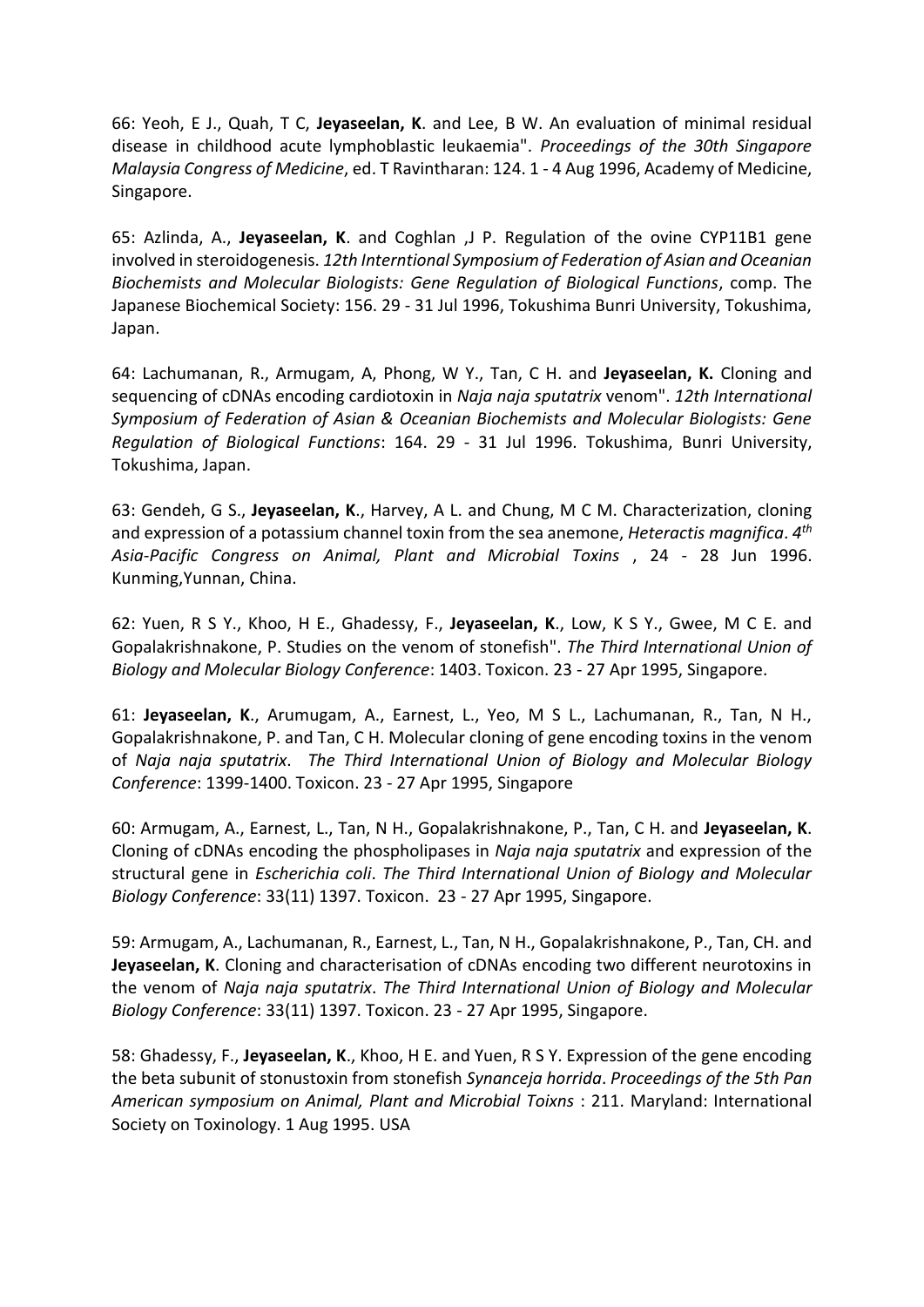57: Boon, W C., Roche, P J., Hammond, P J., **Jeyaseelan, K**., Crawford, R J. and Coghlan, J P. Characterisation of ovine steroid 11 beta hydroxylase related genes. *Proceedings of the 21st Annual International Aldosterone Conference* 101. 14 – 17 Jun 1995. Washington: The Endocrine Society, USA.

56: Anwar, A., **Jeyaseelan, K**. and Coghlan, J P. Studies on the regulation gene expression by the ovine CYP11B1 promoter. *Proceedings of 3rd International Union of Biochemistry and Molecular Biology Conference*: 108. 23 Apr 1995. Singapore.

55: Ng, H C., Singh, M. and **Jeyaseelan, K**. Protein serine / threonine kinase genes in *Toxoplasma gondii*. *-* 7th Congress of the Federation of Asian and Oceanian Biochemists and Molecular Biologists: POS-1-123. Australian Society for Biochemistry and Molecular Biology, 24 - 29 Sep 1995, Australia.

54: Ng, H C., Singh, M. and **Jeyaseelan, K**. Identification and cloning of protein serine/threonine kinase genes of Toxoplasma gondii. *-blank-*. Proceedings of 3rd IUBMB: 107. 23 - 27 Apr 1995. Singapore

53: Gendeh, GS., **Jeyaseelan, K**. and Chung. M C M. Structure-Function Studies of Sea Anemone Peptide Toxins. *Proceedings of 3rd International Union of Biochemistry and Molecular Biology*: 182. 23 - 27 Apr 1995.Singapore.

52: Ghadessy, F., **Jeyaseelan, K**., Khoo, H E. and Yuen, R S Y. Cloning and characterization of the gene encoding the beta-subunit of stonustoxin from the stonefish *Synanceja horrida*. *Proceedings of 3rd International Union of Biochemistry and Molecular Biology Conference*: 112. 23 - 27 Apr 1995. Singapore

51: Ng, HC., Singh, M. and **Jeyaseelan, K**. Molecular cloning of an SNFI type protein kinase gene, having possible role in developmental biology of *Toxoplasma gondii*. *Proceedings of 3rd IUBMB Conference*: 149. 23 – 27 Apr 1995. Singapore.

50: **Jeyaseelan, K**., Liao,W X., Earnest, L. and Kok, S L. The genes involved in the xylose metabolism of a thermophilic Bacillus SP. *Proceedings of the 3rd International Union of Biochemistry and Molecular Biology*: 80. 23 - 27 Apr 1995. Singapore.

49: Ghadessy, FJ., **Jeyaseelan, K**., Khoo, H E. and Yuen, R S Y. Molecular cloning and preliminary characterisation of the genomic locus encoding the stonustoxin gene from stone fish (*Synanceja horrida*). *Proceedings of the Eleventh World Congress on Animal, Plant and Microbial Toxins*, 2 Oct 1994.

48: Sadanandan, S L. and **Jeyaseelan, K**. Cloning and expression of a cDNA encoding ovine alpha inhibin. Proceedings of 16th International Congress of Biochemistry and Molecular Biology, Vol.3: 12, 19 Sep 1994. New Delhi, India.

47: Lim, GB., Moritz, K M., **Jeyaseelan, K**. and Wintour, E M. Effect of haemorrhage on erythropoietin gene expression in the ovine fetus at mid-gestation. *Proceeding of the Society for the study of fetal physiology 21st annual meeting*, ed. Harding, R, Hooper, S, Jenkin, G,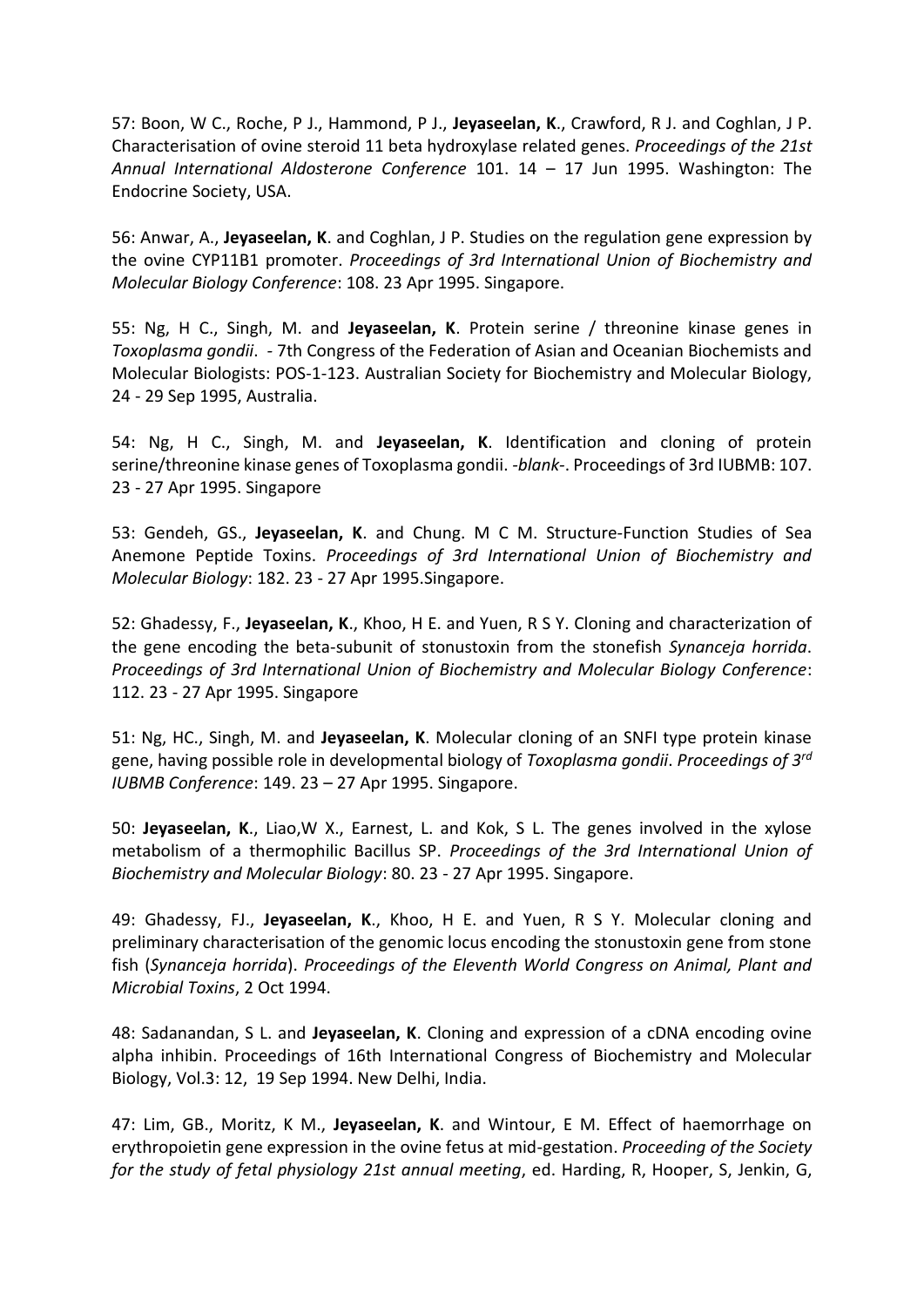Walker, D and Wlodek, M., comp. The Society for the study of fetal physiology: A2. 30 Jul 1994.Cairns, Australia.

46: Teo, TS., **Jeyaseelan, K**., Chung, M C M., Tan, TW. and Chock, P B. Purification, peptide sequencing and gene amplification of Ubquitin carrier enzymes. *Proceedings of the 3d SSM International Congress- Microbiology in the Nineties.*, ed. Sim, T S and Singh, M, comp. Singapore Society for Microbiology: 74(P4). 1 Dec 1993. Singapore.

45: Woon, PY., **Jeyaseelan, K**. and Thiyagarajah, P. Translational regulation of amylase biosynthesis in parotid cells. *10th FAOB Symposium on Protein Research*: PIX5. 1 Jan 1993 Taipei, Taiwan.

44: **Jeyaseelan, K**., Liao, W X, Earnest, L. and Kok, S L. Glucose isomerase in *Bacillus* sp. *Third Singapore Society for Microbiology International Congress - Microbiology in the Nineties*, ed. Dr Sim Tiow Suan and Mulkit Singh: T33. 6 - 8 Dec 1993. Singapore.

43: Boon, WC., **Jeyaseelan, K**., Crawford, R. and Coghlan JP. Characterization of cytochrome P450 genes in sheep. *Annual Scientific Meeting of the Endocrine Society of Australia*: 241. 22 - 24 Aug 1993. Dunedin: New Zealand

42: Syam, LS. and **Jeyaseelan, K**. Expression of human alpha inhibin in *Escherichia coli*. *Proceedings of the 17th International Congress on Genetics*: 164. 15 - 21 Aug 1993. United Kingdom

41: Ghadessy, F., **Jeyaseelan, K**., Khoo, H E. and Yuen, R S Y. Partial cloning of stonustoxin gene using RT-PCR. *Proceedings of the 3rd Asia-Pacific Congress on Animal, Plant and Microbial Toxins*: A28. 27 Jun - 1 Jul 1993. Malaysia.

40: Yeo, M S L., Earnest, L., **Jeyaseelan, K.,** Gopalakrishnakone, P., Tan, C H. and Menez, A. Expression of *Naja naja sputatrix* cardiotoxin in *Escherichia coli* . *Third Asia-Pacific Conference on Animal, Plant and Microbial Toxins* .27 Jun - 1 Jul 1993. Kuala Lumpur, Malaysia.

39: Tan, CB., **Jeyaseelan, K**., Singh, M. and Das, N P. Molecular cloning of lipoamide dehydrogenase gene from *Brugia malayi*. *Proceedings of 6th FAOB Congress*, comp. The Chinese Biochemical Society & FAOB: 39. 16 - 21 Nov 1992. Federation of Asian and Oceanian Biochemists. Shanghai, China.

38: Liao, WX., Hong, SS. and **Jeyaseelan,** K. Cloning and expression of the xylose isomerise gene from a thermophilic bacterium. *Proceedings of 6th FAOB Congress*, comp. The Chinese Biochemical Society & FAOB.: 24. 1 Nov 1992. Federation of Asian and Oceanian Biochemists. Shanghai, China.

37: Ng, HC., **Jeyaseelan, K**. and Singh, M. Nucleic acid hybridisation screening for protein kinase cDNA from *Toxoplasma gondii*. *Proceedings of 6th FAOB Congress* : 31. 16 - 21 November 1992. Federation of Asian and Oceanian Biochemists. Shanghai, China.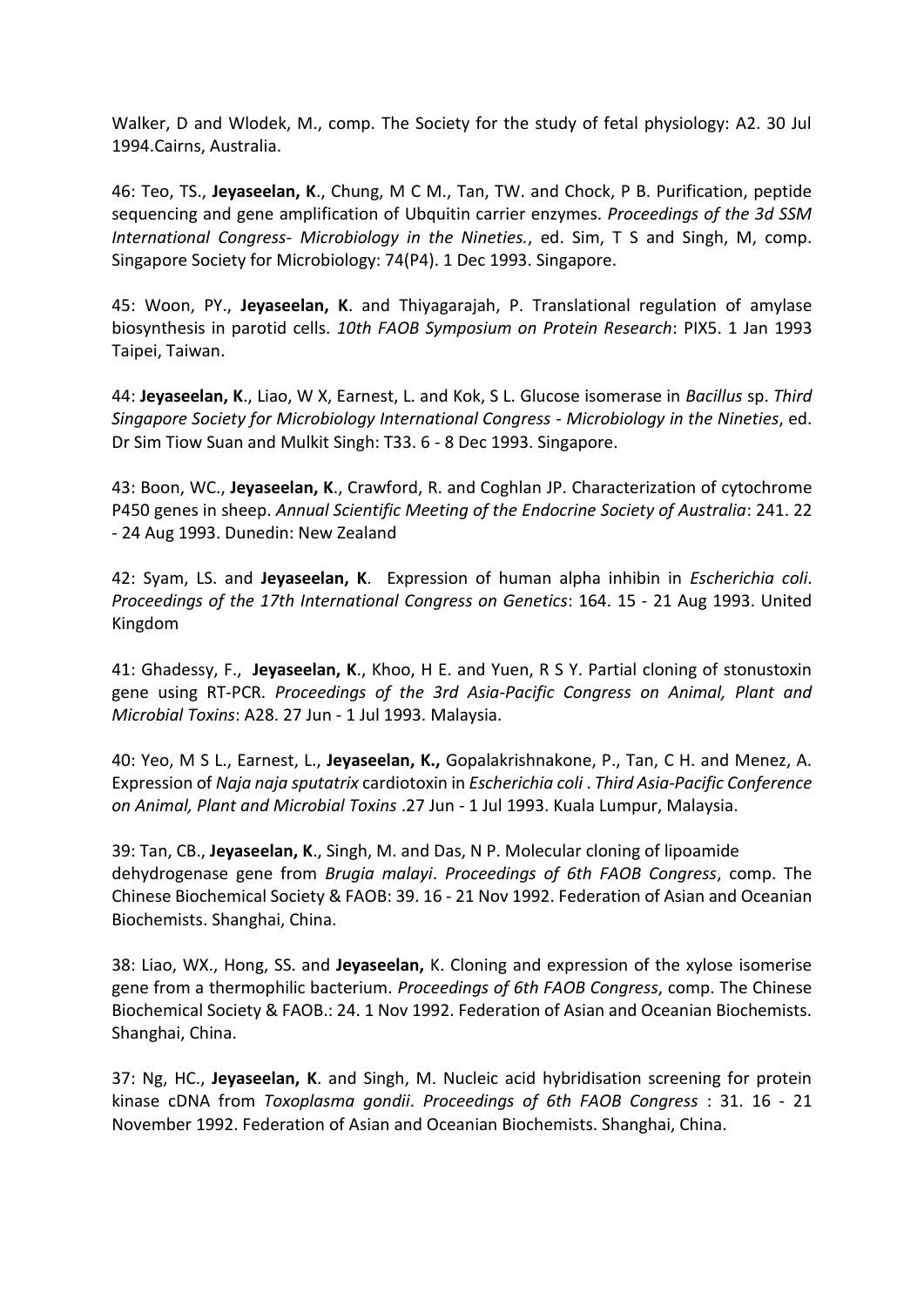36: Earnest, L., Lee, E J D., **Jeyaseelan, K**., Yeoh, K P N., Yusof, K. and Zulkifli. S N. High frequency of CYP2D mutations among Dusun tribe in Malaysia. *Proceedings of 1st IUBMB Conference - Biochemistry of Diseases*, comp. Nagoya Congress Center & IUBMB. 1 - 6 Jun 1992. Japan.

35: Hong, SH., **Jeyaseelan,K**., Saha, N. and Wong, H A. Mutations on glucose-6-phosphate dehydrogenase gene in Singaporeans". *Proceedings of First IUBMB Conference - Biochemistry of Diseases*, comp. Nagoya Congress Center & IUBMB: 266. 1 - 6 Jun 1992. Nagoya, Japan.

34: GB., Darby, I, Evans, B, Fu, P, **Jeyaseelan, K**. and Wintour, E M. Characterisation of erythropoietin gene expression in the ovine fetus. *Proceedings of the Australian Society for Medical Research*. 1 Jan 1992. Queensland, Australia.

33: Liao, WX., Hong, SS and **Jeyaseelan, K**. Molecular cloning of xylose isomerase gene from a locally isolated thermophilic bacterium. *Proceedings of the 3rd Asean Science and Technology Week*, ed. O L Kon and C G Oates: 25. National Science and Technology Board. 21 – 22 Sep 1992. Singapore.

32: Woon, PY., **Jeyaseelan, K**. and Thiyagarajah, P. Regulation of RNA synthesis by adrenergic agonists in dispersed rat parotid acinar cells. *Proceedings of 6th FAOB Congress*, comp. The Chinese Biochemical Society and FAOB: 44. Shanghai: 16 - 21 Nov 1992, Shanghai, China.

31: Chung, MCM., Yeo, M S L, Tan, T W, Gopalakrishnakone, P, Tan, C H, Wong, H A and **Jeyaseelan, K**. Sequence analysis of the toxins from the venom of the Malayan cobra (*Naja Naja sputatrix*). *10th World Congress on Animal, Plant and Microbial Toxins* . 3 - 8 Nov 1991, Singapore.

30: Woon,PY., **Jeyaseelan, K**., Lim, S C and Thiyagarajah, P. Regulation of amylase synthesis in the rat parotid gland. *9th Symposium of the Federation of Asian and Oceanian Biochemists*, comp. Hong Kong Biochemical Association: 43. Hong Kong: Hong Kong Biochemical Association. 15 – 18 Dec 1991. Hong Kong.

29: Lee, EJD., **Jeyaseelan, K** and Linda, E. Frequency of mutant CYP2D6 alleles in an Asian population. *The Pharmacologist*, 33, no. 3: A341. American Society of Pharmacology Experimental and Therapeutic, 16 - 20 Aug 1991, United States

27: Lee, EJD, Earnest, L. and **Jeyaseelan, K**. Genetic characterisation of debrisoquine hydroxylation polymorphism in Chinese . *Proceedings of the 1st World Congress of Cellular and Molecular Biology.* 1 - 7 Sep 1991. Paris, France

26: Hong, SH., Saha, N., Wong, H A. and **Jeyaseelan, K**. A non-deficient and fast glucose-6-phosphate dehydrogenase variant: G6PD Singapore. *Proceedings of the 1st World Congress on Cellular and Molecular Biology* .1 - 7 Sep 1991. Paris, France.

25: Yeo, MSL., Gopalakrishnakone, P., Chung M C M., Tan, C H., Wong, H A and **Jeyaseelan K**. Cloning of cDNAs encoding cardiotoxin of Malayan spitting cobra (*Naja naja sputatrix*). *10th*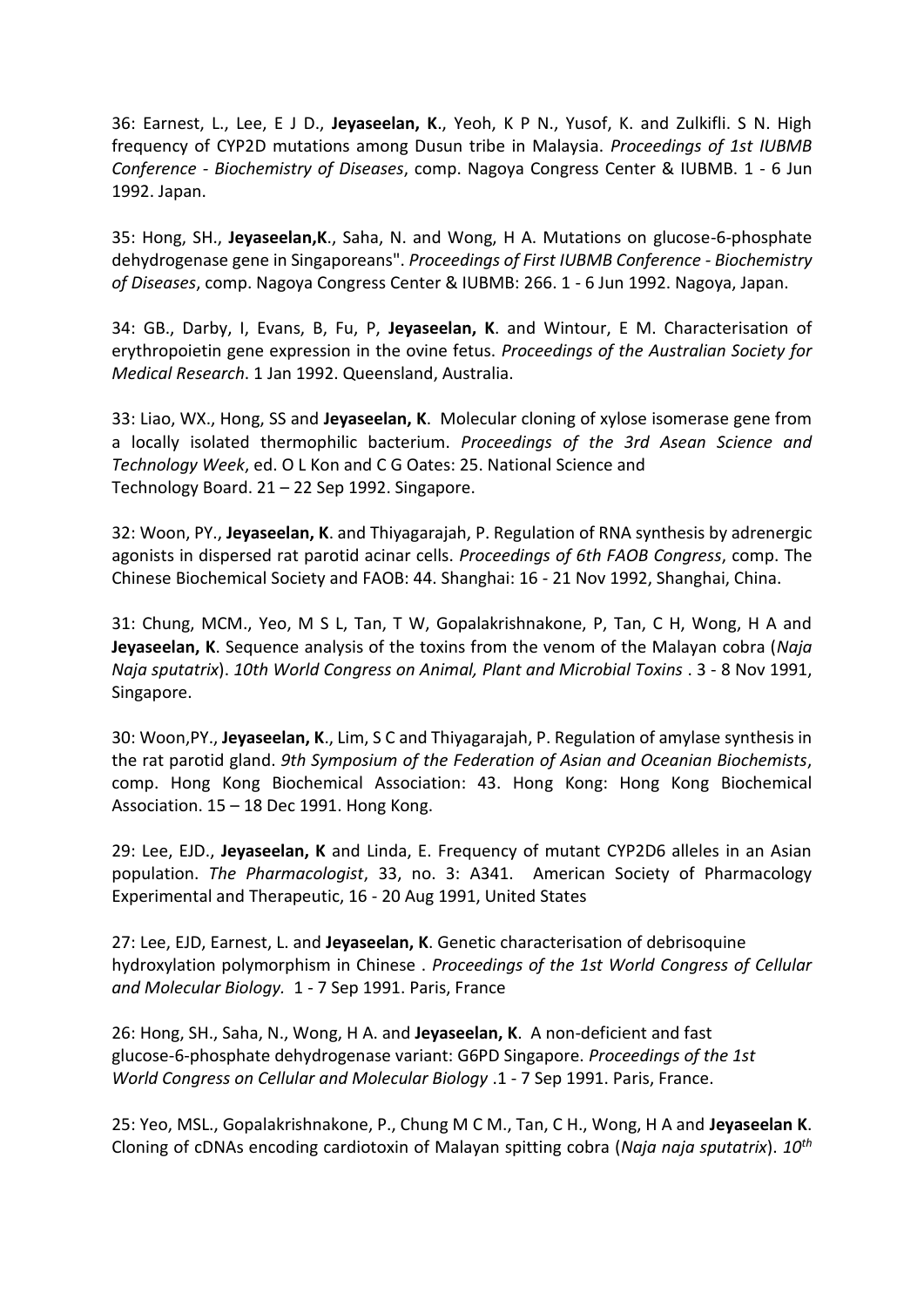*World Congress on Animal, Plant and Microbial Toxins*, ed. P Gopalakrishnakone and CK Tan : 239. 3 - 8 Nov 1991. Venom and Toxin Research Group Singapore. Singapore.

24: Yeo, MSL., Gopalakrishnakone, P., Tan, C H., Wong, H A. and **Jeyaseelan, K**. Molecular cloning of PLA2 gene from Malayan spitting cobra (*Naja naja sputatrix*). *10th World Congress on Animal, Plant and Microbial Toxins* : 238. 3 - 8 Nov 1991. Venom & Toxin Research Group. Singapore.

23: **Jeyaseelan, K**., Yeo, M S L., Gopalakrishnakone, P., Chung, M C M, Tan, CH and Wong, H A. Molecular cloning studies on the Malayan spitting cobra (*Naja Naja Sputatrix*). *10th World Congress on Animal, Plant and Microbial Toxins*: 70. 3 - 8 Nov 1991, Singapore.

22: Thirumaran, T., Wong,H A. and **Jeyaseelan,K.** *In-vitro* mutagenesis of the *Bacillus subtilis* xylose isomerase. *Proceedings of the Fifth European Congress on Biotechnology* (1990): 172. 8 - 13 Jul 1990. Monksgaard International Publisher, Copenhagen. Denmark.

20: Singh, P., Wong, H A. and **Jeyaseelan, K** . Fusion of xylose isomerase with beta-lactamase signal sequence. *Proceedings of the Fifth European Congress on Biotechnology*: 166, 8 - 13 Jul 1990. Munksgaard International Publisher, Copenhagen.Denmark.

19: **Jeyaseelan, K**., Singh, K P., Thirumaran, T. and Wong, H A. Molecular cloning, expression and mutagenesis of xylose isomerase gene. *Proceedings of NRCT, NUS, DOST-JSPS Joint Seminar in Biotechnology: Current Advance in Biotechnology* : 54. 21 - 23 Dec 1990.Thai Society for Biotechnology, Thailand.

18: Wirohusodo, RAHS., Chung, M C M. and **Jeyaseelan, K** . Cloning of aromatic alcohol dehydrogenase gene from *Pseudomonas alcaligenes*. *Advances in Biochemistry and Biotechnology* (1988). Malaysia. & 7th Federation of Asian and Oceanian Biochemist Symposium, 28 - 30 Nov 1988, Kuala Lumpur, Malaysia.

17:**Jeyaseelan, K.** and Mak, J Y K. Isolation of lambda phages carrying pyruvate dehydrogenase complex genes of *Bacillus subtilis*. Proceedings, 4th International Conference on Genetics and Biotechnology of Bacilli, vol. Part II: 37. 21 - 25 Jun 1987, San Diego: Syntro Corporation. United States.

16: **Jeyaseelan, K**. and Singh, P. Molecular cloning of xylose isomerase gene of *Bacillus subtilis* ed. O M Neijsel, R R VanderMeer and Luyben,AM. Proceedings, 4th European Congress in Biotechnology, 14 - 19 Jun 1987. Vol.1 (1987): 394-396. Netherlands: Elsevier Science Publishers.

15: **Jeyaseelan, K.** and Singh, P. Isolation of lambda phages carrying the glucose isomerise gene of *Bacillus subtilis*. *4th Federation of Asian Oceanian Biochemists Congress*, 1 Jan 1986, Singapore Contemporary Themes in Biochemistry, Vol.6 (1986): 162-163.ed. O L Kon, M C-M Chung, L H Hwang, S F Leong, K H Loke, P Thiyagarajah and P T-H Wong. United Kingdom: ICSU-Cambridge University Press.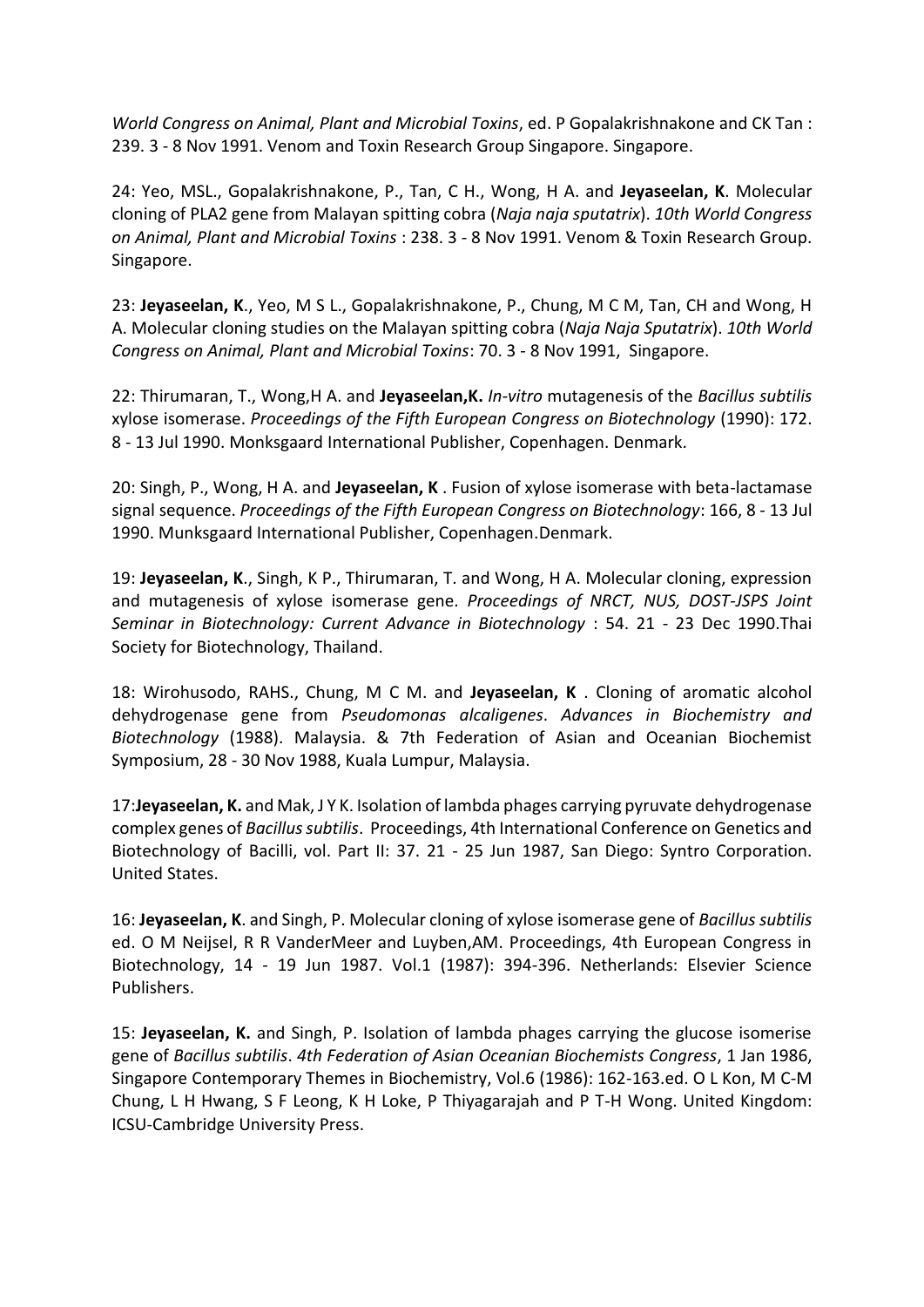14: Phang, CH. and **Jeyaseelan, K**. A genomic library of *Bacillus subtilis* in *Escherichia coli* containing hybrid pMK3 plasmids. *4th Federation of Asian and Oceanian Biochemists Congress*, 1 Jan 1986, Singapore. Contemporary Themes in Biochemistry, Vol.6 (1986): 160- 161.ed. O L Kon, M C-M Chung, L H Hwang, S F Leong, K H Loke, P Thiyagarajah and P T-H Wong. United Kingdom: ICSU-Cambridge University Press.

13: **Jeyaseelan, K**., Phang, C H. and Mak, J Y K. Molecular cloning of the isocitrate dehydrogenase gene of *Bacillus subtilis*. *4th Federation of Asian and Oceanian Biochemists Congress*, 1 Jan 1986, Singapore. Contemporary Themes in Biochemistry, Vol.6 (1986): 164- 165. ed. O L Kon, M C-M Chung, L H Hwang, S F Leong, K H Loke, P Thiyagarajah and P T-H Wong. United Kingdom:ICSU-Cambridge University Press.

12: Seevaratnam, S and **Jeyaseelan K**. High protein and alcohol producing strains of *Saccharomyces* species Proceedings of the Institute of Chemistry, Part I: 6. 1 Jan 1984.Sri Lanka.

11: Jeyaratnam, M., Maheswaran, S and **Jeyaseelan, K**. Chemical constituents and alcoholic fermentation of *Borassus flabelliefer* sap. Proceedings of the Institute of Chemistry, Part I: 9. 1 Jan 1984. Sri Lanka.

10: Jeyaratnam,M., Maheswaran, S and **Jeyaseelan, K**. Efficacy of UV-irradiation for the sterilisation of aqueous solutions. Proceedings of the Institute of Chemistry, Part I: 7. 1 Jan 1983. Sri Lanka.

9: **Jeyaseelan, K**. and Visser ,J. Large scale purification of the pyruvate dehydrogenase complex of a thermophilic *Bacillus* species. Proceedings of the Sri Lanka Association for the Advancement of Science, Part I: 40. 1 Jan 1981.Sri Lanka.

8: **Jeyaseelan, K**., Visser, J and Guest, J R. Immunological properties of bacterial pyruvate dehydrogenase complexes and characterisation of the deletion mutants of *Eshcerichia coli*. Proceedings of the Sri Lanka Association for the Advancement of Science, vol. Part I: 39. 1 Jan 1981.Sri Lanka.

7: **Jeyaseelan, K**., Guest, J R. and Visser, J. Mutants of Pseudomonas aeruginosa PAO1 lacking pyruvate dehydrogenase complex activity. 88th Ordinary Meeting of the Society for General Microbiology, Vol.5: G17. 1 Jan 1980. United Kingdom.

6: Theivendirarajah, K., **Jeyaseelan, K** and Puvirajasingam, V. Effective utilisation of the raw materials and by-products in a coconut arrack industry. Proceedings of the SriLanka Association for the Advancement of Science, Part I: 69. 1 Jan 1976.Sri Lanka.

5: Theivendirarajah, K., **Jeyaseelan, K** and Puvirajasingam, V. Some aspects of fermentation of coconut sap. Proceedings of the Sri Lanka Association for the Advancement of Science, Part I: 66. 1 Jan 1976. Sri Lanka.